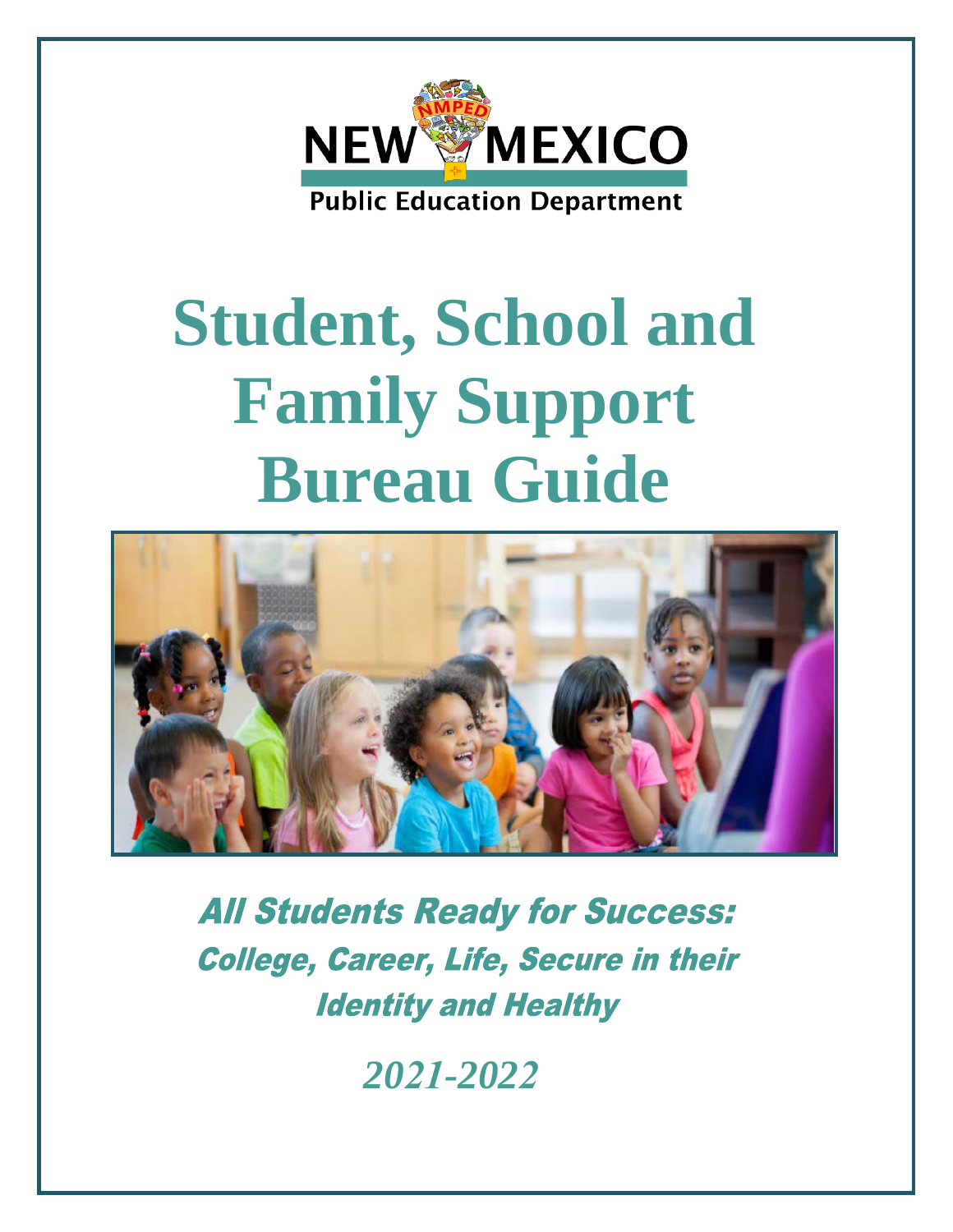Table of Contents *To go directly to a section, ctrl+click on topic title.*

[Introduction to the SSFS](#page-2-0) Bureau **2** [Annual Reporting](#page-3-0) **3** [Program Monitoring](#page-5-0) **5** [District Documentation to Keep on File](#page-6-0) **6** Parent [and Family Engagement](#page-8-0) **8**  [ESEA Consolidated Application](#page-11-0) **11** [Life Cycle of a Grant](#page-13-0) **13** [Budget Basics](#page-14-0) **14**  [Time Documentation](#page-18-0) **18** [Using Title I Funds for Administrative Costs](#page-20-0) **20** [Evidence-Based Interventions](#page-22-0) **22** Using Title I [Funds for Student Incentives, Rewards, Field Trips, Food](#page-24-0) **24**  [School-Based Culture](#page-26-0) **26** Site Allocation Rules **28** [Comparability](#page-30-0) **30** [Program Consultation and Planning](#page-31-0) **31** Schoolwide [Program Guidelines](#page-32-0) **32** [Schoolwide Planning and the NM 90-Day Plan](#page-33-0) **33** [Targeted Assistance Program Guidelines](#page-35-0) **35** Title I [Part D: Neglected, Delinquent or At-Risk](#page-37-0) **37**  [Rural, Low-Income Schools](#page-38-0) **38** [Title I Funded Pre-Ks](#page-39-0) **39** [Reading, Achievement, Math and School Culture](#page-40-0) **40** [Highly Qualified Paraprofessional Requirements](#page-41-0) **41** [Dependent Charter Schools](#page-42-0) **42** [Services to Eligible Private School Children](#page-44-0) **44** [Students Who Are Experiencing Homelessness](#page-47-0) **47** [Students in Foster Care](#page-49-0) **49** [Committee of Practitioners](#page-51-0) **51** [Complaint Procedure](#page-52-0) **52** [Sample Single Program Cost Objective Semiannual Certification](#page-59-0) **59** [Sample Multiple Cost Objective Personnel Activity Report \(PAR\)](#page-60-0) **60** Glossary [of Acronyms](#page-61-0) **61 QUESTIONS?**



**New Mexico Public Education Department Student, School and Family Support Bureau**

# **(505) 470-1758**

**Please visit the [PED SSFS](https://webnew.ped.state.nm.us/bureaus/title-i/) web site for more information and staff directory.**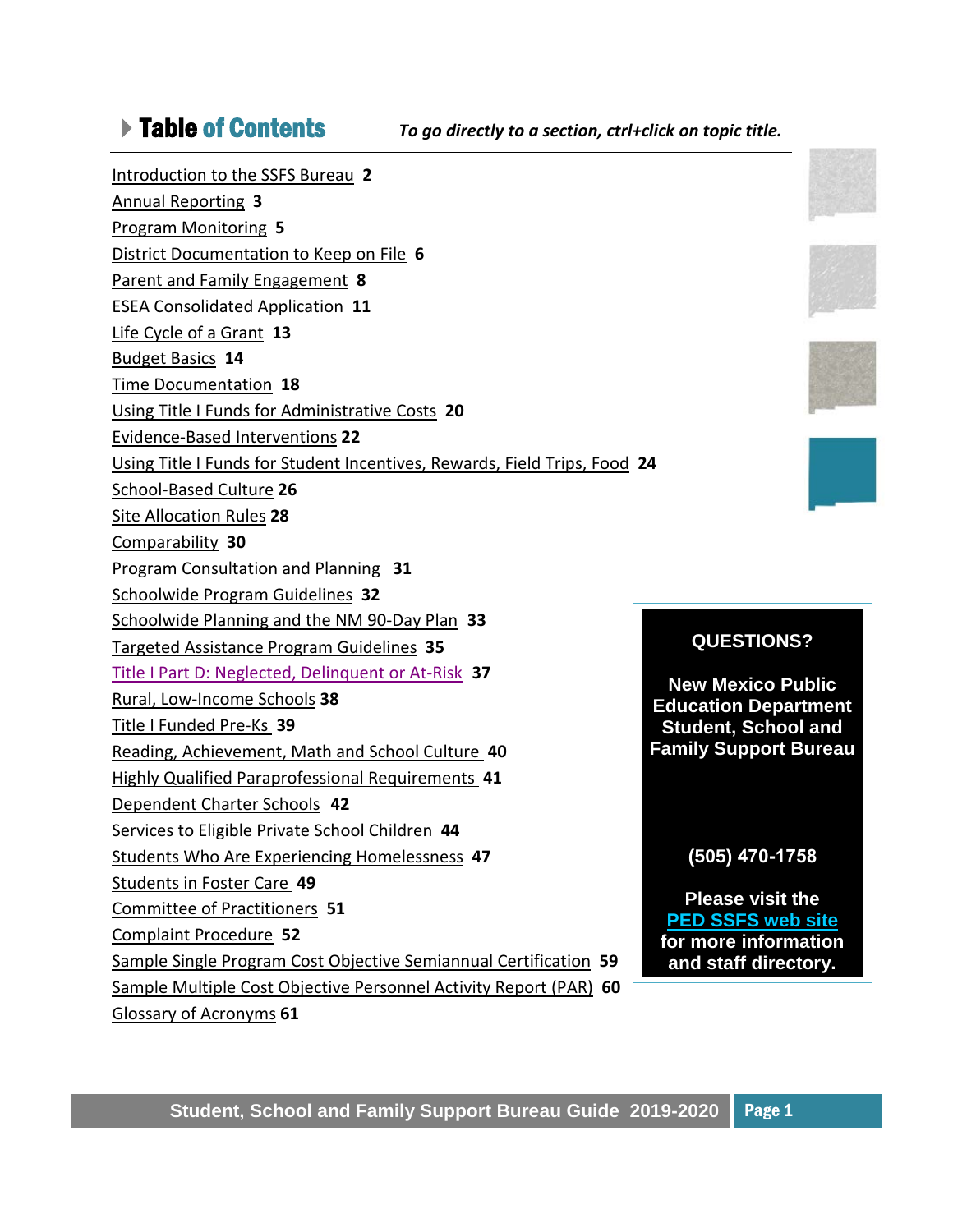# <span id="page-2-0"></span>**Introduction: Student, School & Family Support Bureau SSFS**

The SSFS Bureau of the New Mexico Public Education Department (PED) administers the following Elementary and Secondary Education Act (ESEA) grants:

# **1. Title I Part A: Improving the Academic Achievement of the Disadvantaged**

The Title I Part A program helps students in high poverty schools meet the same high academic standards expected of all children. Funding is distributed to districts based on poverty as determined by the US Census Bureau. Funds are to be used to address students' specific educational needs as described in schools' needs assessment.

"The purpose of this program is to provide all children significant opportunity to receive a fair, equitable, and high-quality education and to close educational achievement gaps." *ESSA, Section 1001*

# **2. Title I Part D: Education of Neglected or Delinquent Children and Youth**

The Title I Part D program improves educational services in institutions for neglected or delinquent children and youth so that these children have the opportunity to meet the same high academic standards all children are expected to meet.

# **3. Title V Part B: Rural and Low Income Schools (RLIS)**

The Rural and Low-Income Schools program provides funds to rural LEAs that serve concentrations of children from low-income families. RLIS funds support a range of activities to assist students in meeting the state's high academic standards.

# **4. Reading, Achievement, Math, and School Culture (RAMS)**

The Reading, Achievement, Math, and School Culture (RAMS) program is a school improvement initiative in collaboration with the Special Education Bureau. RAMS began in the 2014-15 school year and now serves 88 schools across the state.

**Note:** The Title I Part C program, Education of Migratory Children is now administered by the Student Success and Wellness Bureau.

**Note:** The Title IV Part A program is now administered by the Safe and Healthy Schools Bureau.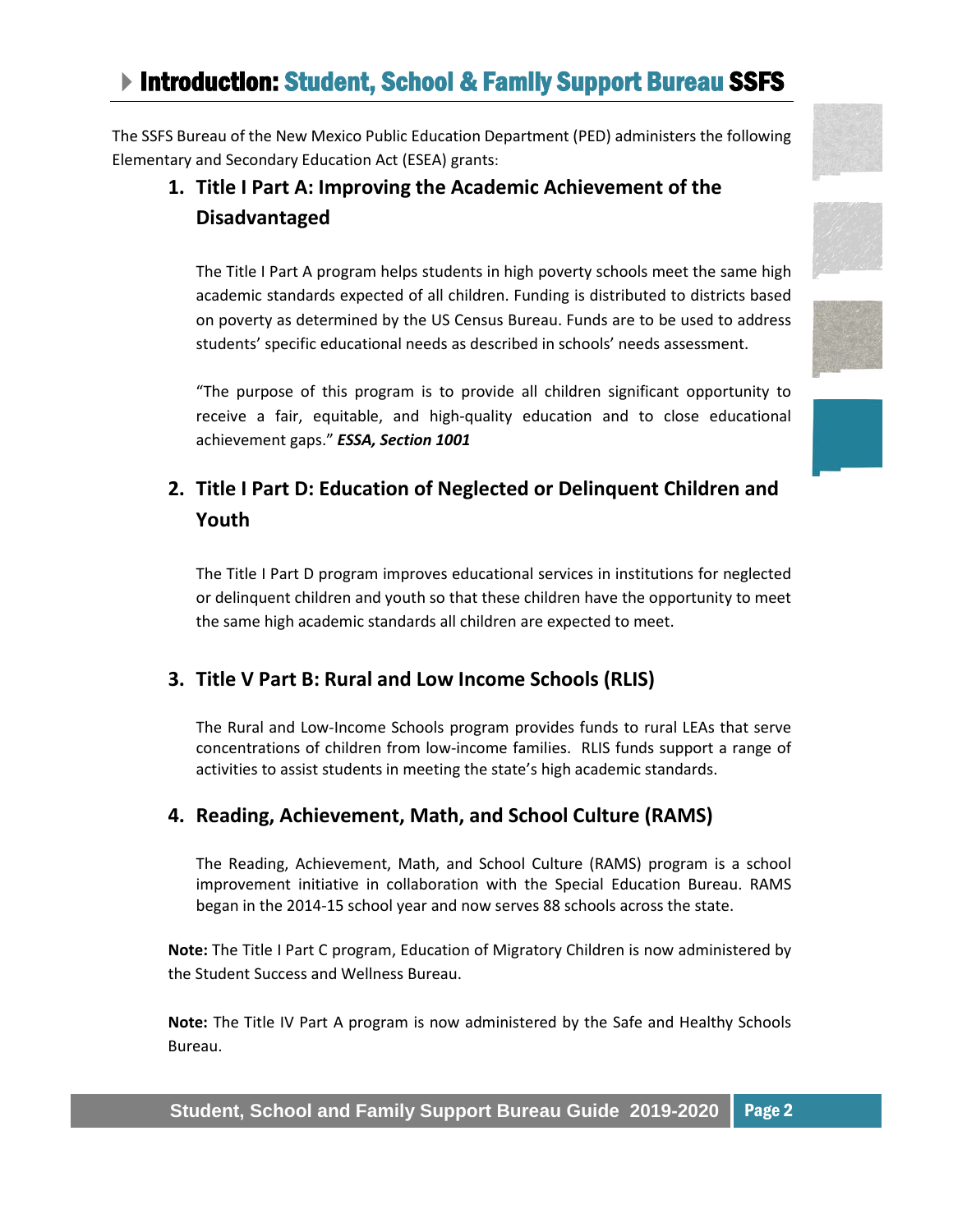# <span id="page-3-0"></span>Annual Reporting

| <b>Due</b>      | <b>Document</b>                                                                                                                                                                                                                                                                                                                                      | <b>Submission</b><br><b>Method</b> |
|-----------------|------------------------------------------------------------------------------------------------------------------------------------------------------------------------------------------------------------------------------------------------------------------------------------------------------------------------------------------------------|------------------------------------|
| <b>October</b>  | <b>Title I Part D End of Year Report</b><br>Information is collected regarding prior-year participation of<br>children in LEA & state agency Title I Part D programs.                                                                                                                                                                                | Web-based system                   |
| <b>December</b> | <b>Comparability Report</b><br>Documents an LEA's compliance with the comparability<br>provisions of Title I. An LEA is considered to have met this<br>requirement if it can demonstrate that it distributes state<br>funding comparably across all schools in the LEA.                                                                              | Web EPSS                           |
| <b>December</b> | <b>Local Neglected and Delinquent Child Count Survey</b><br>Establishes counts of children in local facilities for neglected or<br>delinquent children. The count is used to determine following-<br>year funding levels for these programs.                                                                                                         | Web EPSS                           |
| May             | <b>Consolidated Application for Title I Funds</b><br>Describes how an LEA or charter LEA will utilize Title I funds in<br>the following school year. This document will contain the LEA's<br>program budgets and supporting program narratives. This<br>application is required for funding purposes.                                                | SharePoint                         |
| May             | <b>RLIS Application</b><br>Describes how an LEA will utilize RLIS Program funds in the<br>following school year. This document will contain the LEA's<br>program budgets and supporting program narratives. This<br>application is required for funding purposes.                                                                                    | Web EPSS                           |
| May             | <b>State Agency Neglected and Delinquent (ND) Application</b><br>Describes how a state agency will utilize Neglected and<br>Delinquent (ND) Program funds in the following school year.<br>This document will contain the state agency's program<br>budgets and supporting program narratives. This application is<br>required for funding purposes. | Web EPSS                           |
| May             | Reading, Achievement, Math, and School Culture (RAMS)<br><b>Application</b><br>Describes how a school will utilize RAMS Program funds in the<br>following school year. This document will contain<br>programmatic and professional development narratives. This<br>application is required for funding purposes.                                     | Web EPSS                           |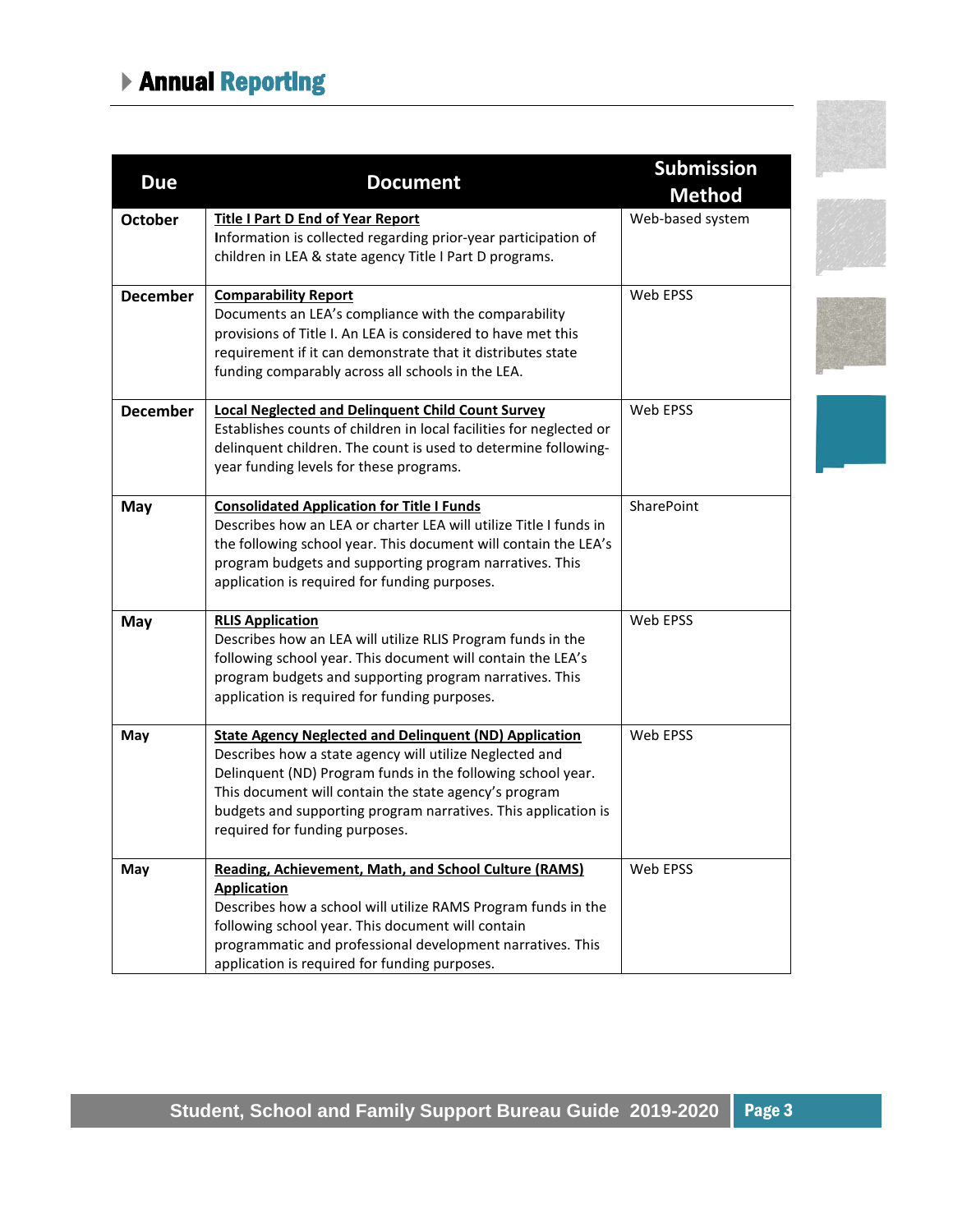# **Ongoing Program Data Collection**

New Mexico is required to submit data to the Federal government through Education Data Exchange Network (EDEN) and the Consolidated State Performance Report (CSPR). The SSFS Bureau requires LEAs to submit data through the Student Teacher Accountability Reporting System (STARS) during the following five reporting periods:

#### **Primary Reporting Dates**

| <b>Reporting Period</b> | Dav         | <b>Submission Date</b>                |
|-------------------------|-------------|---------------------------------------|
| First                   | 40          | 2 <sup>nd</sup> Wednesday in October  |
| Second                  | 80          | December 1 <sup>st</sup>              |
| Third                   | 120         | 2 <sup>nd</sup> Wednesday in February |
| Fourth                  | End-of-Year | As per your district                  |
| Ancillary               |             | Summer (as applicable)                |

The data submitted aligns with the types of Title I Programs in your LEA. The following is the full data set and may not apply to all LEAs:

- 1. Title I, Part A Schoolwide Students, including preschool
- 2. Title I, Part A Targeted Students
- 3. Title I, Part A Students the LEA serves in private schools
- 4. Title I, Part D (T1 D) Delinquent Students

*It is important to enter information correctly, completely and in a timely fashion.*

For STARS technical support call the STARS help desk at 505- 827-6502.

# **General Program Monitoring Documentation**

In addition to the annual reporting requirements, the SSFS Bureau establishes a monitoring system for the year that requires LEAs to upload local program documentation for further compliance review. This documentation is submitted via the PED Web EPSS and Monitoring system.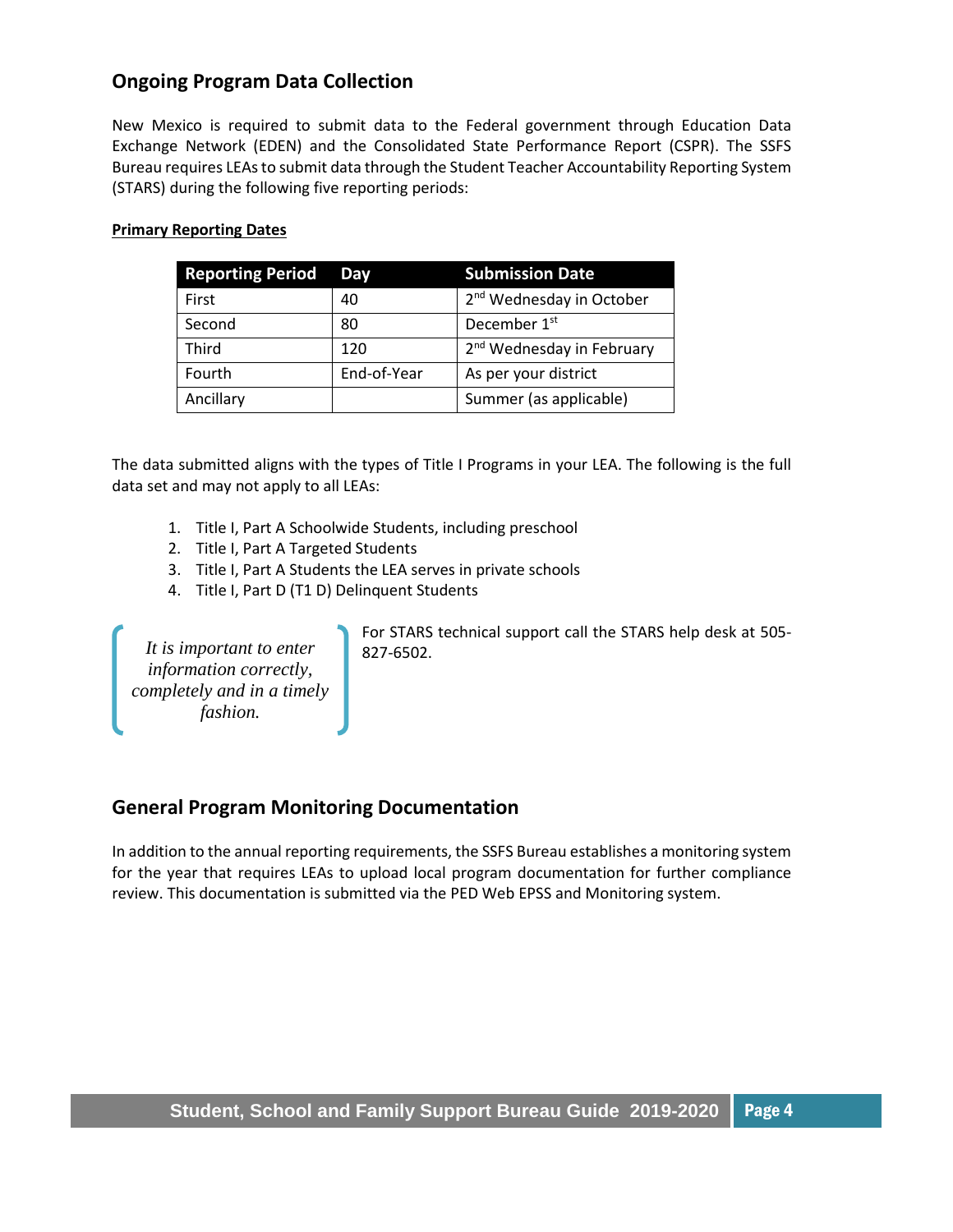# <span id="page-5-0"></span>▶ Program Monitoring

The Uniform Administrative Requirements at 2 CFR Part 200.331 requires that state educational agencies monitor the activities of grant sub recipients to ensure that Federal awards are used for authorized purposes in compliance with laws, regulations, and the provisions of grant applications, and that performance goals are achieved.

The SSFS Bureau utilizes a combination of the following monitoring methods to meet this obligation.

- 1. **Desktop monitoring** requires grantees to submit compliance documentation via Web EPSS at cycles set by the SSFS Bureau.
- 2. **Onsite monitoring** is conducted based on district selection utilizing risk-based criteria.
- 3. **Fiscal monitoring** takes place through the review of district/charter LEA reimbursement requests in the Operating Budget Management System (OBMS). In this monitoring process, districts/charter LEAs are required to submit documentation that supports expenditures made with grant funds.









# **Student, School and Family Support Bureau Guide 2019-2020** Page 5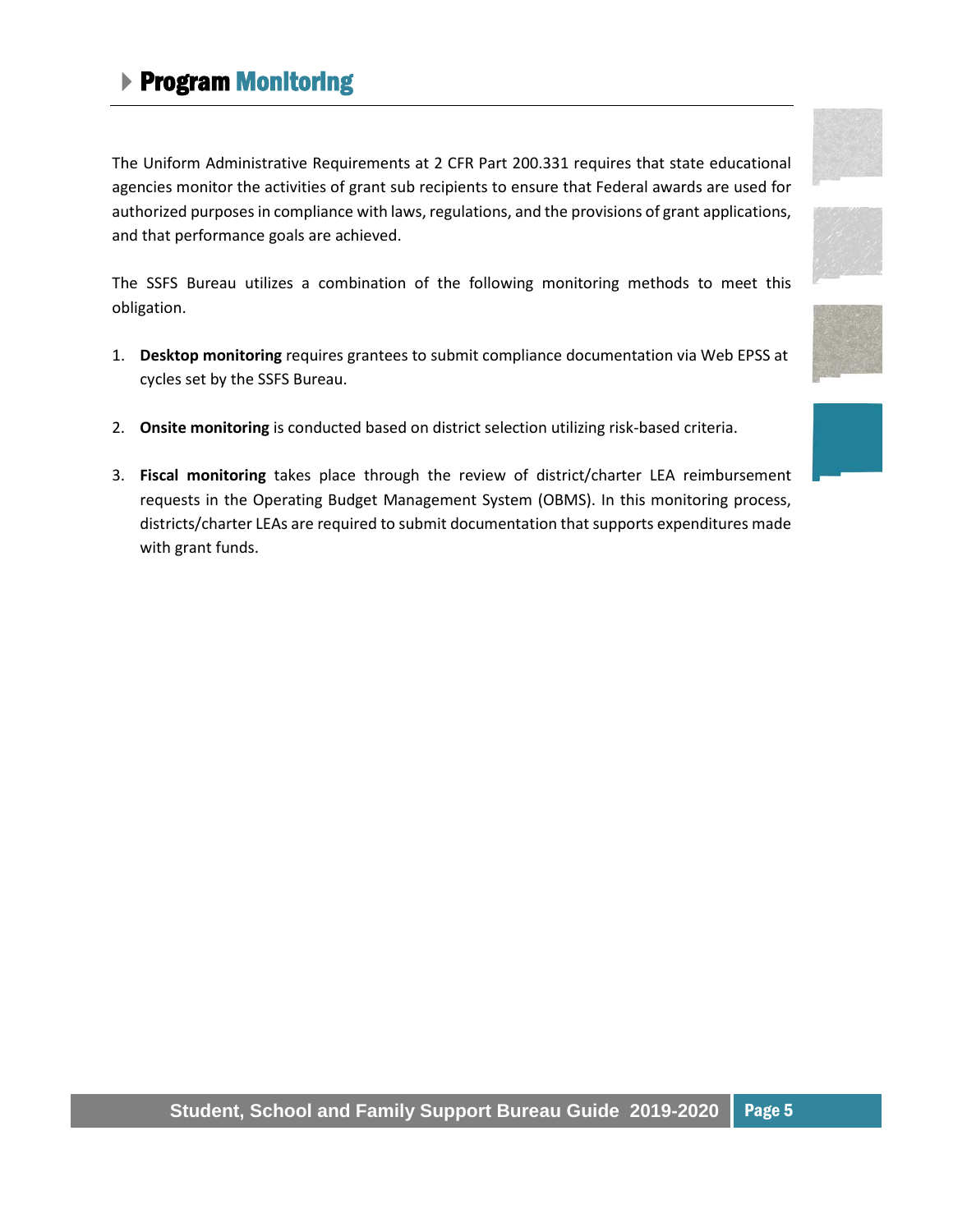<span id="page-6-0"></span>All current year Title I Part A documents must be accessible at the district and/or Title I Part A

*Keep documents FIVE years.*

building(s). LEAs are required to keep Title I Part A documents for five years. After five years, documentation may be disposed of at the LEA's discretion, unless there are legal issues, or an on-going audit, in which case districts should keep the documentation until issues are resolved. The following is suggested documentation to keep on file:

- □ Comprehensive Needs Assessment.
- $\square$  Tile I Schoolwide plan.
- $\Box$  Approved Consolidated Application with state approved program budget.
- $\square$  Title I program budgets for each school site.
- $\square$  Application assurances.
- $\square$  Carryover Justification Form.
- LEA Supplement Not Supplant (SNS) Compliance Form.
- $\square$  Title I inventory.
- $\square$  Current written documentation describing how the LEA is organized to coordinate and implement the parent and family engagement requirements to help schools and parents and family members build capacity for effective parent and family engagement.
- $\square$  District Title I parent and family engagement policy.
- $\Box$  Each Title I school parent and family engagement policy, annual meeting agenda and sign-in sheets, as well as other planned parent/family meeting agendas and sign-in sheets.
- $\Box$  Title I school-parent compacts from each school.
- $\Box$  Master list of students served by Title I-A funded targeted assistance programs.

# **Student, School and Family Support Bureau Guide 2019-2020** Page 6





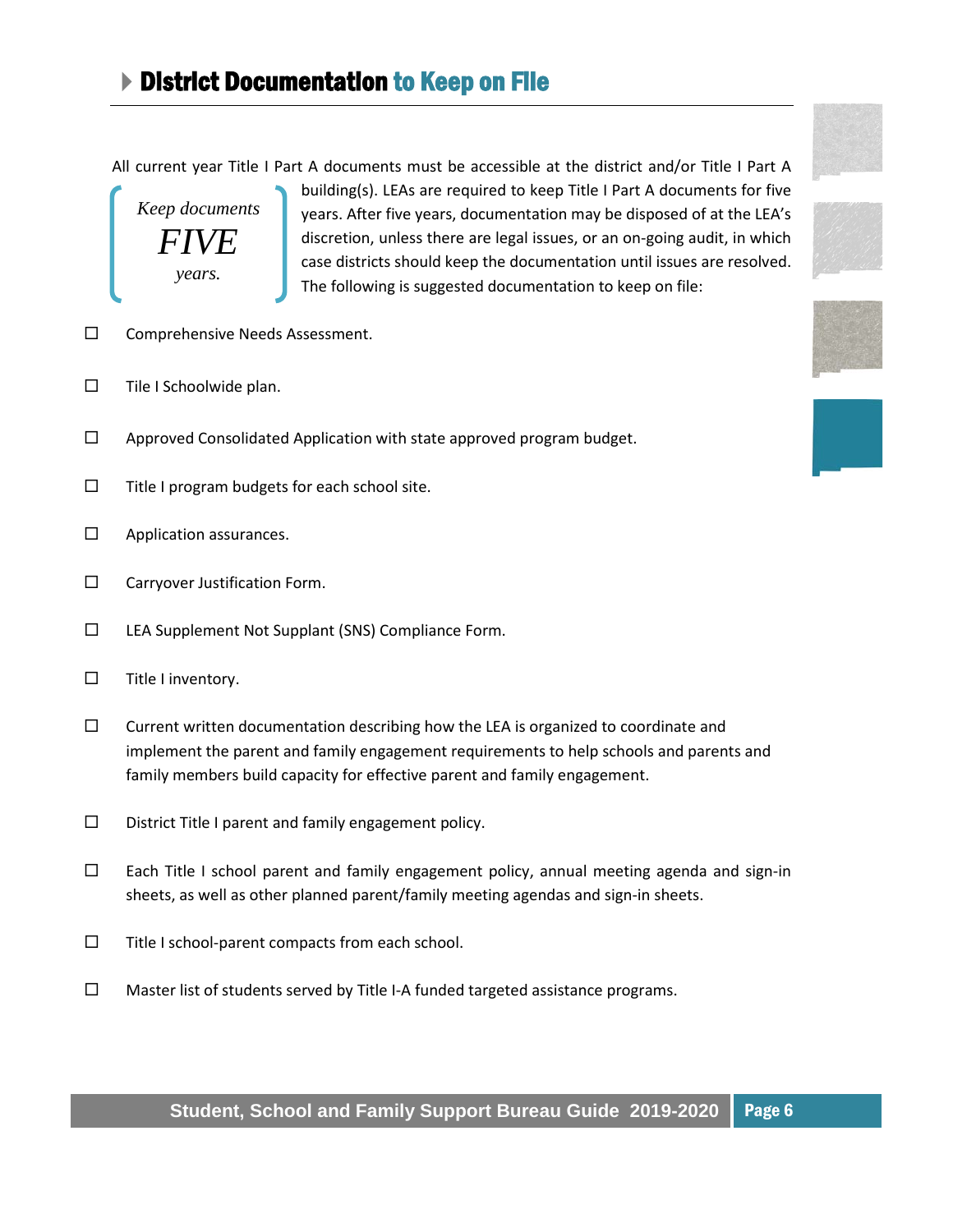- $\square$  Semi-annual employee certifications (employee time documentation) for staff in Title I schools implementing a school-wide program.
- $\square$  Semi-annual employee certification (employee time documentation) for single cost objective administrative positions.
- $\Box$  Personnel Activity Report (PAR) for multiple cost objective positions (time sheets and schedules for split-funded staff).
- $\Box$  Letters and/or evidence of meaningful consultations with officials of private schools located within district boundaries, including a copy of the private school Title I plan (if services provided for private schools).
- $\square$  Private school program evaluation.
- $\Box$  LEA policy for managing Title I related complaints (a separate policy governing Title I is not necessary when the LEA complaint procedure policy is overarching and includes all educational programs in the district).
- $\square$  Neglected/Delinquent (Title I Part D) site plan.
- $\square$  LEA set-aside program descriptions and budgets (e.g., district Title I summer school, district Title I services for children who are experiencing homelessness).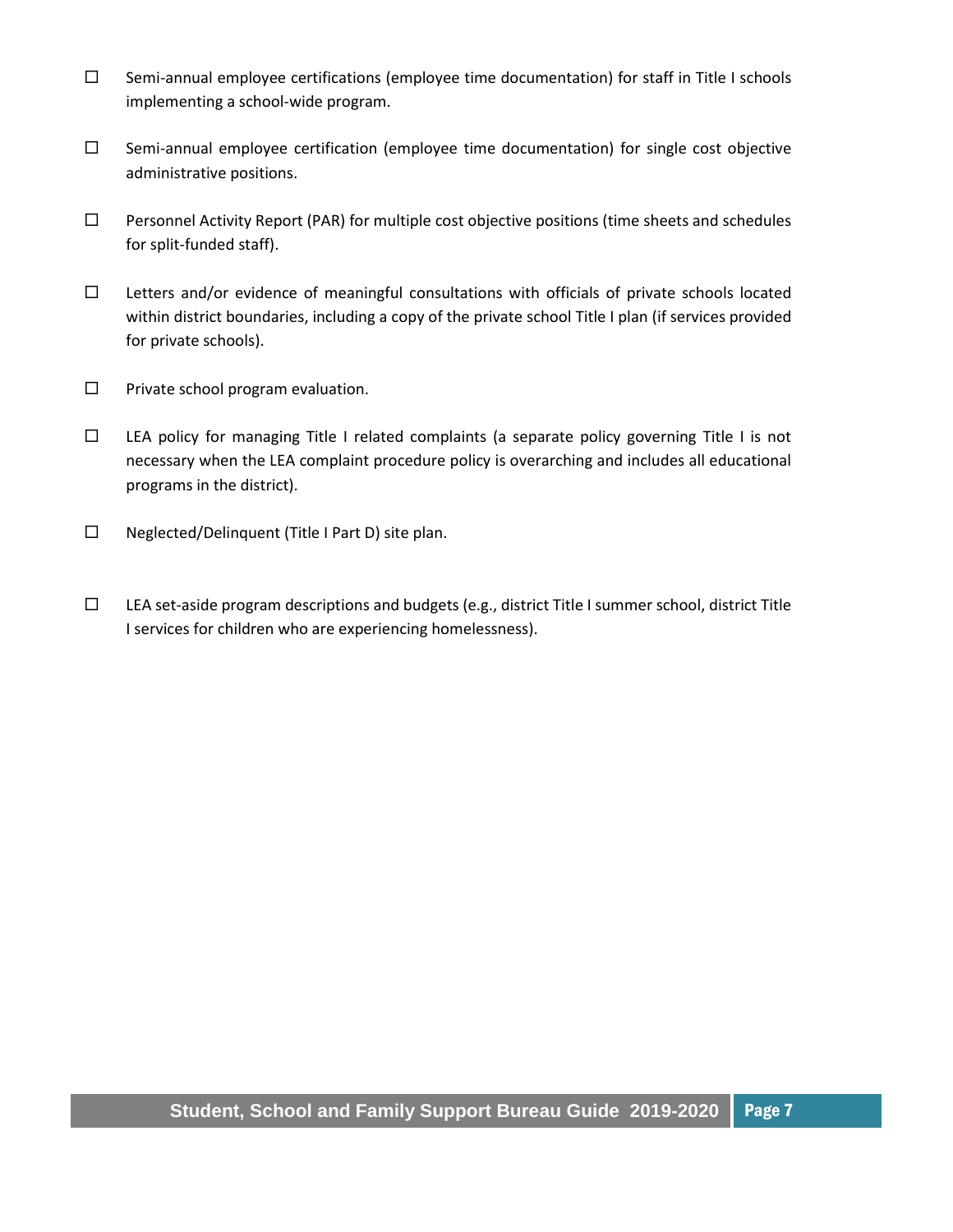#### <span id="page-8-0"></span>1. **LEA parent and family engagement policy**

Districts and schools must, with the involvement of parents with children in Title I schools, develop written parent and family engagement policies that meet the requirements of section 1116 of ESSA. LEA policies must be distributed to Title I parents in an understandable and uniform format. Policies must be evaluated annually, with meaningful involvement of parents. The evaluation process includes identifying needs of parents and family members to assist in their child's learning and to address identified barriers to greater family participation. Strategies are identified and the LEA policy is revised, as necessary[.](https://webnew.ped.state.nm.us/wp-content/uploads/2019/08/Title-I-Parent-Involvement.pdf)





#### 2. **School parent and family engagement policy**

Each Title I school must develop, together with parents, a written parent and family engagement policy that is agreed upon by the parents. Parents must be notified of the policy in a uniform format and in a language the parents can understand. The school policy must be made available to the local community and updated periodically to meet the changing needs of the parents and school.

#### 3. **School-parent compact**

Schools must develop, with parents, a school-parent compact. The compact is a part of the school parent and family engagement policy and must outline how parents, school staff and students will share the responsibility for improved student academic achievement.

#### 4. **Parents' right to know – student achievement**

Schools must provide parents information on the level of achievement of their student in each of the state academic assessments.

#### 5. **Parents' right to know – teacher and paraprofessional qualifications**

At the beginning of each school year, a school district must notify the parents of each student attending any school in the district of their right to request information regarding the professional qualifications of their child's classroom teacher and paraprofessional.

If a parent requests this information, the LEA must provide such information upon request, in a timely manner, in an understandable and uniform format, and to the extent practicable, in a language the parents can understand. The information must include: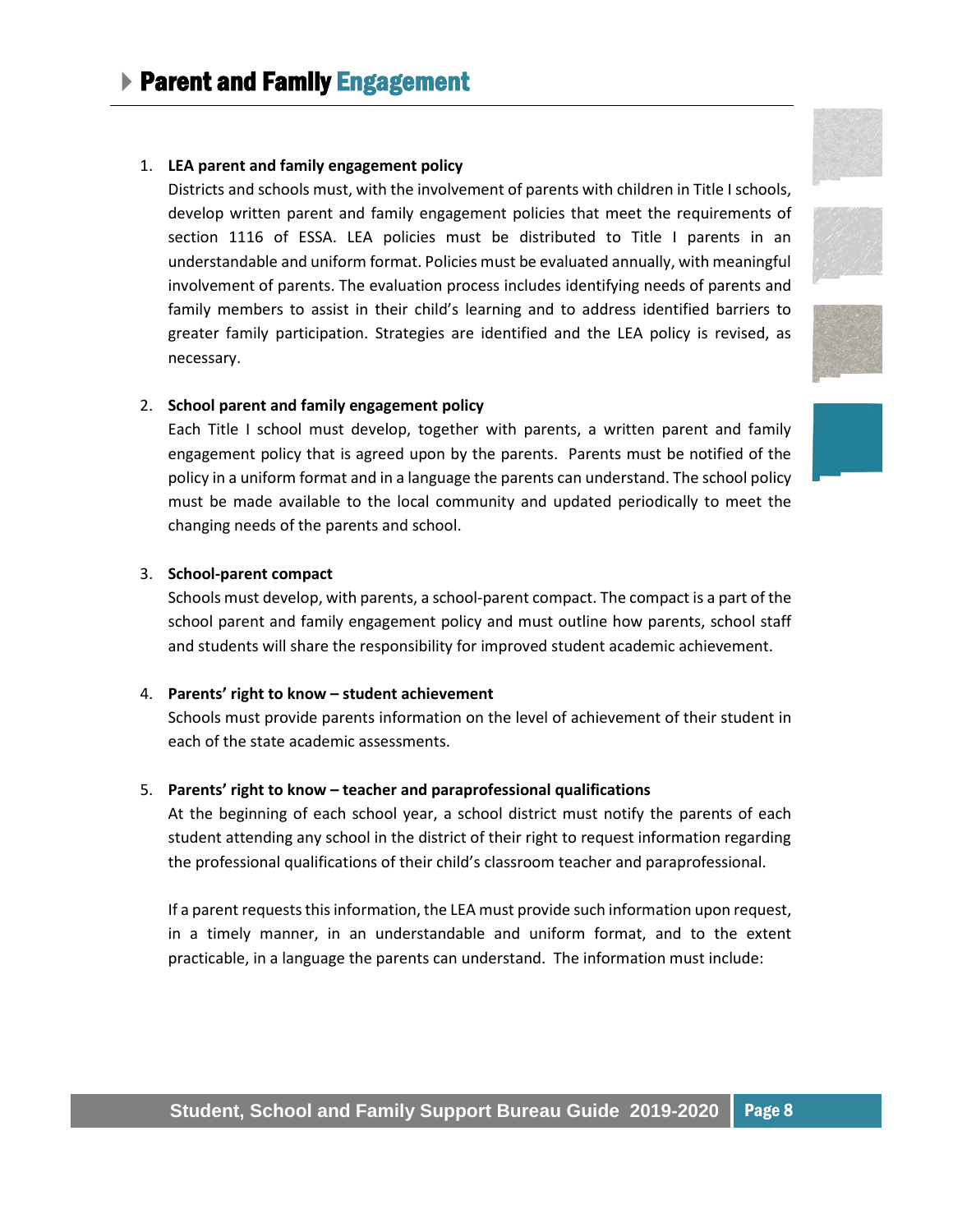- whether the teacher has met PED qualification and licensing criteria for the grade levels and subject areas in which the teacher currently provides instruction;
- whether the teacher is working under an internship license or waiver;
- whether the teacher is teaching in their field of discipline of the teacher's certification; and
- whether the paraprofessional is providing services to their child, and if so, their qualifications.

In addition, schools must provide timely notice if a student has been assigned, or has been taught for 4 or more consecutive weeks by, a teacher who does not meet applicable State certification or licensure requirements at the grade level and subject area in which the teacher has been assigned.

#### 6. **Title I Part A meetings**

A Title I school must hold annual meetings to provide parents information about the school's participation in Title I Part A programs. Schools must explain program requirements, the parents' right to be involved, and the importance of regular, ongoing parent-teacher communication. Schools must also provide parents with information about the curriculum used in the school, the forms of assessment used to measure student progress, and the achievement levels of the challenging state academic standards. Meetings must be held at a convenient time. Schools must offer a flexible number of meetings, and may use Title I funds to provide supports such as transportation and/or childcare.

#### 7. **Annual report cards**

LEAs must disseminate a district report card to parents with information related to student achievement on academic assessments, accountability and teacher quality.

#### 8. **Written complaint procedures**

LEAs must disseminate to parents of students, and to designated private school officials or representatives, adequate information about written complaint procedures for resolving issues of violation(s) of a Federal statute or regulation that applies to Title I, Part A programs.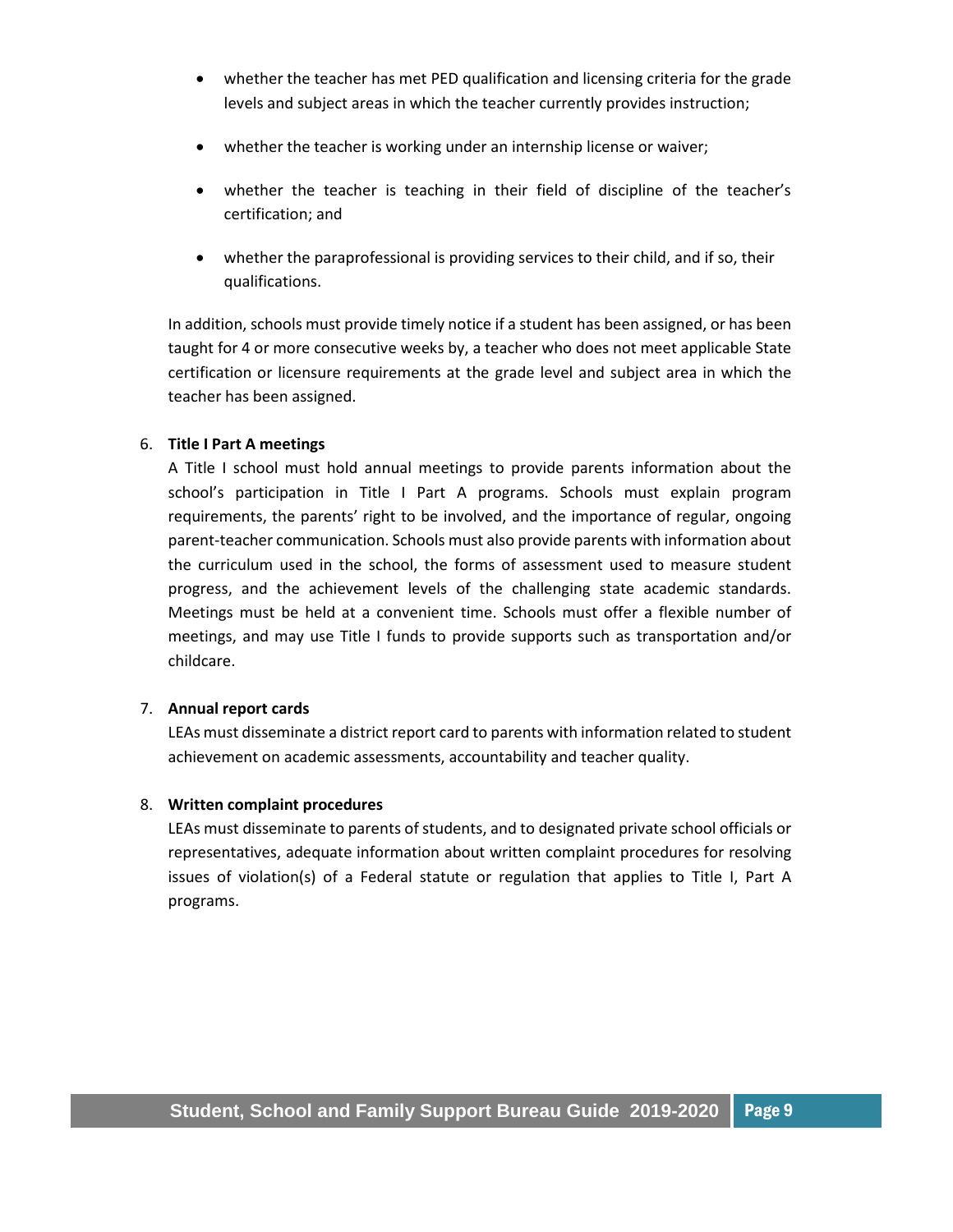#### 9. **English Language Learner (ELL) – language instruction educational programs**

Not later than 30 days after the beginning of the school year, districts must inform parents of ELL students participating in a Title I Part A-funded language instruction educational program, as determined under Title III, of the:

- reasons for the identification;
- level of English proficiency, how the level was assessed, and the status of the child's academic achievement;
- methods of instruction used in the program and the methods of instruction in other available programs;
- how the program will meet the educational strengths and needs of their child;
- how the program will help their child learn English and meet age-appropriate academic standards for grade promotion and graduation;
- exit requirements, including the expected rate of transition into classrooms not tailored for ELL students, and expected rate of graduation for secondary students;
- in the case of a child with a disability, how the program meets the objectives of the child's individualized education program (IEP); and
- rights they have as parents, including written guidance of the right to remove their child from the program and their right to decline services or to choose another program if available.

#### **Note:**

Please click here to access checklists, resources, toolkits, and guides related to family [engagement.](https://webnew.ped.state.nm.us/wp-content/uploads/2019/09/Title-I-Parent-Involvement.pdf)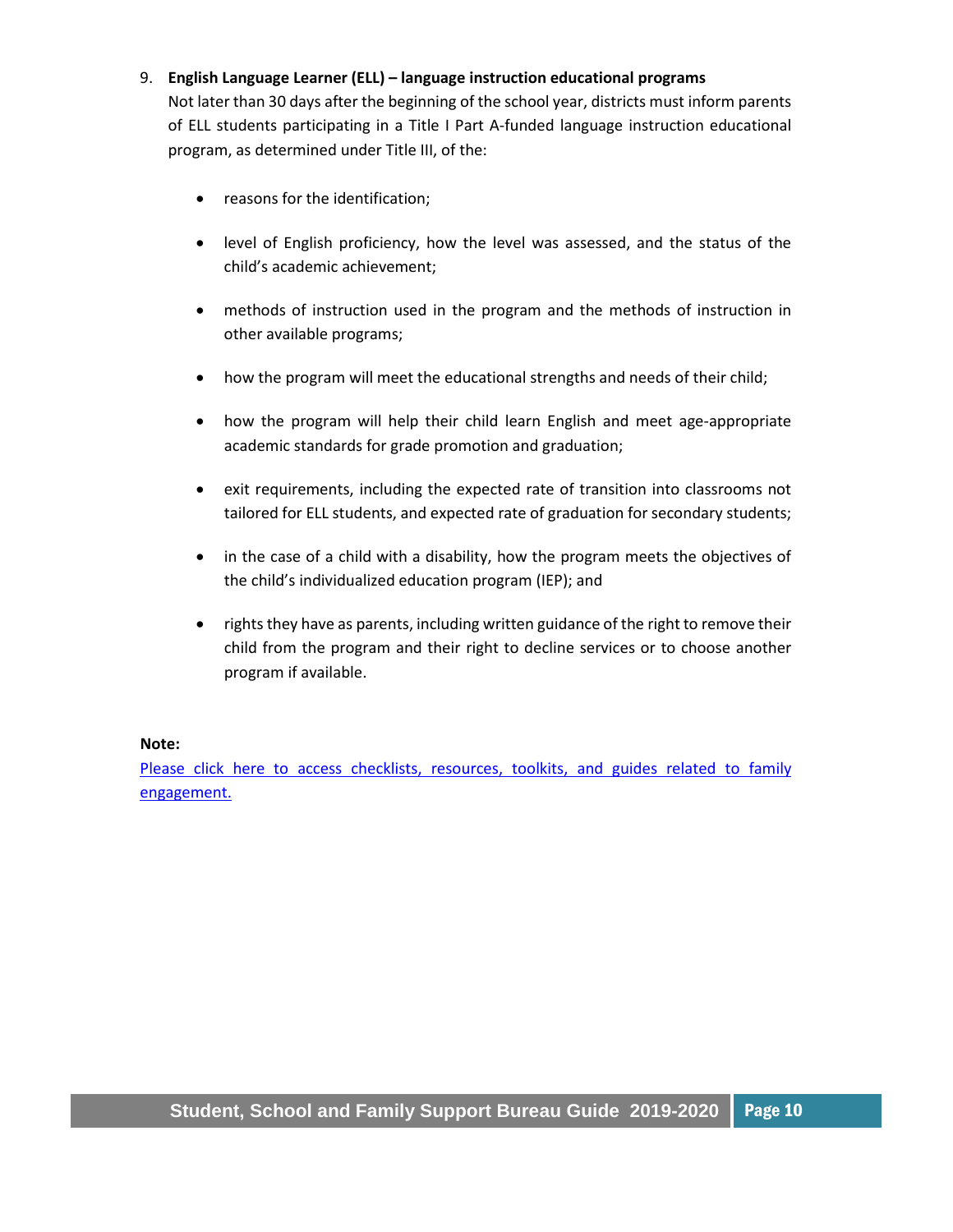<span id="page-11-0"></span>The ESEA Consolidated Application provides a way for LEAs to apply for federal funds from several ESEA programs. Through the consolidated application process, LEAs are permitted to consolidate funds for administrative activities for ESEA programs in the LEA. The application is completed each spring to receive funding in the following school year.

#### **Programs included in the Consolidated Application:**

- **Title I, Part A:** Improving the Academic Achievement of the Economically Disadvantaged
- **Title I, Part D:** Education of Neglected or Delinquent Children and Youth
- **Title II, Part A:** Preparing, Training, and Recruiting High-Quality Teachers, Principals, and Other School Leaders
- **Title III, Part A:** Language instruction for English Learners and Immigrant Students
- **Title V, Part B, Subpart 2:** Rural and Low Income Schools Program (RLIS)

Within the application, a district informs the SSFS Bureau which schools have been selected to be its Title I schools. This is accomplished by providing funding to the school and by selecting a Title I program model to implement at the school.

# **Charter Schools – Local (Dependent) and State**

In New Mexico, there are school districts with charter schools that have been authorized by the local school board. These charter schools must be included in the district application on the same basis as the district's other public schools.

Charter schools authorized by the New Mexico Public Education Commission (PEC) are considered independent LEAs and must submit their own ESEA Consolidated Application directly to the PED.

# **Private Non-Profit Schools**

School districts with eligible private, nonprofit schools within the school district must maintain communication with officials in those schools, at a minimum, on an annual basis. School districts are required to inform eligible private school officials annually about their eligibility to participate in applicable federal programs. The private school representative's signature is required to confirm consultation.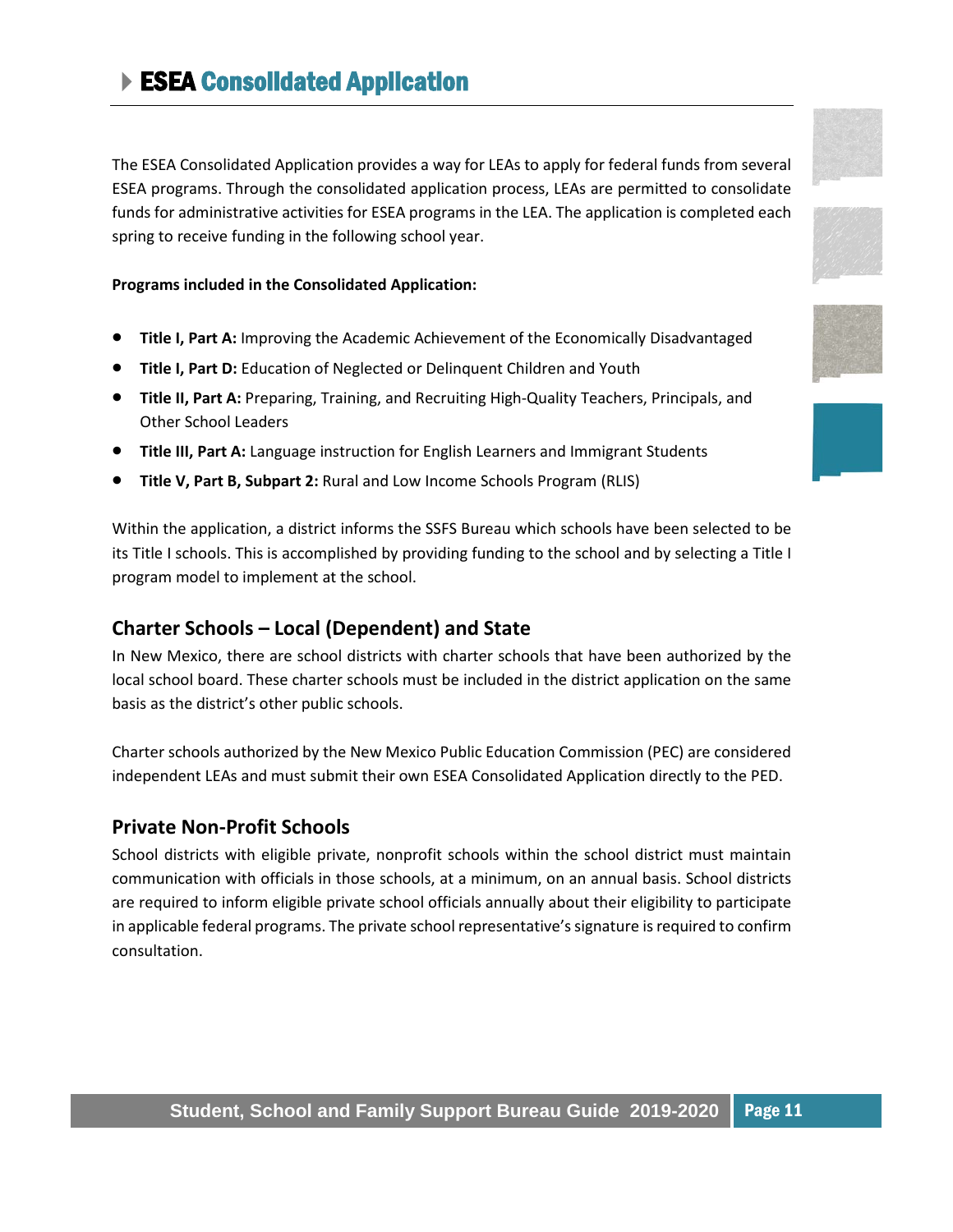# **Consolidated Administration (Administrative pool)**

An administrative pool is a flexibility opportunity within ESEA that allows districts to conceptually consolidate their administrative funds from various ESEA programs. ESEA funds for administrative positions in this pool can only be used to administer ESEA grants. For the purposes of time documentation, ESEA consolidated administration is considered a single cost objective and as such an employee only needs to complete a semi-annual certification that indicates the employee worked solely on ESSA Consolidated Administration for the period covered by the certification.

If staff in the administrative pool have other responsibilities outside of administering ESSA grants, they must be paid from another, non-ESSA, funding source in proportion to the time the employee spends on those activities. An employee in this situation is considered to be working on multiple cost objectives and must keep Personnel Activity Reports (PARs) documenting his or her activity. PARs must be prepared at least monthly and be created after the work has been completed.

An LEA may also use funds in the pool for administrative activities designed to enhance the effective and coordinated use of funds under the programs whose funds are consolidated, such as:

- Coordination of programs whose funds are consolidated with other Federal and non-Federal programs;
- Dissemination of information regarding model programs and practices; and
- Technical assistance under programs whose funds may be consolidated.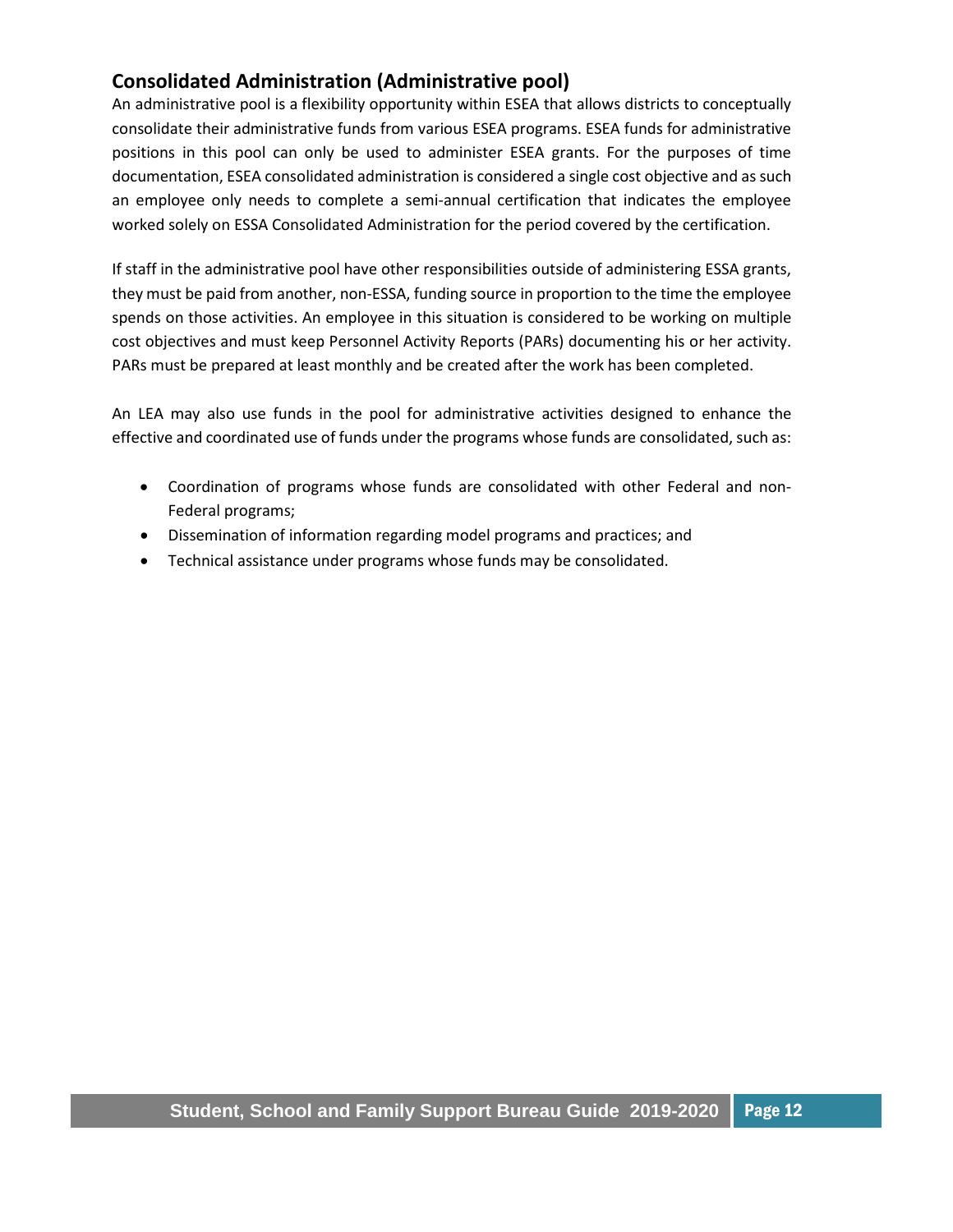<span id="page-13-0"></span>Grants managed by the Student, School, and Family Support Bureau generally progress through a yearly cycle.

| <b>SPRING</b> | Preliminary awards are provided to LEAs (including state charters) in the<br>spring for the upcoming school year. These preliminary awards are based on<br>estimates of the State's award provided by the USDE.<br>Based on this estimate, LEAs complete an application describing how the LEA                                                                                                        |
|---------------|-------------------------------------------------------------------------------------------------------------------------------------------------------------------------------------------------------------------------------------------------------------------------------------------------------------------------------------------------------------------------------------------------------|
|               | proposes to use the award. This application is typically due in May of each<br>year. Budgets aligning with this application are submitted at this time through<br>the PED OBMS system.                                                                                                                                                                                                                |
| <b>SUMMER</b> | Each LEA's application goes through a review process during the summer<br>months, and upon final PED approval, documentation of approval is sent to<br>the LEA. Staff reviewing these applications will contact LEA staff for<br>clarification or to request additional information necessary to approve the<br>application.                                                                          |
| <b>WINTER</b> | Final awards for each LEA are calculated. Districts must adjust their budgets<br>to account for amounts carried over or unspent from the previous year, and<br>for final awards. LEAs will receive carryover letters from the PED informing<br>them of the amount that must be budgeted. Along with the updated budget,<br>a description of how the LEA proposes to use these funds must be provided. |

Throughout the school year, PED staff conducts required monitoring of LEA programs. This occurs through desktop reviews, on-site reviews and reviews of requests from the LEA for reimbursement for expenditures.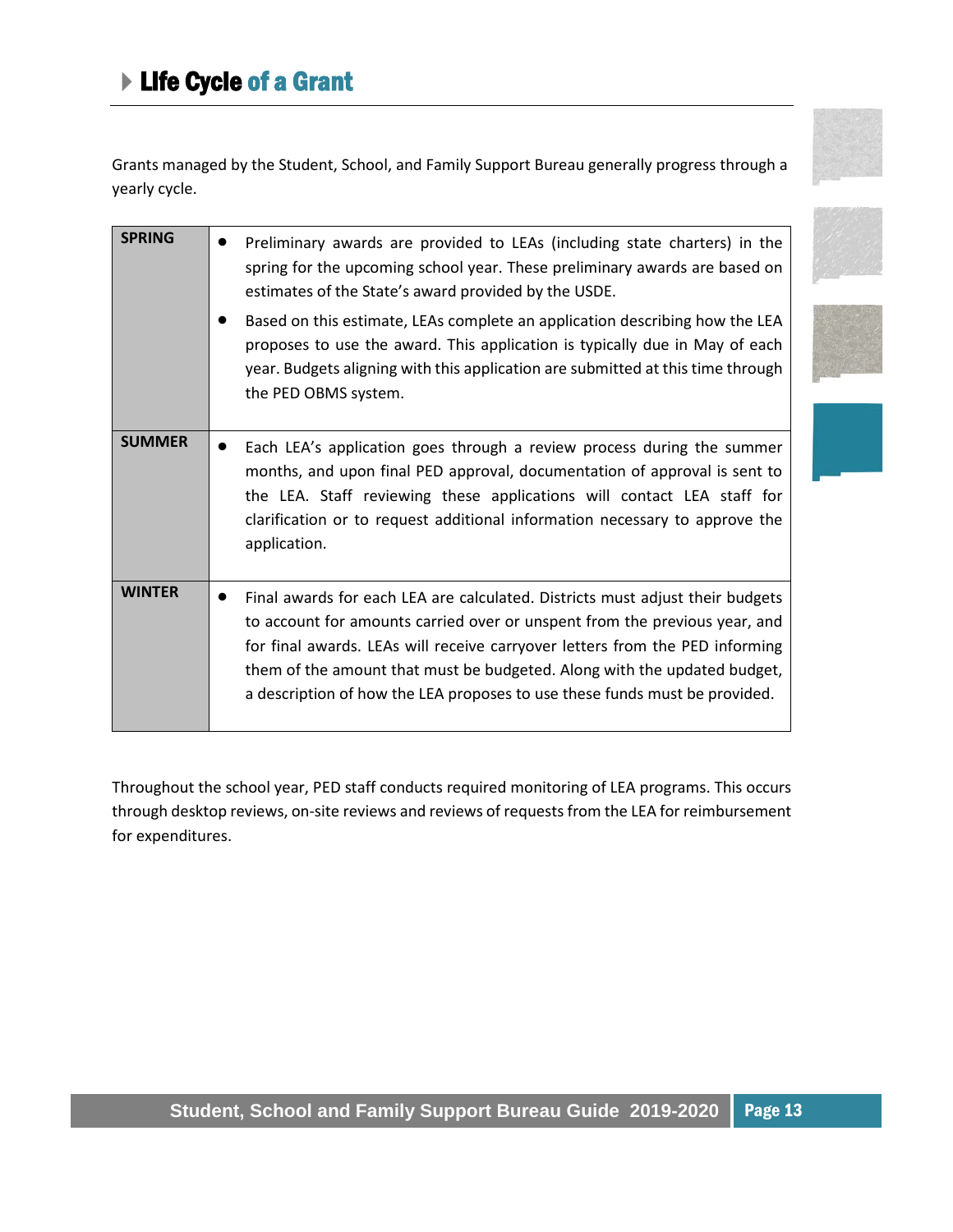# <span id="page-14-0"></span>▶ Budget Basics

#### **Provisions that apply to various Student, School, and Family Support Bureau grants:**

Title grants are subject to the provisions of Title I, Parts A and F, and Title VIII, as applicable, of the ESEA, as amended by the ESSA, and the General Education Provisions Act (P.L. 103-382). These grants are also subject to the Title I Regulations in 34 CFR Part 200 and the Education Department General Administrative Regulations (EDGAR) in 34 CFR Parts 76 (except 76.650 – 76.662), 77, 81, and 82, and 2 CFR 3485, and the Uniform Administrative Requirements, Cost Principals, and Audit Requirements for Federal Awards in 2 CFR Parts 200 and 3474.

**Overarching Guidelines on Use of Funds** *–* Costs *must be* reasonable, necessary for the performance of the program, and allocable. Costs also must be allowable meaning that they address the broad program goal of improving student achievement in high-poverty schools.

- A cost is **reasonable** if, in its nature and amount, it does not exceed that which would be incurred by a prudent person under the circumstances prevailing at the time the decision was made to incur the cost.
- A cost is **allocable** to the grant if the goods or services involved are chargeable or assignable to the grant in proportion to the benefits received.
- A cost is **allowable** if used to address the specific *educational needs* of Title I schools identified by the needs assessment. Funds are intended to support strategies and activities designed to raise the achievement of low achieving students. Funds may not be used for non-educational activities such as building maintenance and repairs, landscaping, custodial services, and general district/school administrative functions.
- Costs must comply with the federal Uniform Guidance at [2 C.F.R. § 200](http://www.ecfr.gov/cgi-bin/text-idx?SID=6214841a79953f26c5c230d72d6b70a1&tpl=/ecfrbrowse/Title02/2cfr200_main_02.tpl) which streamlines and consolidates government requirements for receiving and using federal awards. [Click](http://www2.ed.gov/policy/fund/guid/uniform-guidance/index.html)  [here to access the full](http://www2.ed.gov/policy/fund/guid/uniform-guidance/index.html) guidance document.

The following examples of un-allowable costs do not meet the criteria noted above:

- Food and refreshments for district or building staff meetings or trainings
- Building construction
- Sporting equipment for athletics
- Costs associated with awards banquets, ceremonies, celebrations or social events
- Gifts or promotional items
- Building landscaping or maintenance costs
- Costs associated with general school functions.
- Decorations
- Non-educational field trips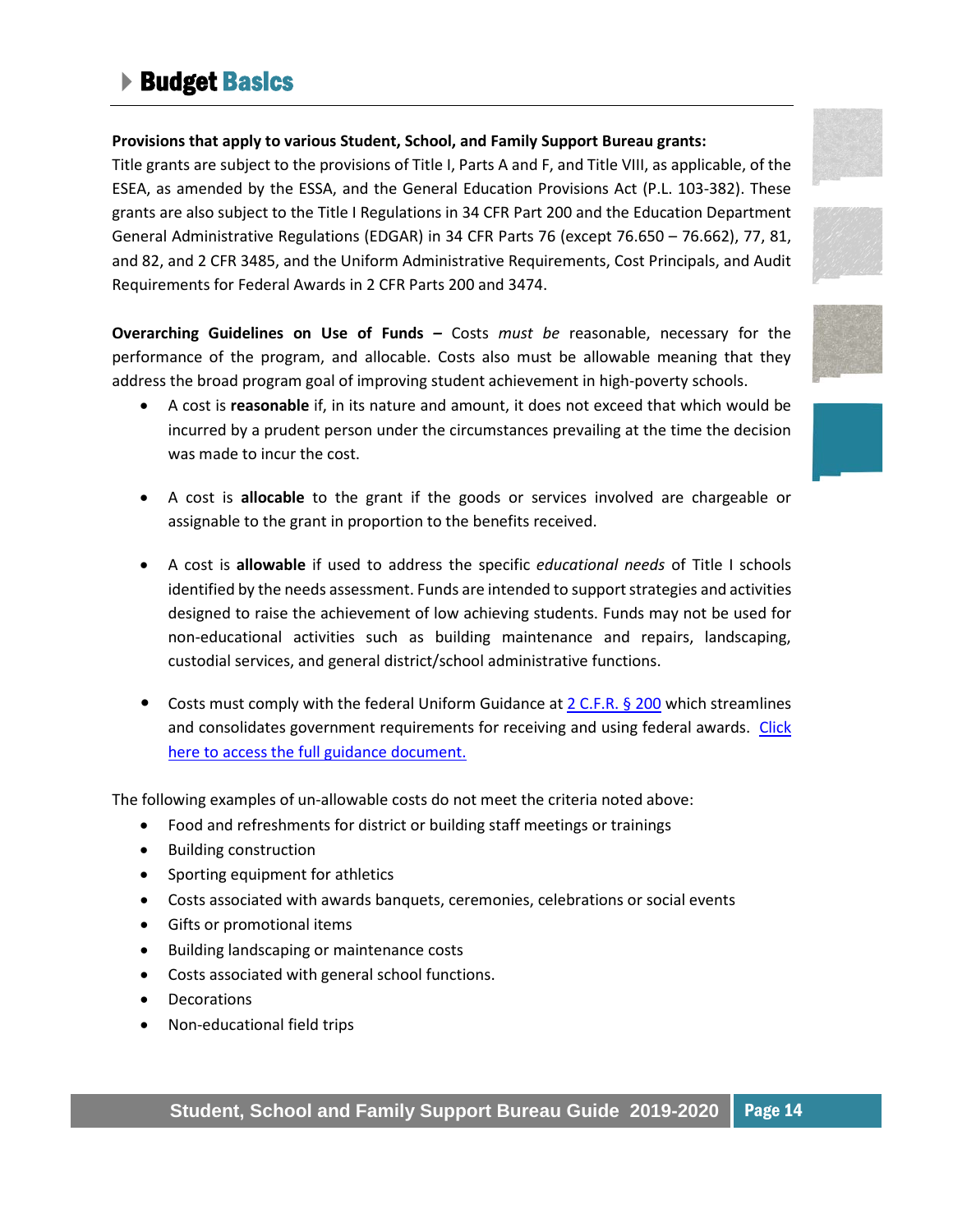# **Supplanting**

LEAs shall use Title I funding only to supplement the funds that would, in the absence of funds, be made available from State and local sources for the education of students in Title I schools, and not to supplant such funds.

**To demonstrate compliance** an LEA shall demonstrate that the methodology used to allocate State and local funds to each Title I school ensures that it receives all of the State and local funds it would otherwise receive if it were not a Title I school.

LEAs provide an assurance and a description of the methodology used to distribute state and local funds in the Title I application. The PED SSFS Bureau will conduct follow-up monitoring during the school year to review the LEA's methodology and to confirm that the methodology has been implemented.

#### *What this means:*

- Districts must have a method for allocating State and local funds to all schools that ensures that Title I schools get their fair share of State and local funds. Districts cannot reduce state and local funding to Title I schools because they get Title I funds.
	- o When this test is met, any Title I funding allocated to Title I schools is considered supplemental.
	- o Expenditures must be allowable. Meaning all expenditures must be listed in the school's schoolwide plan, and they must be necessary, reasonable, and allocable to the grant.
- For *district-level expenditures*, Title I schools must benefit from district-level State and local funding in an equitable manner. Districts **cannot** pay for something in non-Title I schools with State or local funds and pay for the same thing in Title I schools with Title I funds.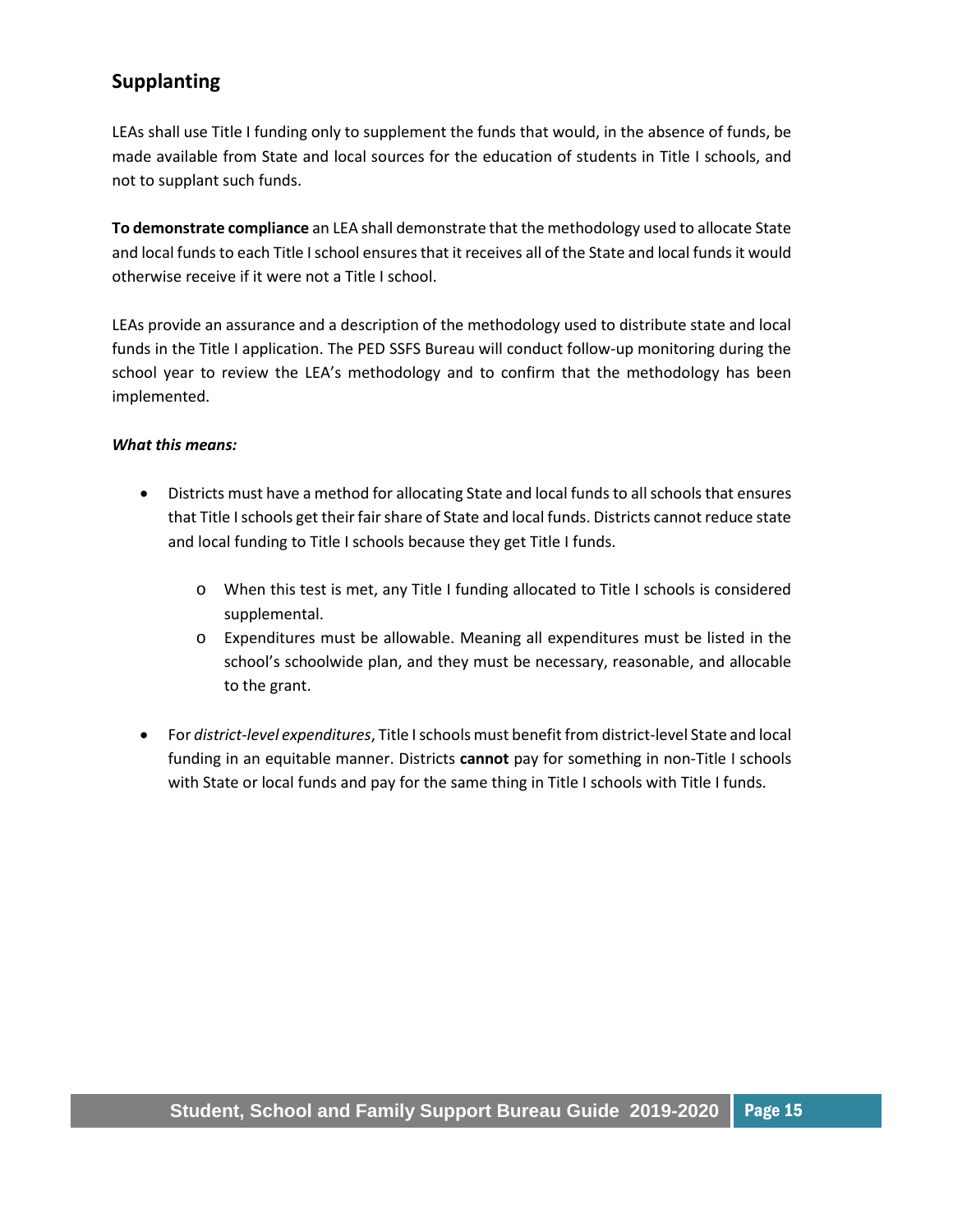# **Carryover**

Carryover BARs cannot be processed until official carryover memos have been issued by the PED Administrative Services Division (ASD).

The following carryover provision applies to Title I Part A only:

For those districts with an award greater than \$50,000, 15% of the Title I award may be carried over (a waiver of this requirement may be requested once every three years). The percentage is determined by comparing end of year expenditures (or first quarter of following year if necessary) against official final Title I award for that fiscal year.

For Example:

- 1) A SY 2019-20 district award is \$100,000 plus carryover of \$10,000 from 2018-19.
- 2) The expectation is that at least \$95,000 is spent by either the end of the fourth quarter of 2019-20 or end of the first quarter of 2020-21.
- 3) This total is calculated by taking 15 percent of the award  $(5100,000 \times .15 = 515,000)$  and subtracting it from the award. (\$100, 000 - \$15,000 = \$85,000) and adding the 2018-19 carryover of \$10,000. (\$85,000 + \$10,000 = \$95,000).

Note that the PED may provide a waiver of the Title I carryover limitation **only once every three years.**

# **Equipment**

When Title I funds are used to purchase equipment, the equipment:

- is the property of the LEA's Title I program. This includes equipment purchased by the LEA for use by a private school;
- may be housed and used in schools/sites where children are served by the Title I program;
- must be noted on a LEA maintained equipment inventory; and
- must include a notation indicating the building/location of Title I equipment. This includes equipment in participating private schools.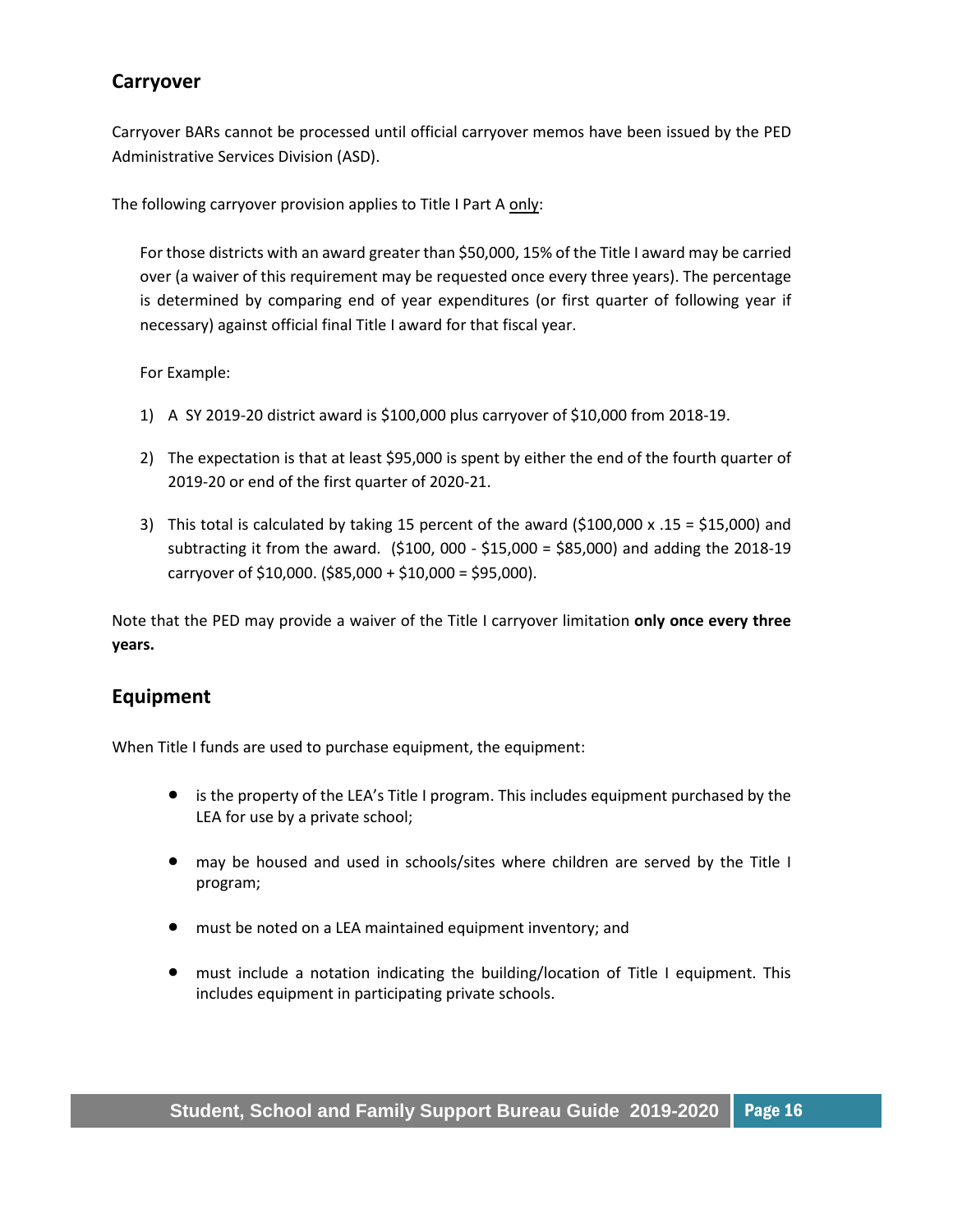If the equipment has an acquisition cost of greater than \$5,000, the purchase must be preapproved by the Student, School, and Family Support Bureau. The form for approval can be found on the bureau webpage and should be signed by a Title I contact and returned to the LEA for record keeping. **The form must be approved before the purchase is made**. When the date of purchase is before the PED signed and dated pre-approval form, **reimbursement will be denied.**

Examples:

- A district purchases ten \$1,000.00 laptops (ten units), each to be placed in a separate classroom for use by teachers to develop parent correspondence, worksheets, etc. The intended purpose of the ten units is that they be used independently. Therefore they are ten separate units and prior approval is not required.
- A district purchases twenty computers, software licenses and two printers, and each item costs less than \$800.00. They are purchased to equip a single computer lab. All items together will cost \$15,000.00. The intended purpose of the twenty units is that they be used collectively as a computer lab. Prior approval is required.

When equipment must be relocated, sold or is determined to be obsolete:

- 1. If the Title I funded equipment is housed in a building that is no longer receiving a Title I allocation, that equipment should be moved to a location served by Title I.
- 2. Obsolete equipment should be marked as such, disposed of according to LEA policy and the date of process noted on the equipment inventory.
- 3. Records should be maintained for five years after any transfer/disposal of equipment from the Title I program.

# **Additional Budget Considerations**

- 1) Any increase and/or transfer BAR must include written documentation with sufficient justification. This provides bureau staff with the information necessary to determine if the proposed use of funds is allowable.
- 2) BARs and reimbursement requests for which required documentation is not received will be delayed or disapproved.
- 3) Ongoing communication between district federal programs staff and the business manager is crucial for the effective and efficient management of federal programs.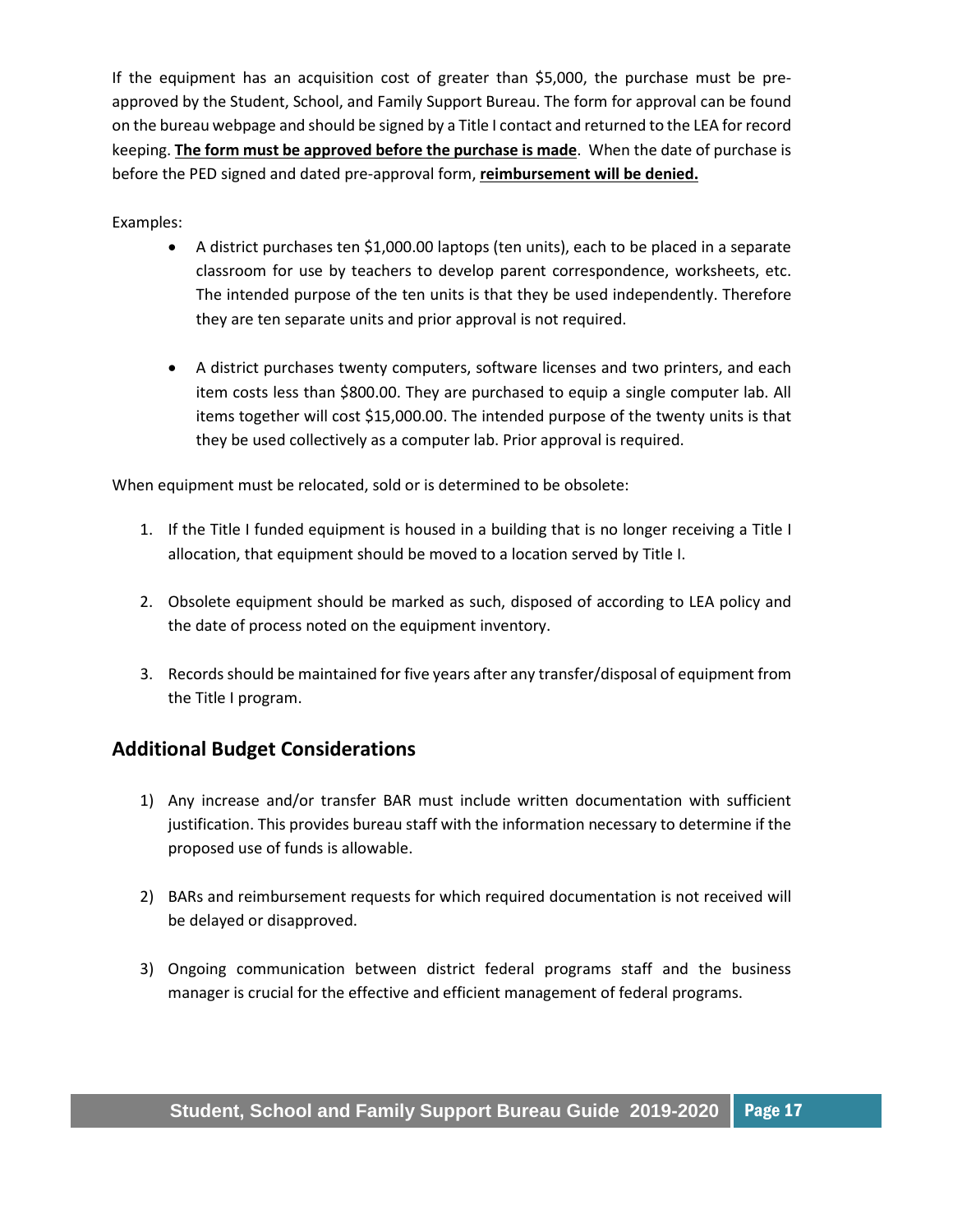# <span id="page-18-0"></span>▶ Time Documentation

Time documentation is required for all employees paid from federal funds as required by 2 CFR section 200.430. There are two types of time documentation, semiannual employee certifications and personnel activity reports (PARs) which may also be referred to as time and effort reports.

**Semiannual certifications** must be prepared at least semiannually and must be signed by the employee or the employee's direct supervisor, having direct knowledge of the work performed by the employee. An example of a semiannual certification is included at the end of this guide.

**PARs** must account for all activity for which an employee is paid, not just a specific cost objective. PARs must be completed after the work is finished, be prepared at least monthly, and be signed by the employee. PARs should reflect variations in daily activities that are common among splitfunded staff who may work many hours on a specific cost objective during a certain time of year, and fewer hours at other times. A sample PAR is included at the end of this guide.

For employees paid with federal funds and who are split funded, an accounting of the actual hours worked on the separate cost objectives is required at least annually to adjust funding to actual hours worked. The percentage of salary charged to the federal fund must match the actual percentage of time spent on the federal cost objective, not just the budget estimate.

For the purposes of time documentation, ESSA consolidated administration is considered a single cost objective and as such an employee only needs to complete a semi-annual certification that indicates the employee worked solely on ESSA Consolidated Administration for the period covered by the certification. For instance, a director in charge of Titles I, II, III and IV with no other responsibilities would complete a semi-annual certification and not a PAR.

If staff in the administrative pool have other responsibilities outside of administering ESSA grants, they must be paid from another, non-ESSA, funding source in proportion to the time the employee spends on those activities. An employee in this situation is considered to be working on multiple cost objectives and must keep PARs. If a director is responsible for Title I, Title III and IDEA B, a PAR is required as IDEA B is not part of the ESSA, and is a separate cost objective.

Teachers and paraprofessionals paid with federal funds and whose responsibilities lie within a single cost objective need only complete the semi-annual certification. Instructional staff working in a Title I schoolwide program are considered to be working on a single cost objective.

In Title I targeted assistance programs there is further flexibility for split-funded employees with predetermined schedules, such as teachers and paraprofessionals, to use an alternative to PARs for time documentation. Rather than a PAR, such employees may use an artifact such as a teacher's course schedule to document the time and effort. An individual documenting time and effort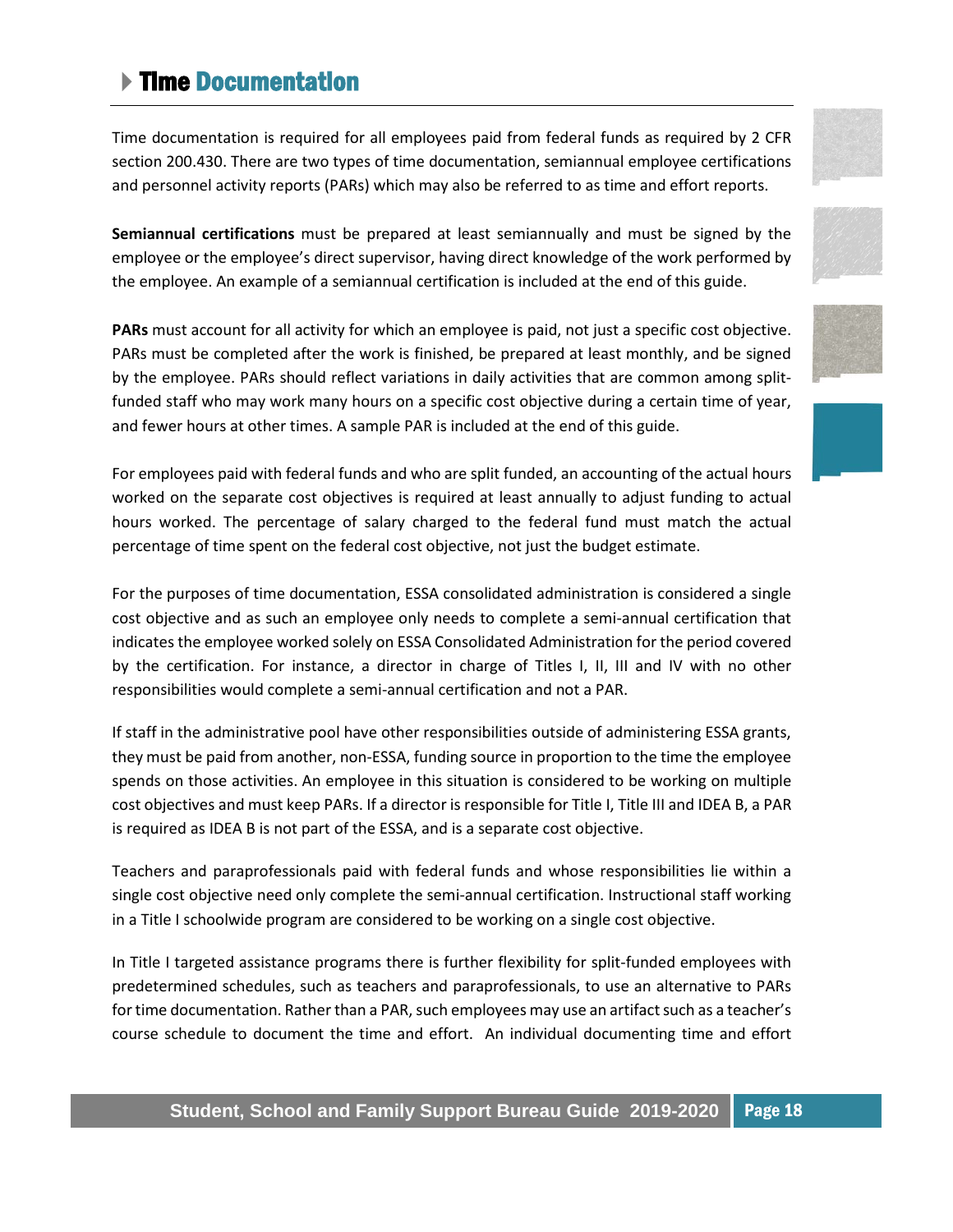under the substitute system would be permitted to certify time and effort on a semiannual basis, provided the LEA's substitute system meets the requirements below.

#### **Requirements for Alternative System of Time and Effort Reporting**

To use alternative methods of time and effort reporting, the district must certify that only eligible employees will participate in the substitute system and that there are sufficient controls to ensure that the system used to document employee work is accurate. This certification should be on file with the district and available upon request.

#### System Guidelines

(1) To be eligible to document time and effort under the substitute system, employees must – a. Currently work on a schedule that includes multiple activities or cost objectives that must be supported by monthly personnel activity reports;

b. Work on specific activities or cost objectives based on a predetermined schedule; and c. Not work on multiple activities or cost objectives at the exact same time on their schedule.

(2) Under the substitute system, in lieu of personnel activity reports, eligible employees may support a distribution of their salaries and wages through documentation of an established work schedule that meets the standards under section (3). An acceptable work schedule may be in a style and format already used by an LEA.

(3) Employee schedules must:

a. Indicate the specific activity or cost objective that the employee worked on for each segment of the employee's schedule;

b. Account for the total hours for which each employee is compensated during the period reflected on the employee's schedule; and

c. Be certified at least semiannually and signed by the employee and a supervisory official having firsthand knowledge of the work performed by the employee.

(4) Any revisions to an employee's established schedule that continue for a prolonged period must be documented and certified in accordance with the requirements in section (3). The effective dates of any changes must be clearly indicated in the documentation provided.

(5) Any significant deviations from an employee's established schedule, that require the employee to work on multiple activities or cost objectives at the exact same time, including but not limited to lengthy, unanticipated schedule changes, must be documented by the employee using a personnel activity report that covers the period during which the deviations occurred.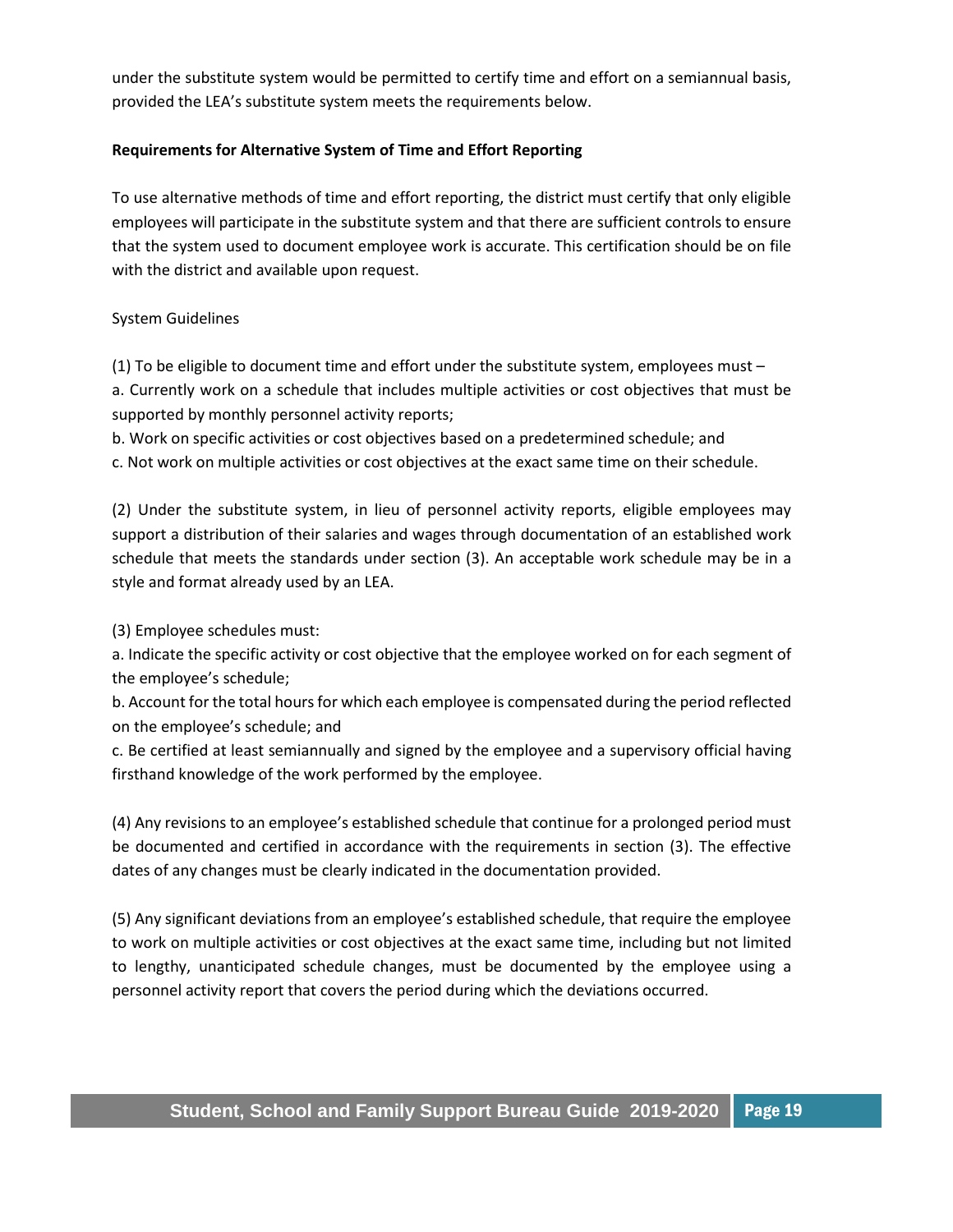# <span id="page-20-0"></span>**Building Administrators and Superintendents – Issues:**

- If a district has a small number of small schools that only warrant a part-time principal, the district might hire a person who works less than full time as a principal in each of its smaller schools and then takes on other duties such as teaching classes or administering the district's program. Staff must be sure to maintain *time documentation.*
- In most circumstances, the position of school principal or superintendent would be a fulltime position paid entirely with state or local funds in the absence of federal funds.
- Can a full-time principal/superintendent effectively perform the duties of a Title I administrator?
- If treated as a supplement to full-time operational salary, must be able to clearly document that Title I administrative duties are in addition to the principal responsibilities and the individual maintains *time documentation*.

### **When is it appropriate to charge the Title I grant for budget support?**

- What is the basic responsibility of the business office and what is specific to the Title I grant that requires additional budget support?
- Keeping in mind the issue of necessary and allocable, how is service level increased by charging fiscal support to the federal grant? In the absence of federal funds, how would fiscal support compensation be paid?
- Consistent treatment: are all grants being treated the same? If paying for additional Title I support, is the district doing the same for IDEA, Perkins, and other grants?
- Are time records being maintained?

In general, salaries of administrative and clerical staff should be treated as "indirect" unless all of following are met:

- Such services are integral to the activity
- Individuals can be specifically identified with the activity
- Such costs are explicitly included in the budget
- Costs not also recovered as indirect





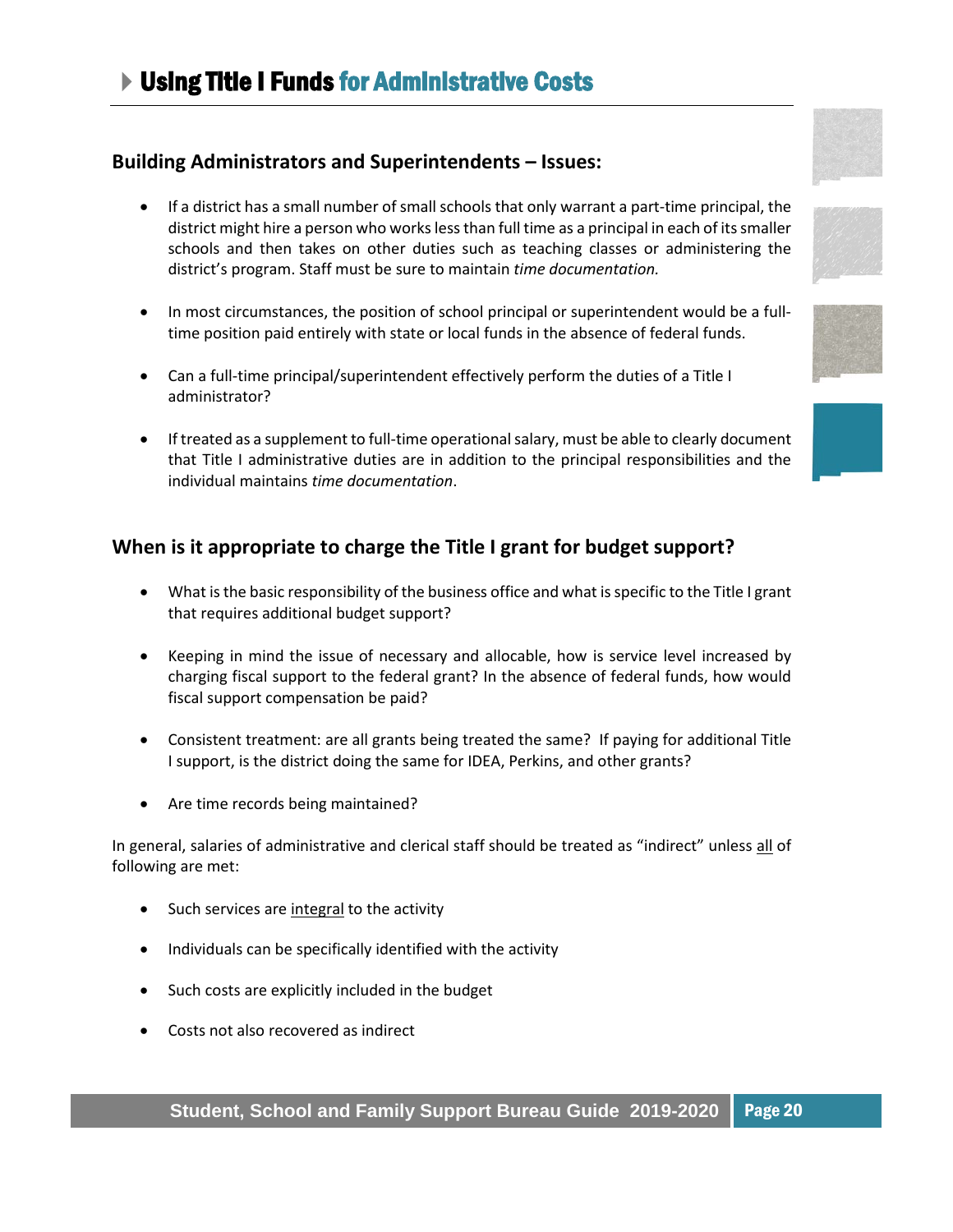Business Office Functions (**not** a direct charge against the grant):

- Budget
- Purchasing
- Accounts payable
- Payroll including ACA reporting
- Cash requests/backup for RfR information requests
- BARs

Title I budget support (direct charge against the grant):

- Work with Title I program staff to establish building level Title I budgets
- Work with Title I program staff to review proposed expenditures for program compliance
- Complete Title I comparability report
- Assist Title I program staff in completing the annual Title I application

A key factor for charging the compensation for fiscal personnel to the Title I or other federal grant is the support would need to be continuous and consistent throughout the fiscal year, thus demonstrating the need to charge the federal grant.

For example, regarding the preparation of the application for Title I or establishing the buildinglevel Title I budgets, the support would have to reach farther than the initial application. The amount of fiscal support necessary would require maintenance and monitoring of the application and building-level budgets throughout the year, and the time provided by the fiscal support person would need to be supported through time record documentation in accordance with the Uniform Guidance (200.43CFR).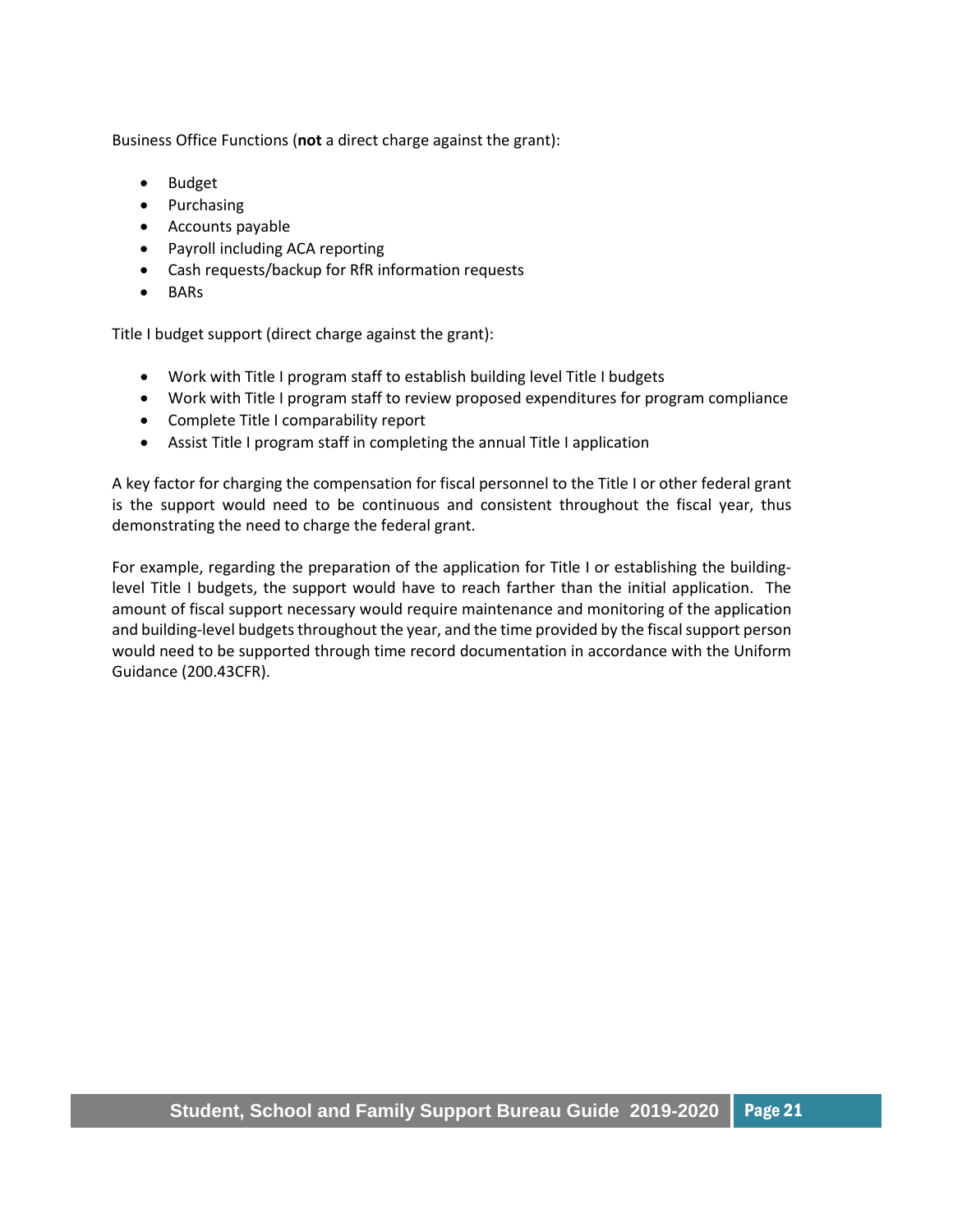#### <span id="page-22-0"></span>**1. Information regarding Evidence-Based Interventions(EBI)**

Educators often use the well-established and commonly used practices and strategies that they have seen others use—including their own teachers—never questioning whether these practices are supported by evidence. In fact, some of these practices have been shown to be ineffective or have no data to support them.

To improve the quality of instruction students receive and the outcomes that students achieve, the field of education has been making great efforts for a number of years to implement evidencebased practices or programs (EBPs) and evidence-based interventions. In general, an EBP is one whose effectiveness is supported by rigorous research. In other words, research shows that the practice or program works.



**Source:** Policy Brief ESSA and Evidence: Why it Matters

#### **2. Difference between evidence-based practices and evidence-based programs**

Although the terms evidence-based practices and evidence-based programs have been used interchangeably, experts in the field, as well as practitioners, are beginning to differentiate between them.

- **Evidence-Based Practice:** Skills, techniques, and strategies that have been proven to work through experimental research studies or large-scale research field studies.
- **Evidence-Based Program:** A collection of practices that, when used together, has been proven to work through experimental research studies or large-scale research field studies.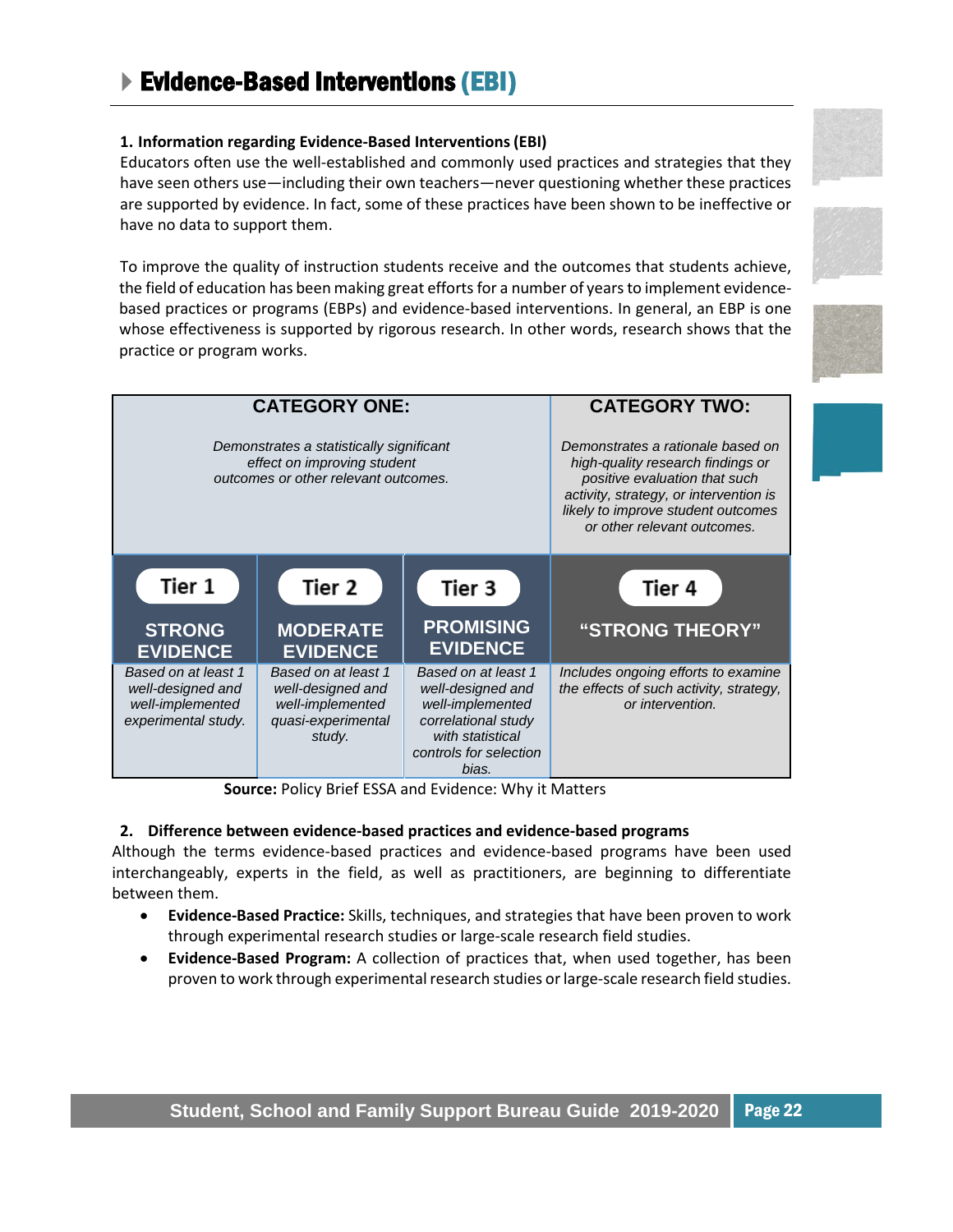#### **3. Additional information regarding Evidence-Based Interventions**

Below are links to Evidence Based Intervention Clearinghouses:

- What Works Clearinghouse: With over 700 publications available and more than 12,000 reviewed studies in the online searchable database, the WWC identifies studies that provide credible and reliable evidence of the effectiveness of a given practice, program, or policy and disseminates summary information an[d free r](https://ies.ed.gov/ncee/wwc/)eports online. Click here to access [resources from What Works Clearinghouse.](https://ies.ed.gov/ncee/wwc/)
- Best Evidence Encyclopedia: A free web site created by the Johns Hopkins University School of Education's Center for Data-Driven Reform in Education (CDDRE) that gives educators and researchers fair and useful information about the strength of the evidence supporting a variety of programs available for students in grades K-12.Results First Clearinghouse Database: This one-stop online resource provides policymakers with an easy way to find information on the effectiveness of various interventions as rated by eight national research clearinghouses. Click here to access resources from Best Evidence [Encyclopedia.](http://www.bestevidence.org/)
- Evidence for ESSA: A free, authoritative, user-centered database to help anyone school, district, or state leaders, teachers, parents, or concerned citizens – easily find programs and practices that align to the ESSA evidence standards and meet their local needs. [Click](https://www.evidenceforessa.org/)  [here to access resources from Evidence](https://www.evidenceforessa.org/) for ESSA.
- Results for America Evidence in Education Lab: [Click here to access the Resource](http://results4america.org/ed-lab-resources/) Page [from Results4America](http://results4america.org/ed-lab-resources/)
- Results for America Our Work: [Click here to access the Evidence](http://results4america.org/%20our-work/evidence-in-education-lab/) in Education Lab page from [Results4America.](http://results4america.org/%20our-work/evidence-in-education-lab/)

#### **Recommended Websites:**

- Bestevidence.org
- Evidenceforessa.org
- Results4america.org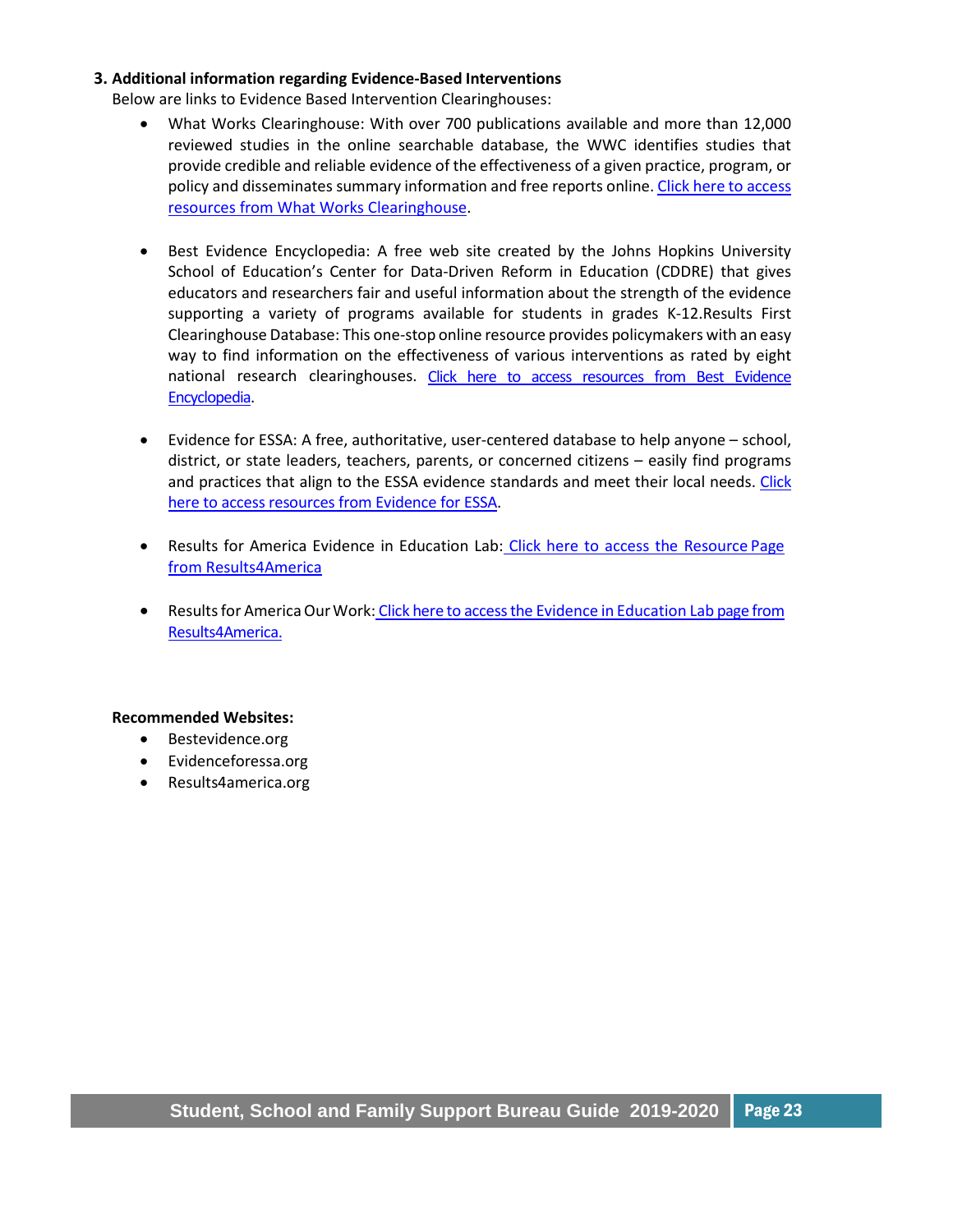# Using Title I Funds for Incentives, Rewards, Field Trips, Food

# **Student Rewards/Incentives**

Use of Title I funds to support the purchase of rewards/incentives is allowable only if the expenditures are:

- **Reasonable, necessary, and allocable**
- Of nominal value (approximately \$15 per person, per school year)
- Tied to educational achievement
- Provided only for things such as improved academic performance, attendance, and/or behavior
- Provided only after the fact, not as incentives in advance

Examples of **allowable** uses of funds for rewards/incentives:

- Nominal door prizes as an incentive for parents to attend a Title I meeting
- Pizza or ice cream certificates for increased attendance, meeting educational goals, etc.
- Educational books or games
- Certificates of appreciation to students or parents for specific achievements
- Inexpensive high interest books to take home for the parent and child to read together
- Materials for the parent and child to make simple educational games, manipulatives, etc. during parent involvement events to then take home and continue to use

Examples of **un-allowable** uses of funds for rewards/incentives:

- Providing all parents who attend a meeting with a nominal door prize or gift
- Any type of cash incentive
- Giving away bikes, iPads, or other high priced items
- Providing gift cards to students/parents when there is the possibility that it could be used for something other than an educational item

<span id="page-24-0"></span>



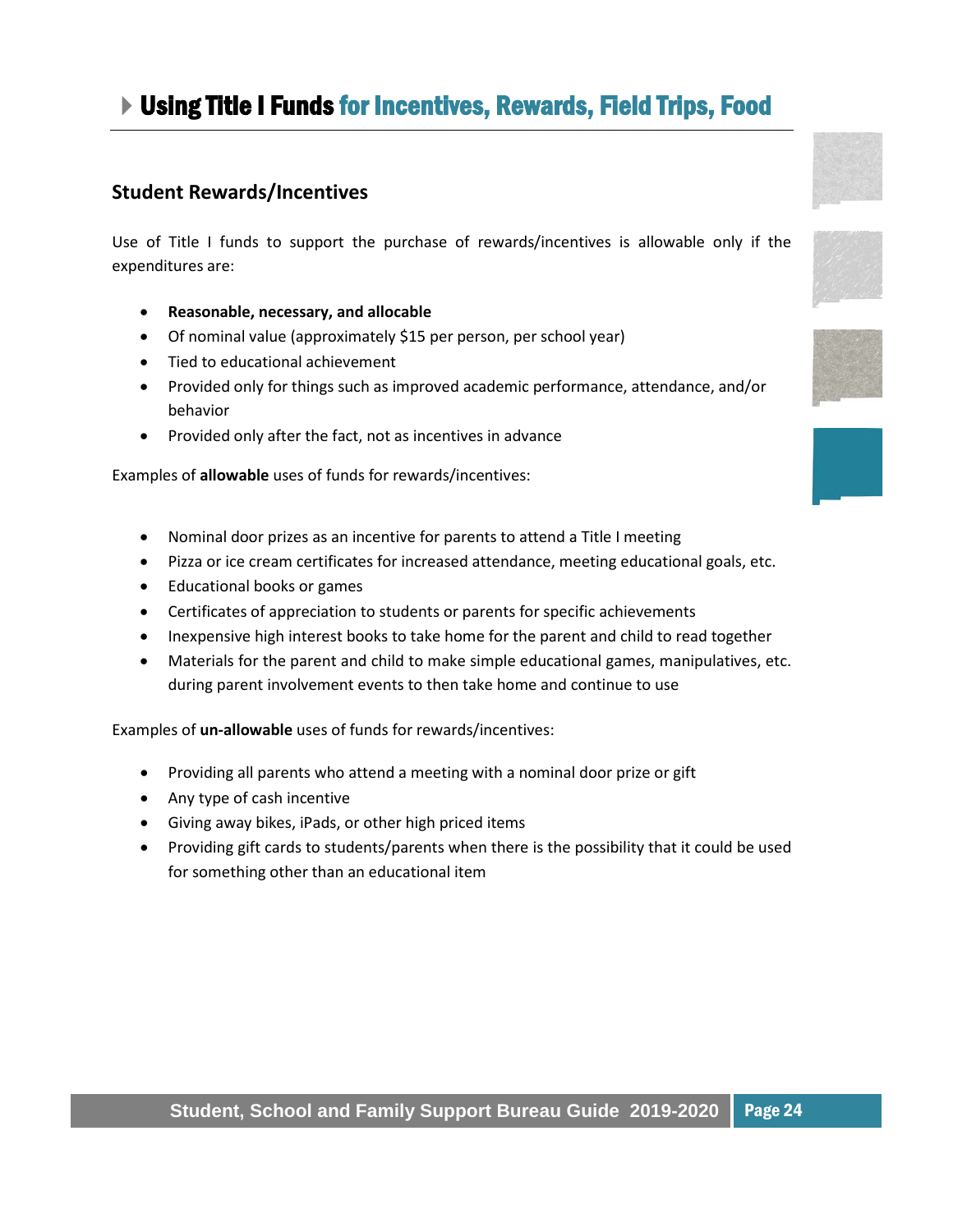# **Field Trips**

Use of Title I funds for **entertainment is not allowable**. If Title I funds are used for field trips, the trip must be for an educational purpose linked to goals and strategies described in the school's 90 day plan and integrated into lesson plans and other instructional activities in order to increase academic achievement.

If a Request for Reimbursement includes expenditures for field trip(s), a lesson plan must be included as supporting documentation with the request.

### **Food**

- Use of Title I funds for food must be for an educational purpose. Providing food for events such as class parties, end of year events, etc. where there is no activity during the event that supports or reinforces academic achievement is **not** allowable.
- Use of Title I funds to purchase food while on educational field trips is allowable. However, districts should look into the use of the regular school lunch program whenever possible. If using Title I funds, the cost of meals must be reasonable.
- If a Request for Reimbursement includes an expenditure for food provided during a parent or family engagement activity, an agenda and sign in sheet must be included as supporting documentation with the request.
- Food for classroom instruction must be aligned to common core state standards.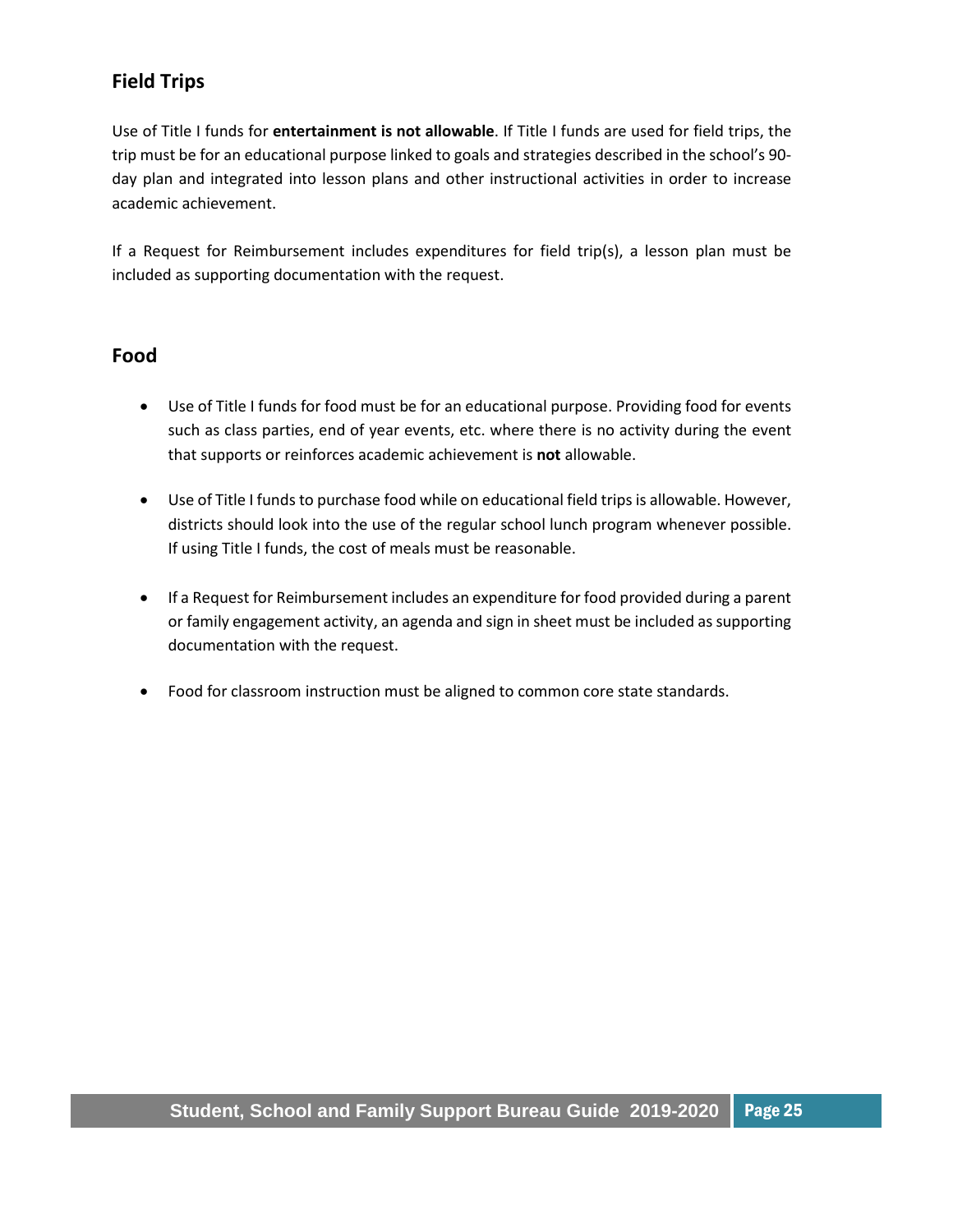# <span id="page-26-0"></span>▶ School-Based Culture

**Allowable uses of Title I funding to support school climate interventions, programs or activities that foster safe, healthy and supportive school environments**

### **Allowable**

SEAs are charged with implementing ESSA, and ensuring that LEAs are utilizing evidence- based interventions, programs, practices and strategies in schools.

Use of funds for school climate interventions, programs or activities should reflect one of the highest three levels of evidence (Strong, Moderate, and/or Promising) defined in ESSA.

*Only evidenced-based interventions, programs, practices and strategies that meet the ESSA tiers of evidence will be approved.* The PED will not provide a list of potential evidence-based interventions. It is incumbent upon the LEA to demonstrate that the selected intervention falls into one of the three ESSA tiers of evidence in Category 1 [\(see page 23\).](#page-22-0)

LEAs must select an evidenced-based intervention that addresses the root causes concerning safe, healthy and supportive school environments. It is suggested that LEAs utilize available data such as Youth Risk and Resiliency Survey (YRRS) data or the Opportunity to Learn data from the school report card. The YRRS can be found at www.youthrisk.org/.

Examples of allowable uses are:

- Licensed counselors and licensed social workers
- Truancy coaches that meet the PED criteria
- School-based mental health programs
- Positive behavioral intervention and supports models
- Bullying prevention programs/training
- Teaching tolerance/inclusive practices programs
- Crisis prevention training
- Suicide prevention/recognition programs
- De-escalation training
- Mental/behavioral health training
- Social-emotional curriculum development/training
- Restorative justice programs
- Natural helpers or peer support mental health programs

**NOTE:** LEAs receiving funds under this title shall obtain prior written, informed consent from the parent of each child who is under 18 years of age to participate in any mental-health assessment or service that is funded under this title and conducted in connection with an elementary school or secondary school under this title.







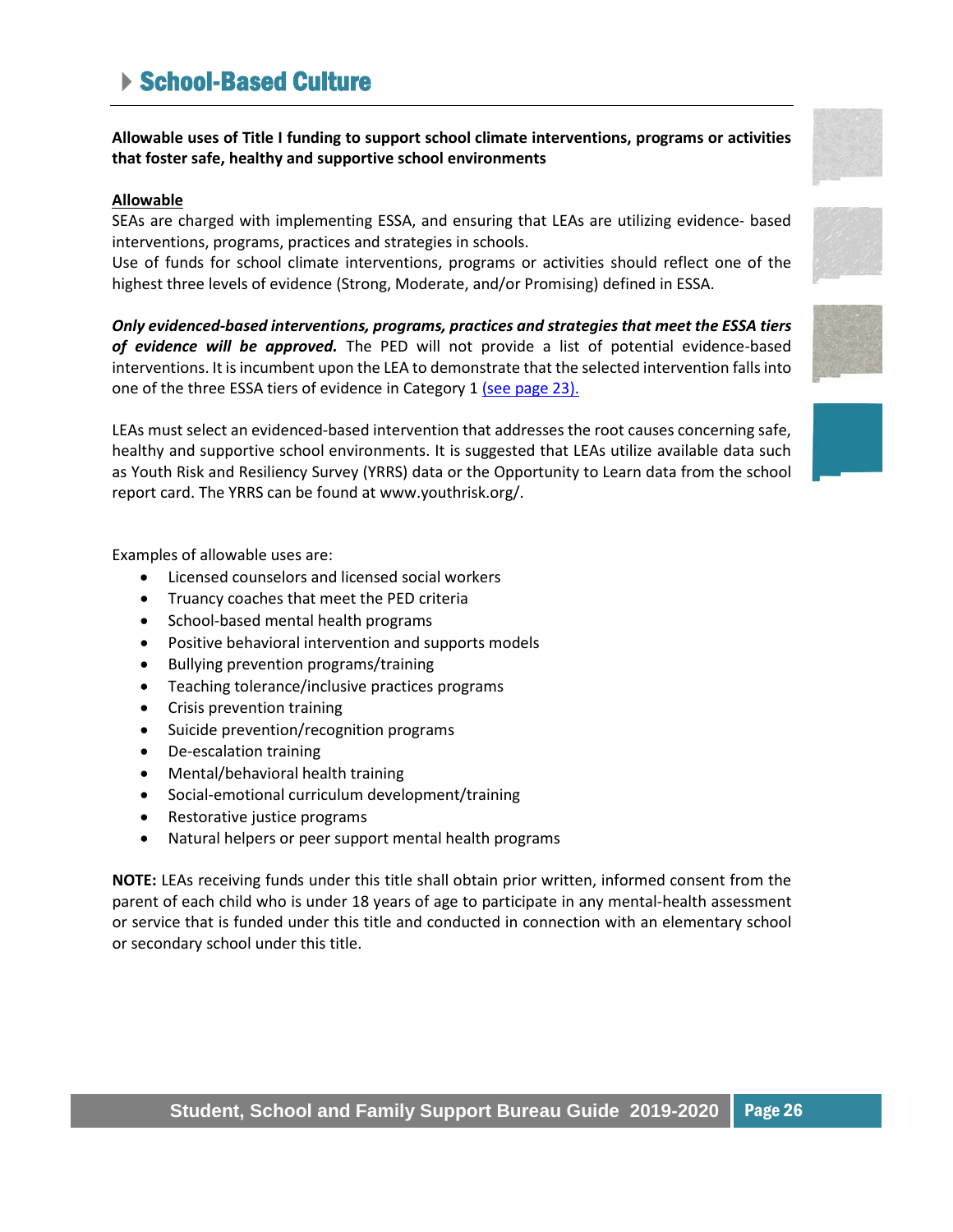#### **Not Allowable**

Any types of physical security items (infrastructure) or staff are not allowable. Examples of unallowable uses are:

- School resource officers, safety officers or security personnel
- School hardware and infrastructure such as:
	- o Security systems
	- o Door locks
	- o Security cameras
- Walkie-talkies, radios, cell phones

[Click here to access sample school climate surveys sponsored by the US Department of Education.](http://www.safesupportivelearning.ed.gov/edscls.)

It is important to understand that the goal of using funding in this area is to improve school culture and climate under Section 1111 of the Every Student Succeeds Act (ESSA).

If you have any questions about a possible expenditure, please contact the Title I staff member assigned to your LEA.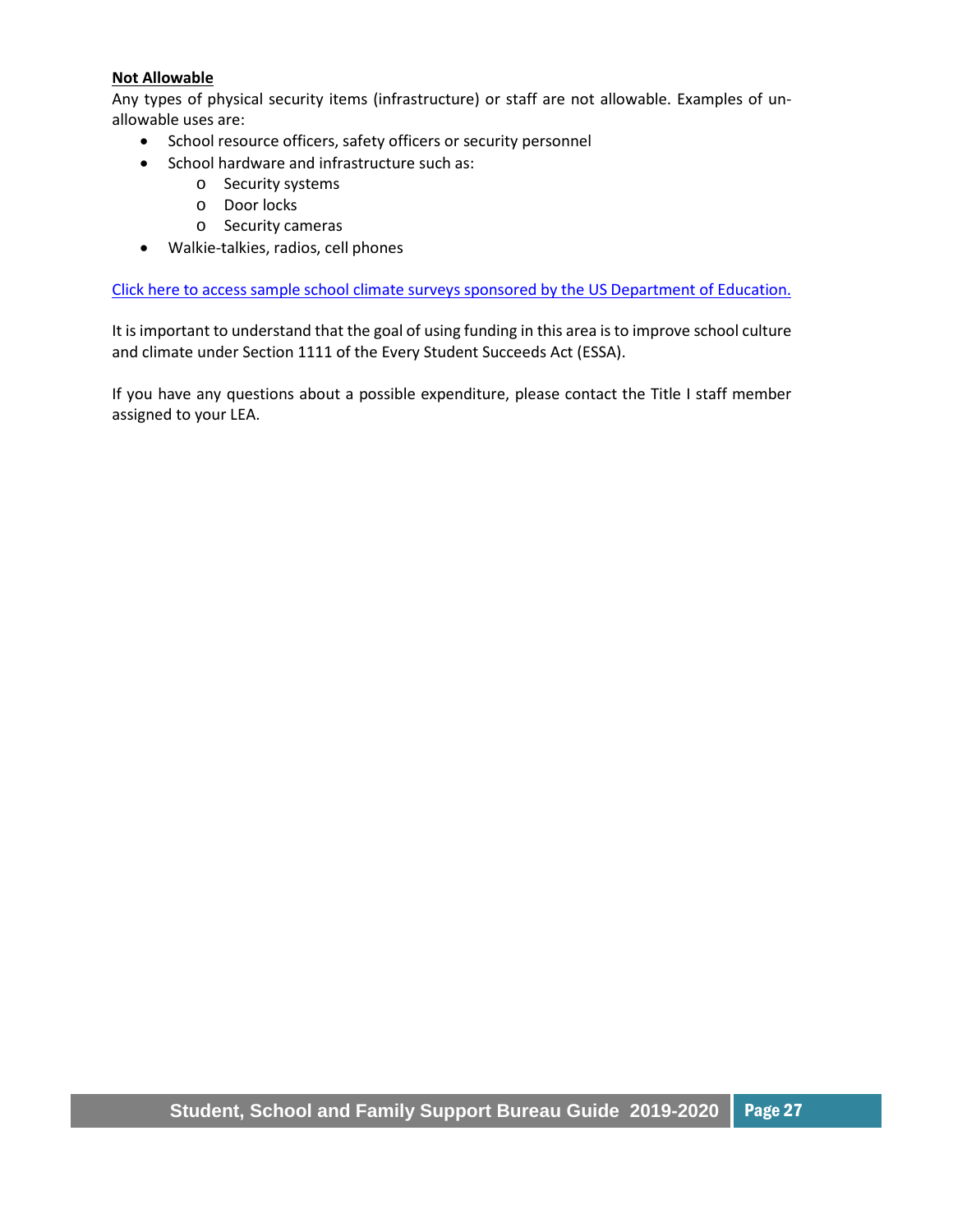# ▶ Site Allocation Rules

Districts must allocate Title I funds to participating schools in rank order based on the percentage of children from low income families in each school. In determining what per- child amount to allocate, the district should consider the purpose of Title I funding – The purpose of this program is to provide all children significant opportunity to receive a fair, equitable, and high-quality education and to close educational achievement gaps. The per-child amount must be large enough to provide a reasonable assurance that the school can operate a Title I program of sufficient quality to achieve this purpose.

#### **Greater than 75% poverty**

All schools at or above 75% poverty must be served. Districts may opt to serve only those schools and no others. A district is not required to allocate the same per-child amount to each school. However, per-child amounts in schools with higher poverty rates must be equal or greater than the per-child amounts in schools with lower poverty rates.

#### **New ESSA Exception for High Schools**

An LEA may, but is not required to, continue to serve (in rank order of poverty) high schools with poverty percentages between 50 percent and 75 percent before it either serves other schools with a poverty percentage of 75 percent or below or begins to rank and serve schools by grade span. In other words, an LEA may serve high schools with 50 percent or more poverty before it serves any elementary or middle schools with a poverty percentage at or below 75 percent.

#### **Less than 75% Poverty**

After serving all schools over 75% poverty, the district has the option to rank remaining schools by grade span groupings (e.g., K-5, 6-9, 10-12) or bands of poverty, or proceed with the district wide ranking regardless of grade level.

A district that opts to serve schools below 75% poverty using grade span groupings may determine different per-child amounts for different grade spans so long as those amounts do not exceed the amount allocated to any school above 75% poverty. Per-child amounts within grade spans may also vary as long as the per-child amounts in schools with higher poverty rates are equal or greater than the per-child amounts in schools with lower poverty rates. A district may choose to fund more than one grade span or may choose not to fund an entire grade span.

A district may choose to fund schools in specific bands of poverty, e.g., 100%-75%, 74%-50%, 49%- 35%. When doing this, a district will fund a band of schools in a higher band at a higher per-child amount than lower poverty bands.

A district may opt to serve schools down to the 35% poverty level. The district may serve schools with poverty averages lower than 35% if their overall district poverty average is below 35%. Specific funding rules must be followed if a district chooses to fund a school below 35% or below the district poverty average (contact PED Title I office for guidance).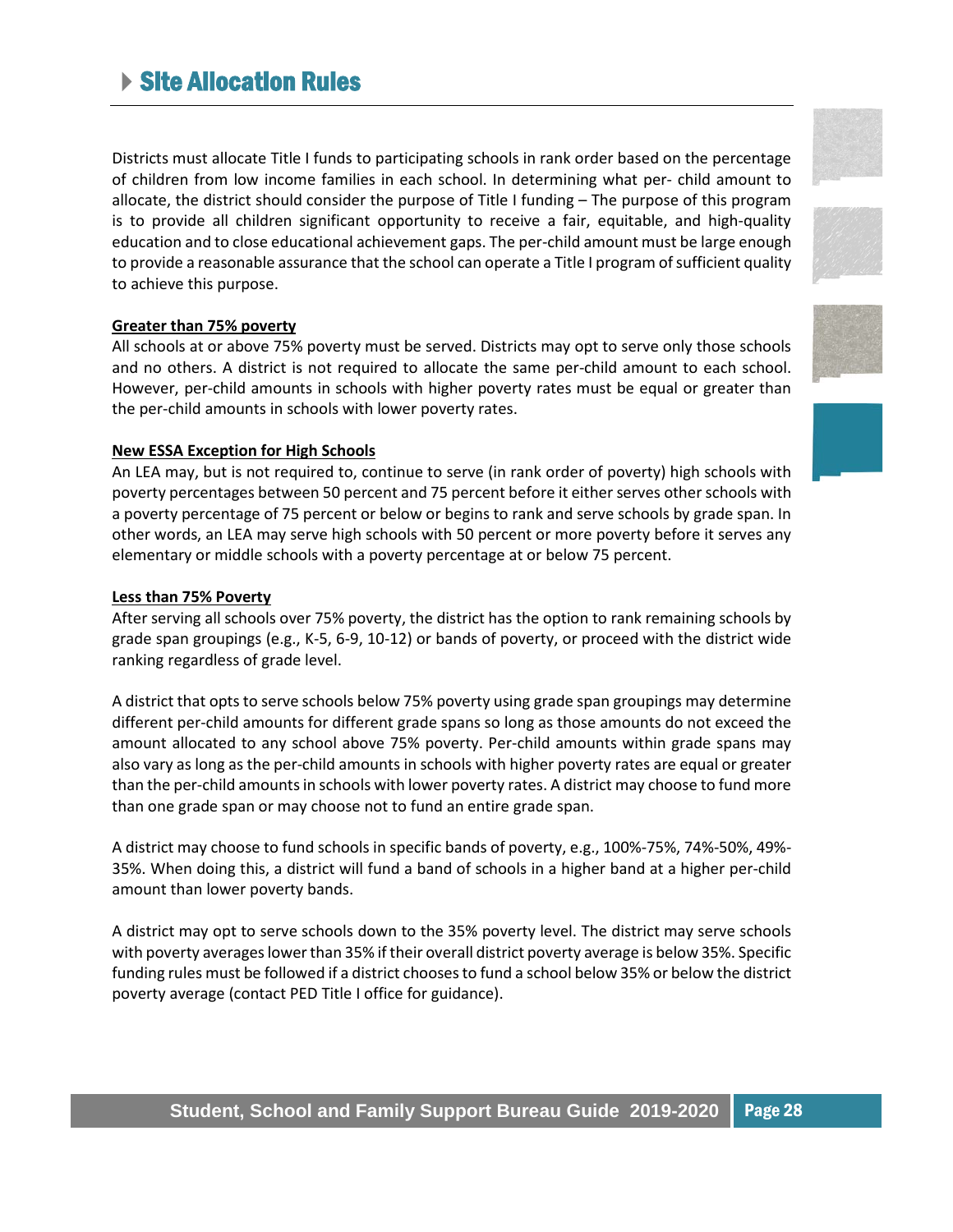#### **New ESSA Authority to Use Feeder Patterns to Determine Poverty percentages for Secondary Schools**

For determining the number of children from low-income families in a secondary school, an LEA may estimate that number by applying the average percentage of students from low- income families in the elementary school attendance areas that feed into the secondary school to the number of students enrolled in the secondary school.

Before an LEA may use feeder patterns to determine the poverty percentage of secondary schools the LEA must notify its secondary schools to inform them of the option. A majority of its secondary schools must approve the use of feeder patterns.

#### **Additional Considerations**

Districts with an enrollment of less than 1,000 students or single attendance area districts (only one school per grade span) are not required to rank schools nor are they required to allocate funds to schools in rank order. Each participating school should however receive an allocation that the school can operate a Title I program of sufficient quality to achieve this purpose.

Grandfather provision: One additional year of funding may be provided to schools that were funded in the previous year but no longer meet the requirements to qualify to be a Title I school.

# **LEAs may use one of the following six options for the purpose of rank ordering its schools for purposes of Title I Site allocations:**

• Option 1 - Use 80-day or 120-day direct certification pre-multiplier data for all schools, CEP, non-CEP, and schools that do not participate in the National School Lunch Program (NSLP).

• Option 2 - Use 80-day or 120-day direct certification pre-multiplier data for CEP schools and schools that do not participate in the NSLP, AND the number of students identified by direct certification plus the number of students identified for free lunch only through NSLP household applications (or income verification forms that use the same poverty measures as NSLP forms) for non-CEP schools, including standard and Provision 2 schools.

• Option 3 - Use 80-day or 120-day direct certification post-multiplier data for CEP schools and schools that do not participate in the NSLP, AND the number of students identified by direct certification plus the number of students identified for free and reduced lunch through NSLP household applications (or income verification forms that use the same poverty measures as NSLP forms) for non-CEP schools, including standard and Provision 2 schools.

• Option 4 – Use 80-day or 120-day direct certification post-multiplier data for CEP

schools and schools that do not participate in the NSLP, AND the higher of a school's

(1) number of students identified by direct certification x 1.6 or (2) the number of students identified by direct certification plus the number of students identified for free and reduced lunch through NSLP household applications (or income verification forms that use the same poverty measures as NSLP forms) for non-CEP schools, including standard and Provision 2 schools.

• Option 5 - Use 80-day or 120-day direct certification post-multiplier data for all schools, CEP, non-CEP, and schools that do not participate in the NSLP.

• Option 6 – An LEA may elect to use a single form to collect household income information to (1) determine eligibility for school meals in non-CEP schools; and (2) distribute other education funding (Title I-A) in CEP schools and in schools that do not participate in the NSLP. In accordance with the United States Department of Agriculture (USDA) SP-54-2016, single forms developed for this purpose must:

- $\triangleright$  Contain all information required on the school meals application;
- $\triangleright$  Include a clear, concise, and prominent disclaimer indicating households with students attending CEP schools are not required to submit the form for their student to receive meals benefits; and
- SSF Program Guide 2019 2020 2020 2020 2020 2020 2020 2020 2020 2020 2020 2020 2020 20  $\triangleright$  Clearly specify which fields must be completed for students attending CEP vs. non-CEP schools.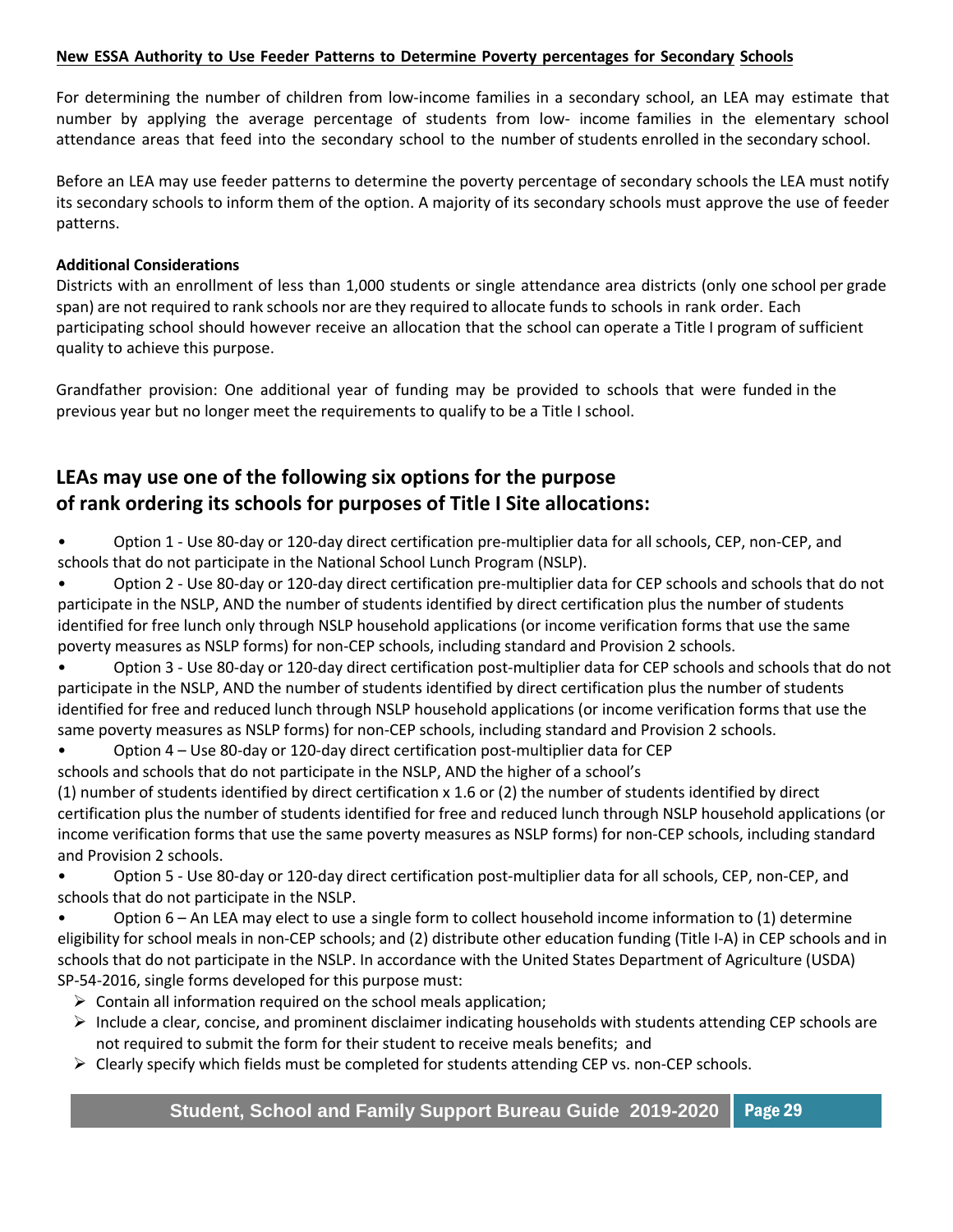# <span id="page-30-0"></span>Comparability

Comparability is a Title I fiscal requirement that is intended to ensure Title I schools are provided state and local educational resources that are equitable or comparable to those received by schools not participating in Title I. Title I schools are compared against non-Title I schools regarding student/teacher ratios or per pupil expenditures. The Title I Comparability Report is due to the SSFS Bureau in December of each year.

Comparability was codified into law in 1970 in response to early actions by school districts that either shifted state funds away from Title I schools or failed to provide comparable services to Title I schools.

# **Comparability components**

- School districts have the option of comparing schools with like grade spans and also may split the grade spans into large and small schools.
- District charter schools must be included in comparisons.
- School districts that do not have more than one building for each grade span are exempt from comparability but must complete Form A of the report.
- School districts may also exclude schools with 100 students or fewer from its comparability calculations.
- Also excluded from comparability determinations are staff salary differentials for years of employment, state and local funds expended for bilingual education, as well as services to children with disabilities.

Forms for demonstrating comparability are provided each year:

FORM A: This summary is required for every district and must include a list of every school in the district (including charters and alternative)

FORM B: Calculations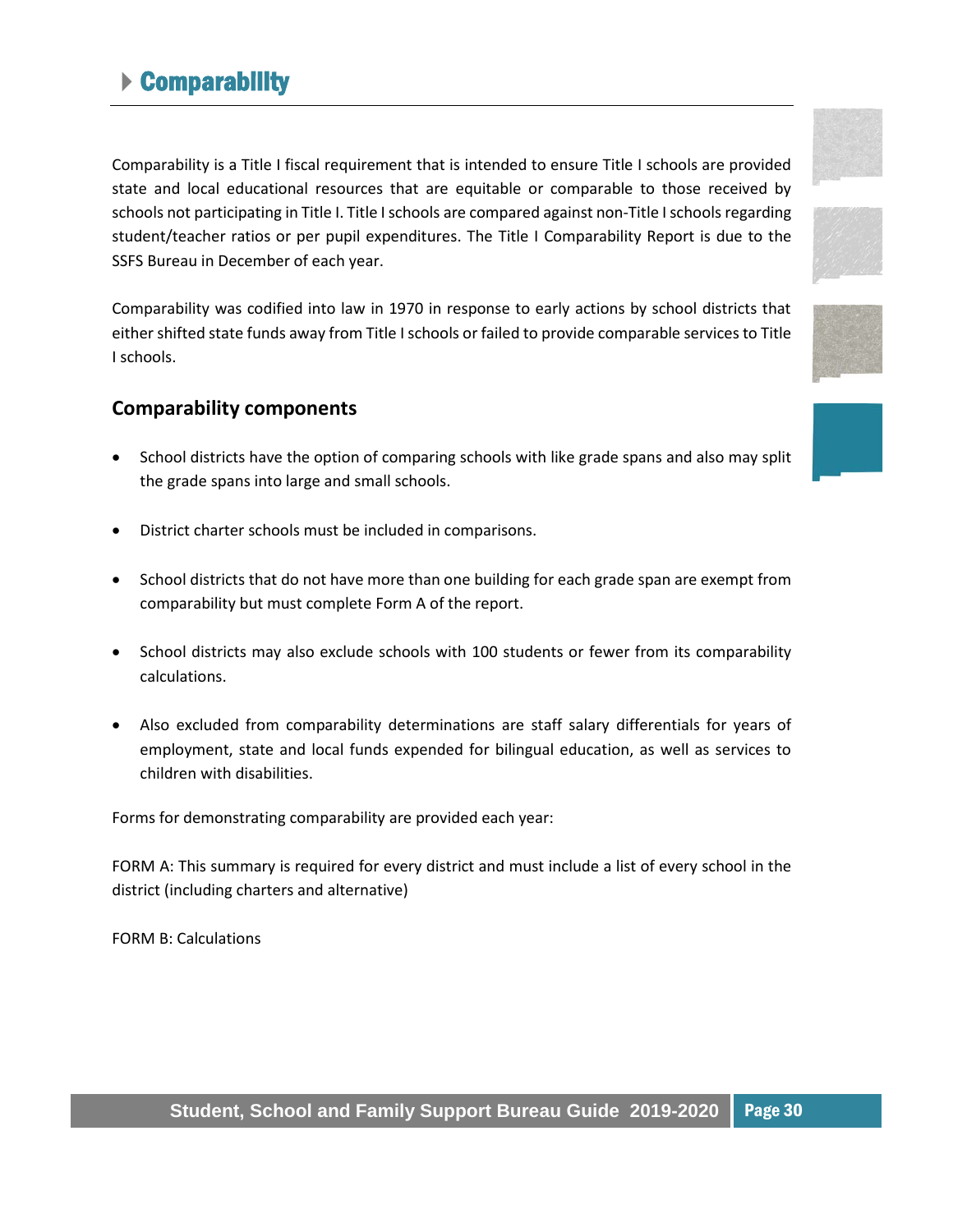# <span id="page-31-0"></span>▶ Program Consultation and Planning

Program planning for Title I targeted assistance and schoolwide programs is best consolidated within the overall school district planning process. Both schoolwide and targeted assistance planning requirements are provided in the following sections.

Each school district or charter school has the responsibility of ensuring that a plan has been developed that meets the Title I program requirements. Planning requirements may be addressed in a school's 90-day Plan; however the 90-day Plan must be completed intentionally to meet Title I program requirements. Districts and schools must document where the required components can be found and be prepared to provide this documentation upon request.

Timely and meaningful consultation with stakeholder groups is a planning process requirement, section  $1112(a)(1)(A)$ . Timely and meaningful consultation provides stakeholders with the opportunity to provide input *prior to* program decisions being made. Informing stakeholders about decisions that have already been made would not be considered timely and meaningful consultation. It is unlikely that a single consultation event can satisfy the timely and meaningful consultation requirement. To ensure timely and meaningful participation with the required groups, there should be multiple meetings (depending on the size of the award) that can begin prior to the Title I application being released in SharePoint. Maintain sign-in sheets and agendas from consultation events. The required stakeholder groups for consultation include: *teachers, principals, other school leaders, paraprofessionals, specialized instructional support personnel, charter school leaders* (in an LEA that has dependent charter schools), *administrators* (including *administrators of programs described in other parts of this title), other appropriate school personnel, and with parents*.

A description of the LEA's consultation process is a required component of the Title I Application. A description of the method by which the LEA determined how Title I funds will be used (e.g., comprehensive needs assessment) is also required. The narrative should give evidence of a thoughtful, intentional planning process whereby Title I funds are allocated in a way that supports the district's overarching goals for student outcomes. The description should name the data that was used, the overall picture that the data presented and how the proposed use of funds will meet the district/schools' needs. Title I funds should not be treated as a static funding source that is allocated to the same purpose year after year without data-driven analysis. Title I program planning should be an integral part of the district's overall program planning so that Title I funds are used to materially increase student success.







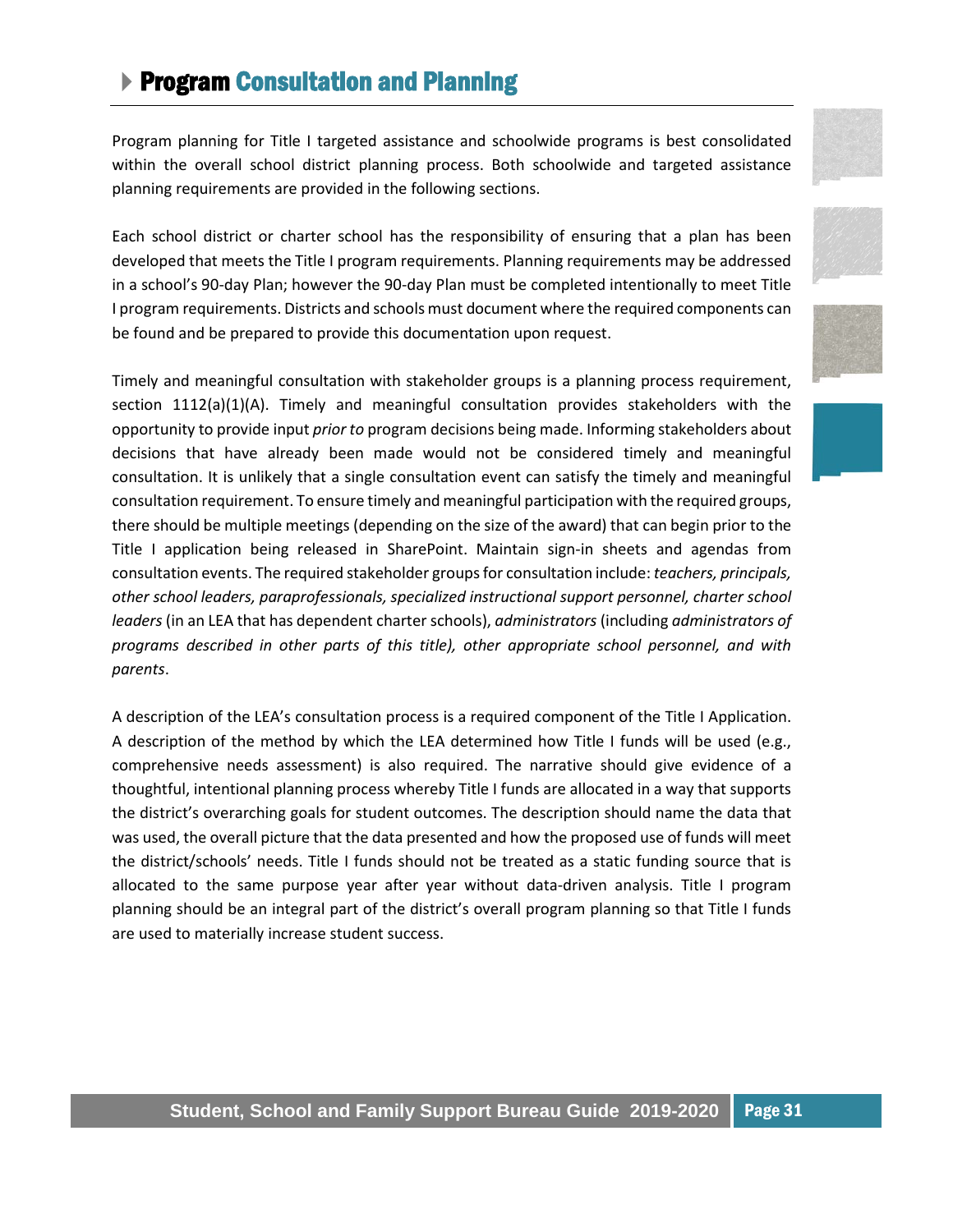# <span id="page-32-0"></span>**Schoolwide Program Guidelines**

A Title I Part A schoolwide program model is based on the belief that students will benefit most when schools improve the instructional program in totality. The schoolwide option allows Title I funds to support the entire student population, rather than supporting only those students identified as at-risk. The schoolwide model enables schools to utilize Title I funds along with other federal, state, and local programs to upgrade a school's entire program. A school must either have a poverty level of at least 40%, be grandfathered in, or request a schoolwide waiver to implement a schoolwide program model.

Each school implementing a schoolwide model must have a schoolwide program plan. The plan may be encompassed within Web EPSS or the NM 90-Day Plan. The requirements of the schoolwide program plan (section 1114 (b)) are that the plan:

- 1) is developed during a one-year period (unless the LEA determines the school does not need a year to develop its plan, or if the school is amending an existing plan)
- 2) is developed with parents, community members, teachers, principals, other school leaders, paraprofessionals, administrators, district representatives, to the extent feasible tribes and tribal organizations, and specialized instructional support personnel, technical assistance providers, school staff, students, and others as appropriate
- 3) remains in effect as long as the school is operating a schoolwide program, except that the plan is regularly monitored and revised
- 4) is understandable and available to the public
- 5) *may* be developed in coordination with Federal, State, and local services, resources, and programs
- 6) is based on a comprehensive needs assessment that considers, in particular, the needs of students who are at-risk of failing to meet the State's challenging academic standards; and
- 7) includes a description of:
	- a. strategies the school will implement to address school needs including how the strategies will
		- i. provide opportunities for all students to meet the State's challenging academic standards
		- ii. strengthen the academic program in the school, increase the amount and quality of learning time, and help provide an enriched and accelerated curriculum
		- iii. address the needs of all students, particularly those at risk of not meeting the challenging State standards



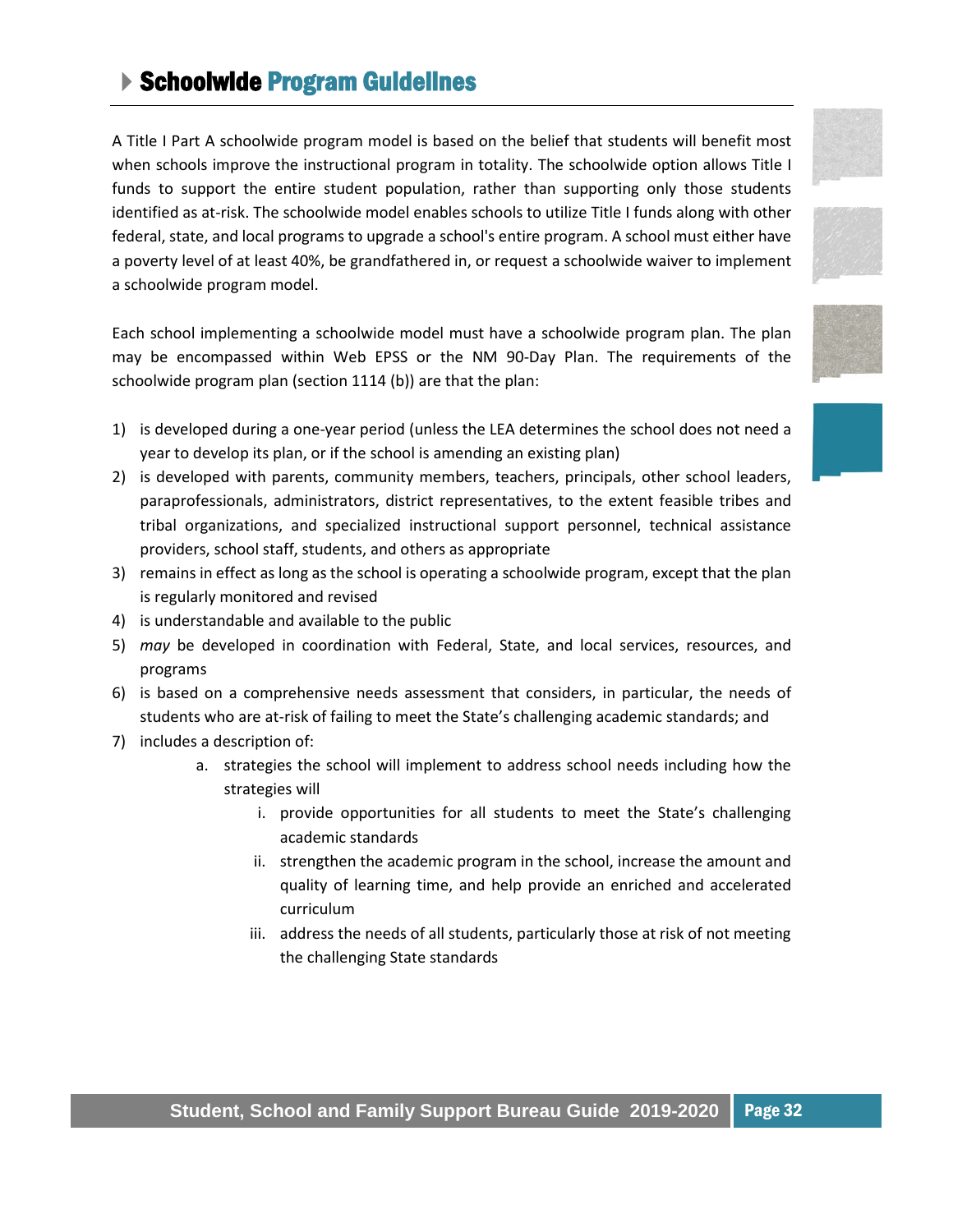# <span id="page-33-0"></span>▶ Schoolwide Program Plan and the NM 90-day Plan

The NM DASH Annual and 90-day Plans can meet the Title I schoolwide planning requirements of the ESSA if the planning processes are completed intentionally to meet those requirements. The seven ESSA requirements for schoolwide planning are listed below (ESEA section 1114(b)), together with how those requirements can be satisfied by the NM DASH Plans.

#### **NM DASH Annual and 90-day Plan Components:**

- 1) Build School Core Team
- 2) Analyze Data and set Student Achievement Goals
- 3) Examine and select School Focus Areas and Conduct Root Cause Analysis
- 4) Create Desired Outcomes, Define Critical Actions and Develop Progress Indicators
- 5) Implement Plan and Monitor Progress

It is not required that the NM DASH Plans be used to satisfy the Title I schoolwide program plan. A school may develop a separate Title I schoolwide plan that meets the seven requirements in ESSA, or a school may embed those seven requirements in another plan.

#### **Title I Schoolwide Plan: Seven Required Components:**

A school operating a schoolwide program must develop or amend a comprehensive plan that

**1) is developed during a one-year period (unless the LEA determines the school does not need a year to develop its plan, or if the school is amending an existing plan)**

*If the school is developing new NM DASH Annual and 90-day Plans to meet the schoolwide planning requirements rather than amending existing plans, the LEA must determine that the one-year period is not necessary to develop the plan, or the school must develop its DASH Plans over the course of a one-year period.*

**2) is developed with parents, community members, teachers, principals, other school leaders, paraprofessionals, administrators, district representatives, and** *may* **include tribes, specialized instructional support personnel, technical assistance providers, school staff, students, and others**

*A district representative and the school principal are required members of the NM DASH School Core Team. In addition, the team should have full representation from across grade levels, of the student body (including subgroups), of the community, and include a cross-section of stakeholders. School Core Team members are chosen for their expertise relevant to the needs and diversity of the students and community. If parents, community members, paraprofessionals or other administrators are not represented, the School Core Team would need to elicit input from those stakeholders on the development of the NM DASH Plans.*







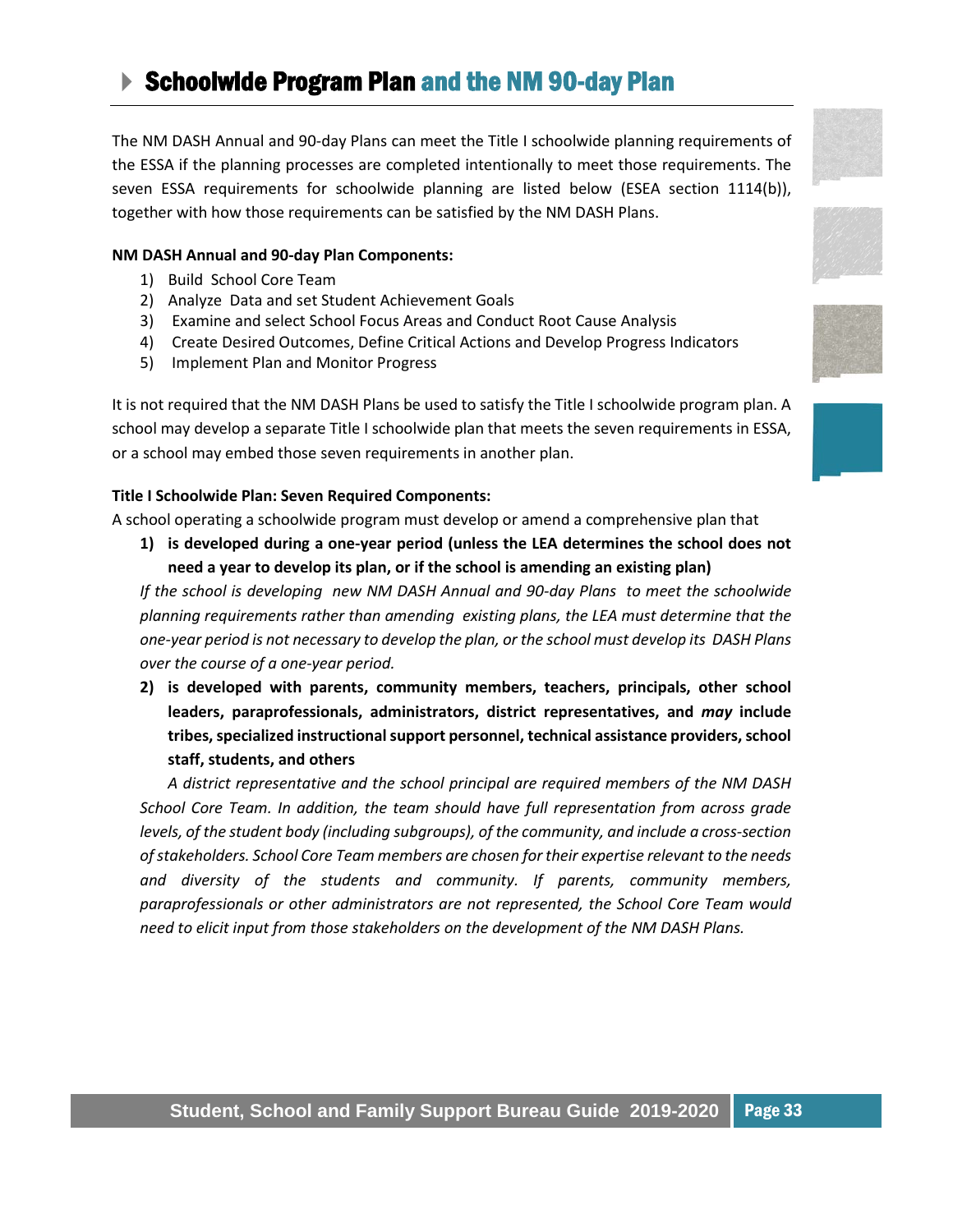### **3) remains in effect as long as the school is operating a schoolwide program, except that the plan is regularly monitored and revised**

*Once a NM DASH 90-day Plan is written, a system to frequently monitor its implementation using multiple data sources, both quantitative and qualitative, is developed. As part of this monitoring process, the School Core Team reflects and responds to identified potential adjustments, shares progress with relevant stakeholders, and documents results and needed changes. This supports the critical transition to the next 90-day Plan.*

#### **4) is understandable and available to the public**

*NM DASH Annual and 90-day Plans are made readily available to stakeholders in a language, or languages, that are understandable to all. Regular communication of progress, as well as any needed adjustments, helps build a sense of self-efficacy, momentum and buy-in for the Plans.*

### **5)** *may* **be developed in coordination with Federal, State, and local services, resources, and programs**

*In Component 4 of the NM DASH planning process, the School Core Team identifies clear timelines and resources needed to support Critical Actions, including applicable state and Federal funding sources*

**6) is based on a comprehensive needs assessment that considers, in particular, the needs of students who are at-risk of failing to meet the State's challenging academic standards; and**

*Component 3 of the NM DASH planning process calls for deep data analysis and reflection on qualitative and quantitative evidence. This must consider the needs of the lowest achieving students to satisfy Title I schoolwide planning requirements.*

#### **7) includes a description of:**

- a. strategies the school will implement to address school needs including how the strategies will
	- i. provide opportunities for all students to meet the State's challenging academic standards;
	- ii. strengthen the academic program in the school, increase the amount and quality of learning time, and help provide an enriched and accelerated curriculum; and
	- iii. address the needs of all students, particularly those at risk of not meeting the challenging State standards.

*To satisfy the Title I schoolwide planning requirements, the Desired Outcomes created in Component 4 of the NM DASH 90-day Plan must identify specific observable change(s) in adult behavior which will generate focus and urgency toward evidence-based practices proven to increase student achievement. These best practices address the learning needs of all students in the school, particularly the needs of the lowest achieving students. Desired Outcomes must also describe change(s) in adult behavior that strengthen the academic programs of the school, increase the amount or quality of learning time, and help provide an enriched and accelerated curriculum.*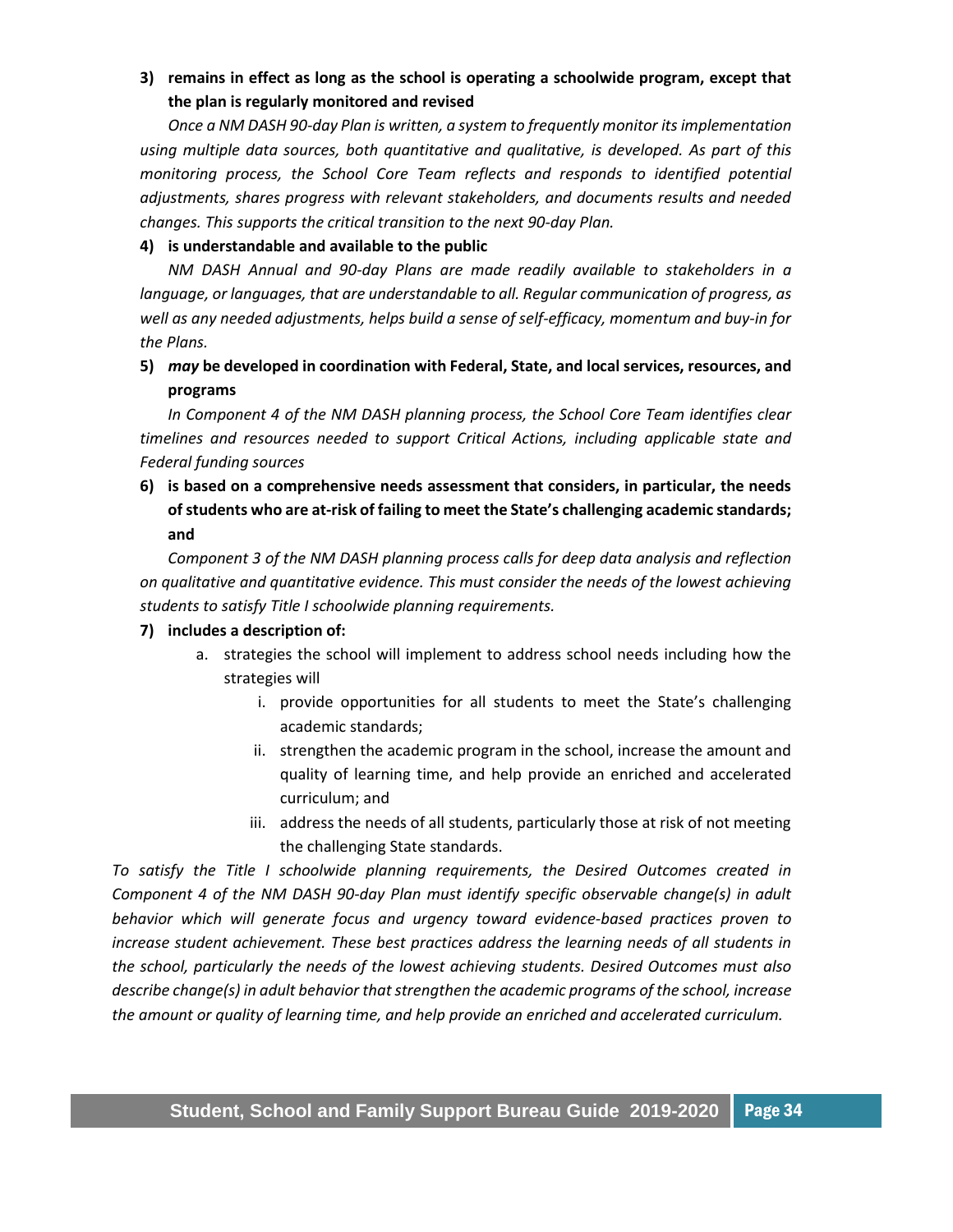# <span id="page-35-0"></span>Targeted Assistance Program Guidelines

Schools ineligible for a Title I Part A schoolwide program, or that choose not to operate a schoolwide program, may use Title I Part A funds to operate a targeted assistance program model. In this model, Title I Part A funds may only be used for programs that provide services to students identified as having the greatest need for special assistance to meet the state academic achievement standards.

# **Eligible Children**

To determine which children are eligible to participate in a targeted assistance program, an LEA must establish multiple, educationally-related and objective criteria. School staff, in consultation with the LEA, and based on a review of all information available regarding the performance of eligible children, must use their best professional judgment in selecting students for participation.

Children from preschool through grade 2 shall be selected solely on the basis of such criteria as teacher judgment, interviews with parents, and developmentally appropriate measures that determine which children are failing or most at risk of failing to meet state standards.

Eligible children include those who are:

- Not older than age 21, who are entitled to a free public education through grade 12;
- Not yet at a grade level for which the LEA provides a free public education (preschool); and
- Identified as failing or most at risk of failing

Certain children are considered at risk of failing to meet state standards and are thus eligible for targeted assistance services by virtue of their status. Those children are:

- Children who participated in a Head Start program, the literacy program under subpart 2 of part B of Title II, or in a Title I supported preschool at any time in the two preceding years;
- Children who received services under Part C of Title I (migrant student services) at any time in the two preceding years;
- Children in a local institution for neglected or delinquent children or attending a community day program; or
- Children attending any school in the LEA who are experiencing homelessness.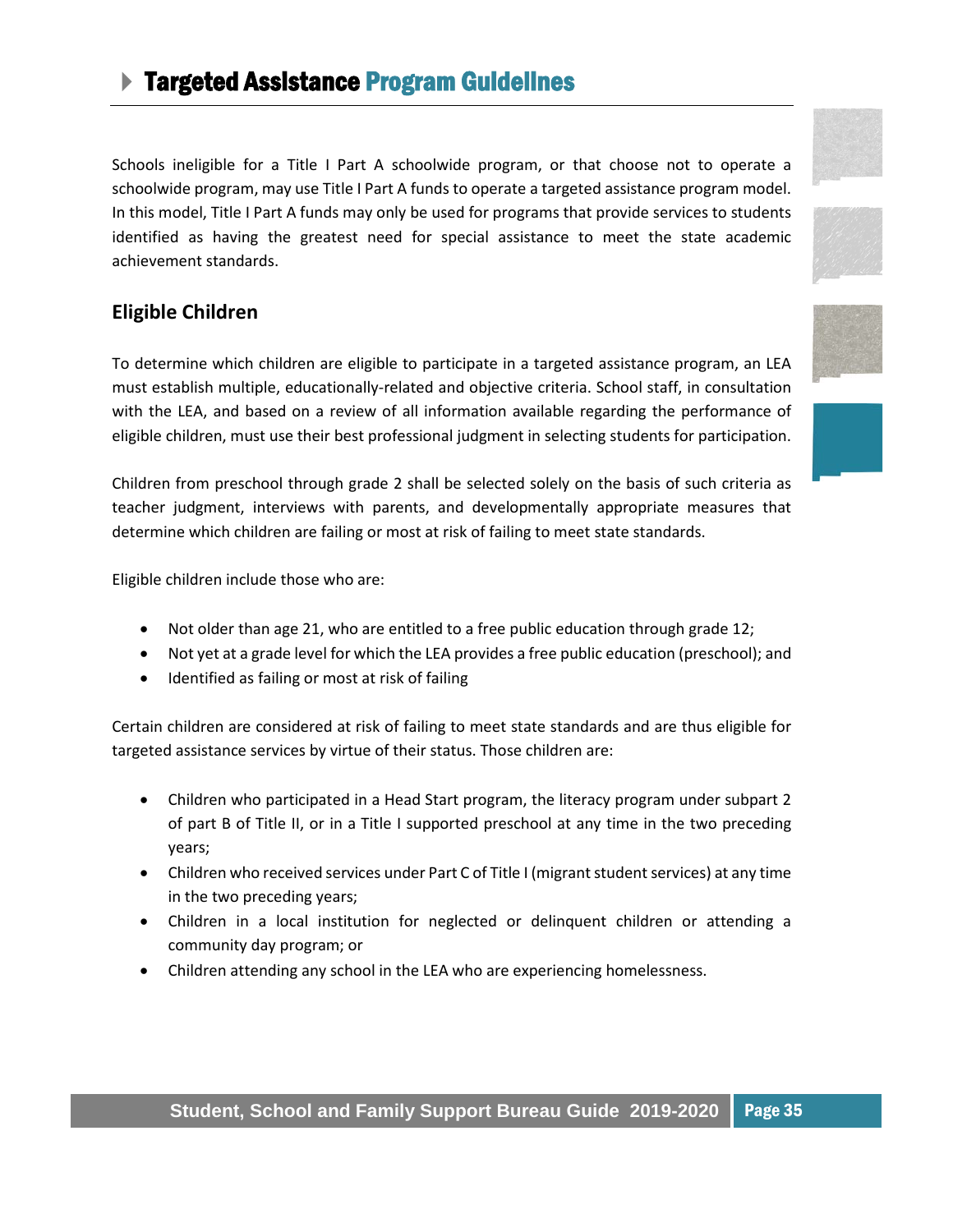# **Program Requirements**

Targeted Assistance Programs must (SEC 1115(b)):

- 1. Determine which students will be served in the program
- 2. Use Title I Part A resources to help participating children meet the challenging State academic standards including by using methods and instructional strategies to strengthen the academic program of the school
- 3. Coordinate with and support the regular education program, which may include transition services from pre-K programs
- 4. Provide professional development with Title I Part A funds to teachers, principals, other school leaders, paraprofessionals, and others who work with eligible students
- 5. Implement strategies to increase the involvement of parents of eligible students in their academic program
- 6. Coordinate and integrate to the extent possible federal, state and local programs.

#### Special Rules:

*Targeted Assistance program funds may not be used to provide services that are otherwise required by law to be made available to the special eligible student groups described above, but may be used to coordinate or supplement such services.*

*As a funding source of last resort, Targeted Assistance program funds may be used to provide basic medical equipment (such as eyeglasses and hearing aids), to pay for a service coordinator, to provide family support and engagement services, and for professional development in meeting the comprehensive needs of eligible children.*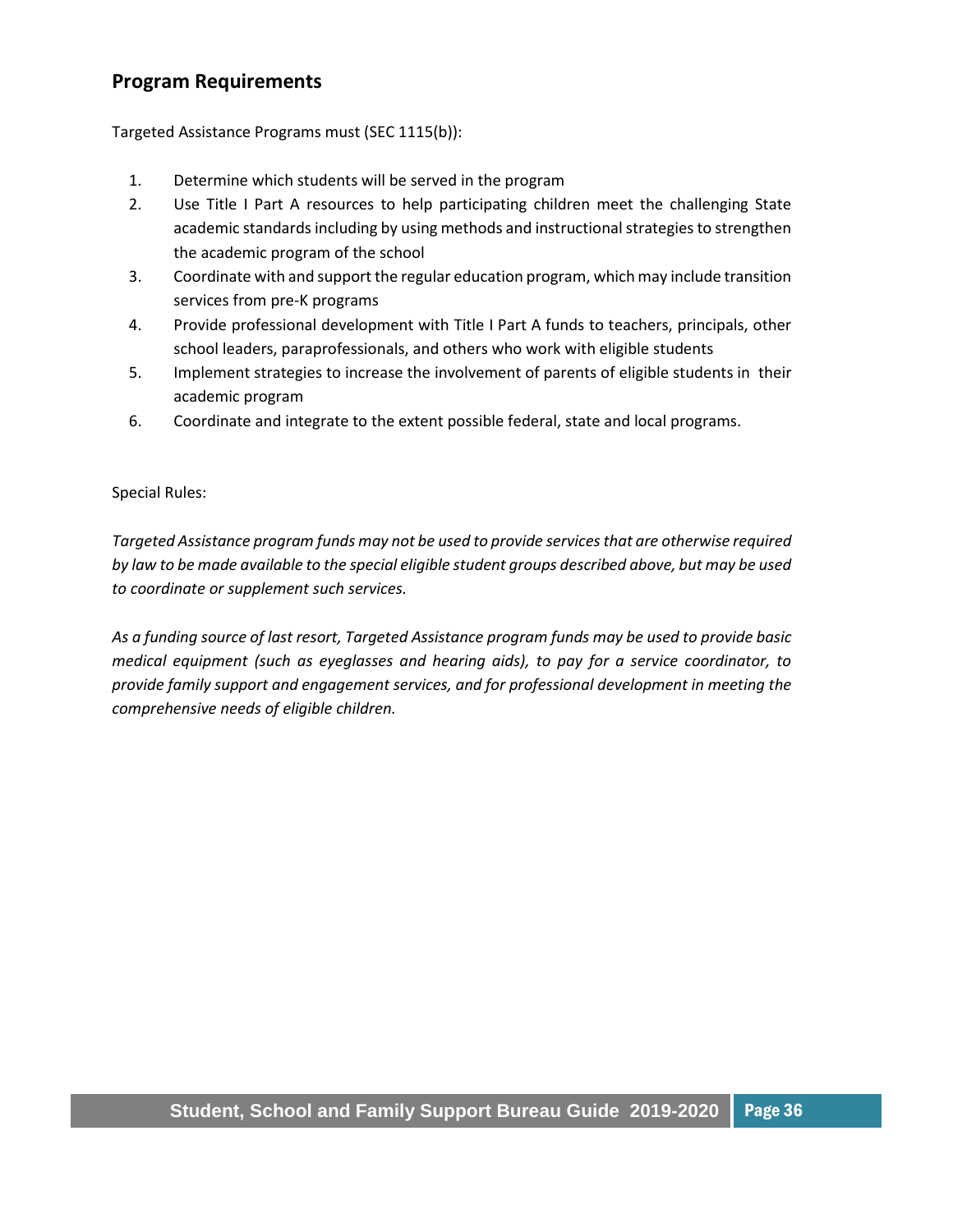# <span id="page-37-0"></span>Title I Part D: Prevention & Intervention Programs for Children and Youth Who are Neglected, Delinquent, or At-Risk

# **Program Purpose**

The general purpose of the Neglected and Delinquent programs are to improve educational services for children and youth in local and state institutions for neglected or delinquent children, providing them with the opportunity to meet the same rigorous state academic content standards that are expected of all students. The program provides needed services for children and youth to make a successful transition from institutionalization to further schooling or employment. The intent of the program is to prevent at risk youth from dropping out of school and to provide them with a support system to ensure their continued education toward a high school diploma.

This grant is subject to the provisions of Title I, Parts A, D, and F, and Title VIII, as applicable, of the ESEA, as amended by the ESSA, and the General Education Provisions Act (P.L. 103-382). These grants are also subject to the Title I Regulations in 34 CFR Part 200 and the Education Department General Administrative Regulations (EDGAR) in 34 CFR Parts 76 (except for 76.650 – 76.662), 77, 81, and 82, and 2 CFR 3485, and the Uniform Administrative Requirements, Cost Principals, and Audit Requirements for Federal Awards in 2 CFR Parts 200 and 3474.

# **Part D Subpart 1: State Agencies**

The program provides financial assistance to State agencies to operate programs that supplement a regular program of instruction for students in institutions for delinquent children and for youth in adult correctional facilities.

# **Part D Subpart 2: Local Institutions**

Funds are allocated for this subpart based on annual data collected on the number of children and youth (ages 5-17) living in local institutions for delinquent children for at least one day during the 30 day count period. Students who are eligible to be served are those living in local delinquent facilities who are 21 years of age or younger.

# **Neglected Facilities**

Title I Part A funds are allocated through LEAs to support public or private residential facilities, other than foster homes, that are operated for the care of children who have been committed to the institution or voluntarily placed in the institution under applicable State law due to the abandonment, neglect, or death of their parents.

**[Click here to access the Title I, Part D program guide](https://webnew.ped.state.nm.us/wp-content/uploads/2019/09/New-Mexico_Title-I-Part-D_Program-Guide.2.pdf)**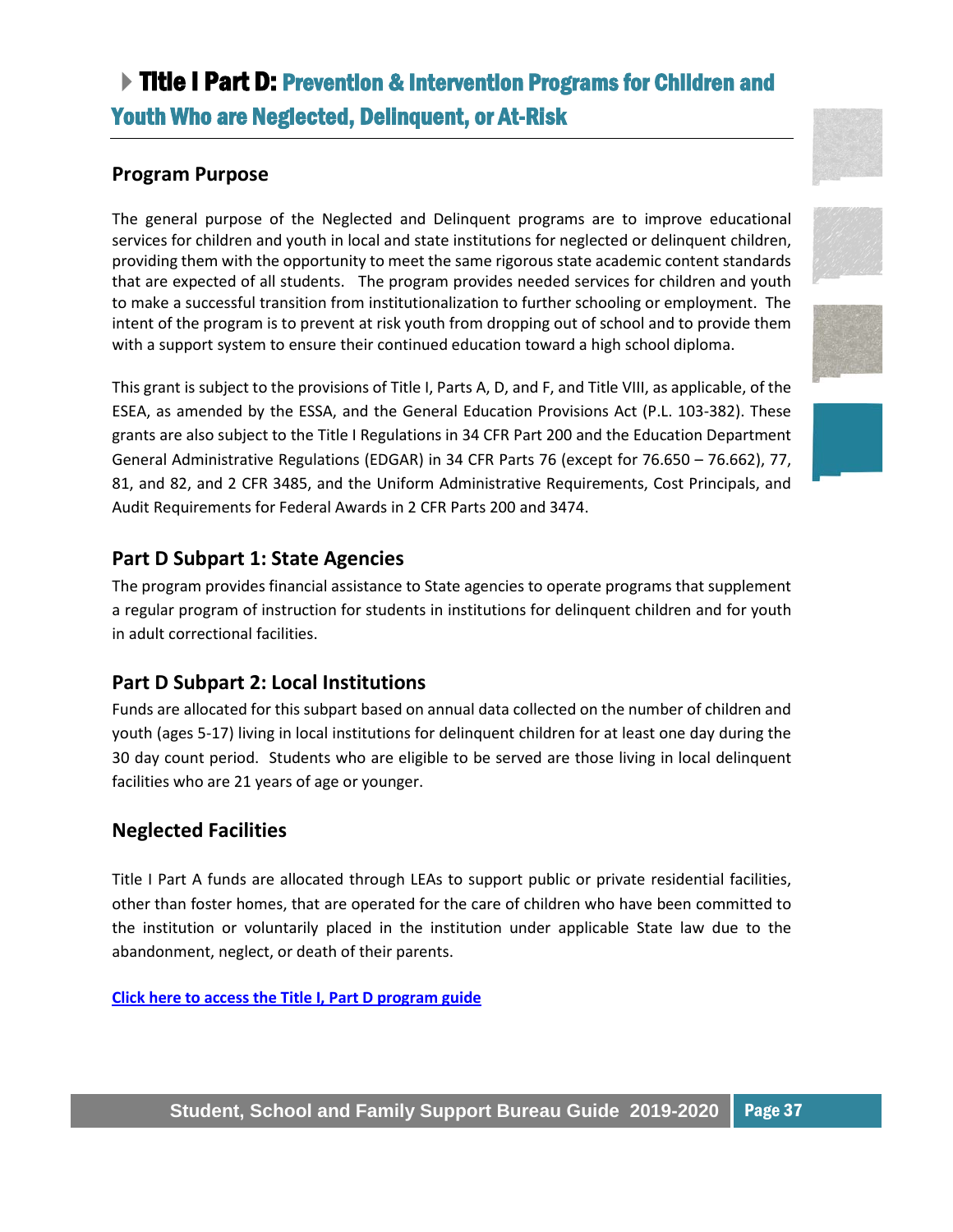# <span id="page-38-0"></span>▶ Rural and Low Income Schools Program (RLIS)

### **Program Purpose**

RLIS is a formula grant made to eligible rural school districts with high concentrations of poverty. RLIS grants are intended to supplement the amount of funding that is made available to eligible districts under other ESSA programs and can be used for various purposes as allowable under these programs.

Grant funds awarded to local educational agencies under this subpart shall be used for any of the following:

- Activities authorized under part A of Title I
- Activities authorized under part A of Title II
- Activities authorized under Title III
- Activities authorized under part A of Title IV
- Parental involvement activities

#### [Please click here for use of Funds and Examples](https://www2.ed.gov/programs/reaprlisp/index.html)

For Eligibility refer to section 5221 (b) Local Awards of the ESSA Manual.

This grant is issued in accordance with the provisions of Title V, Part B, Subpart 2 of the Elementary and Secondary Education Act (ESEA), as amended. This award is also subject to the provisions of the Department of Education General Administrative Regulations (EDGAR), 34 CFR Parts 77, 79, 81, 82, 97, 98, and 99, 2 CRF 3485, and the Uniform Administrative Requirements, Cost Principles, and Audit Requirements for Federal Awards in 2 CFR Part 200 and 3474.







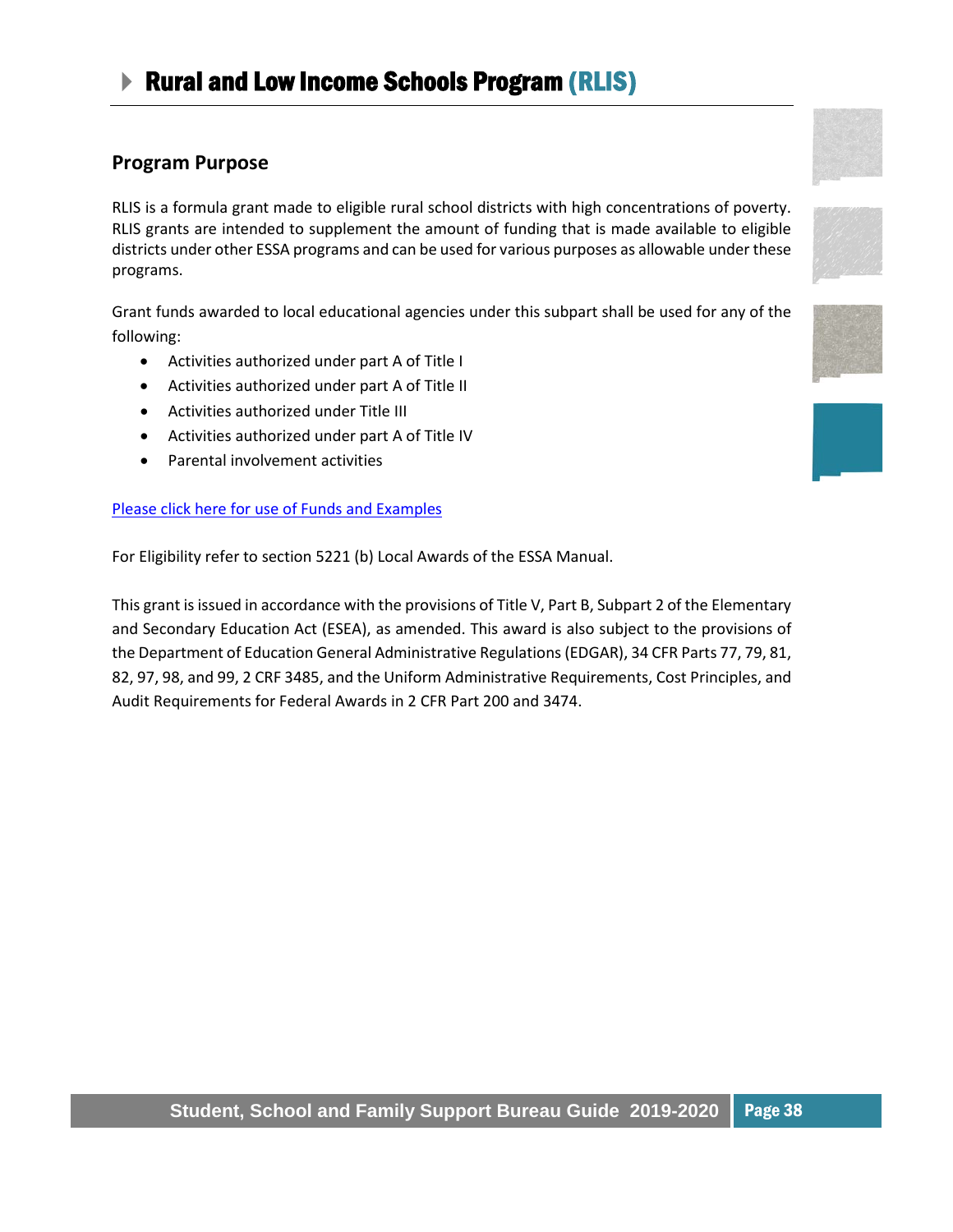# <span id="page-39-0"></span>Title I Funded Pre-Ks

### **Program Purpose**

Providing enriched early childhood experiences can help ensure that children in Title I schools and programs have the foundations to meet academic standards and experience success throughout elementary and secondary school. A high quality preschool experience may prevent the need for remediation by addressing children's educational needs early. Providing preschool services to eligible children is an allowable use of Title I funds.

#### **Eligibility**

- When supporting preschools, most districts choose to set aside funds off the top of their overall Title I award. When done this way, the district can serve students from all Title I schools or just a portion (one or more) of their Title I schools.
- If the schools where the preschool students would attend kindergarten are operating Title I *schoolwide* program models, all preschool age children that reside in the school's attendance area are eligible.
- If the schools where the preschool students would attend kindergarten are operating Title I *targeted assistance* program models, only preschool age children that reside in the school's attendance area *and* are at risk of failing are eligible.
- Automatic eligibility:
	- o Children who participated in Head Start or a Title I preschool program at any time in the prior two years;
	- o Migrant children;
	- o Children who are experiencing homelessness;
	- o Children who are in a local institution for neglected children.

#### **Selection criteria**

If there are not enough available spaces to meet demand, the district or school must apply selection criteria to select those students most at risk of failing. The decision must be based on multiple, educationally-related objective criteria. Criteria would include developmentally appropriate measures of child development, teacher judgment, and interviews with parents.

#### **Program Requirements**

All Title I funded preschool programs must follow the program requirements and the New Mexico FOCUS criteria established by the state-funded New Mexico Pre-K program.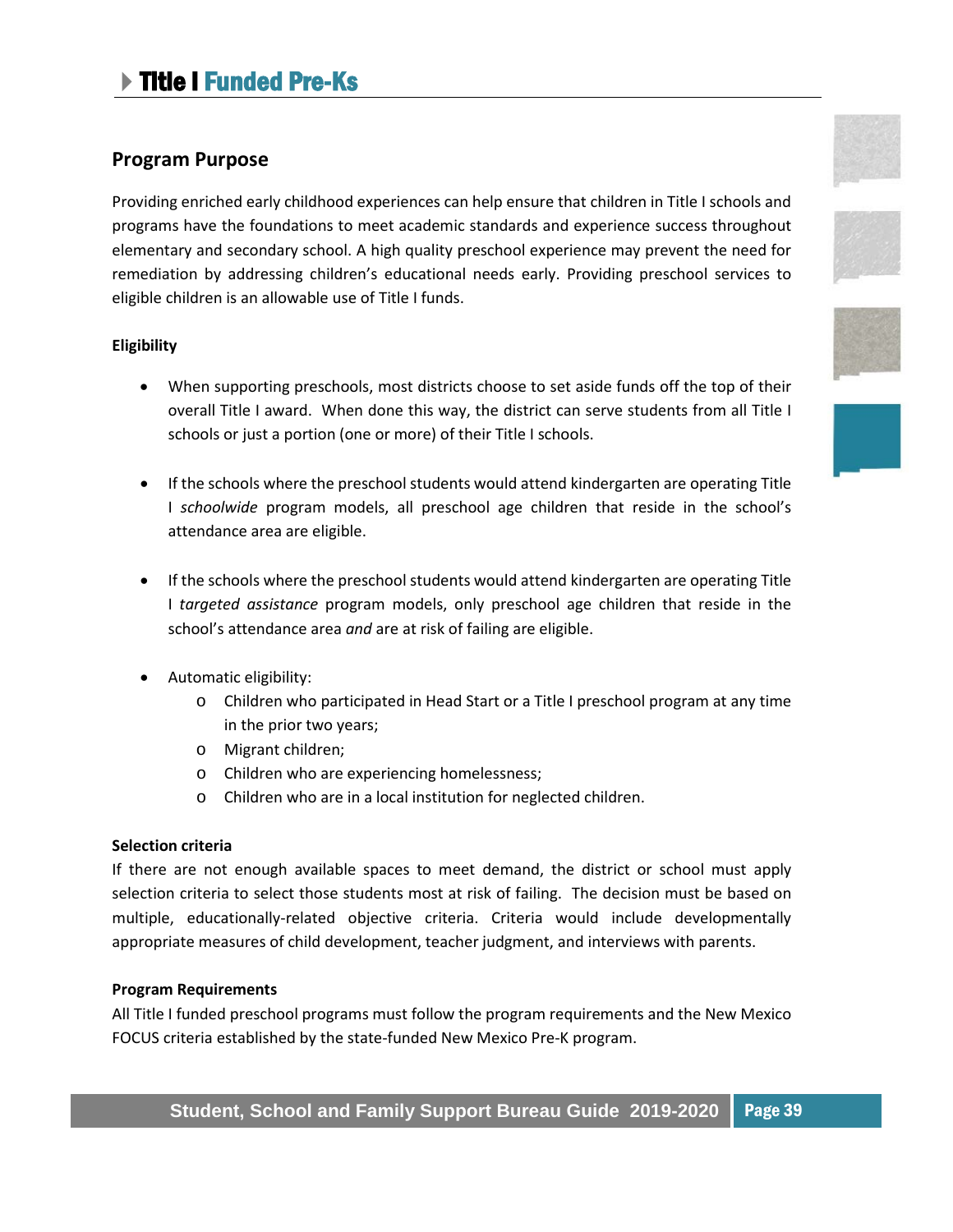# <span id="page-40-0"></span>Reading, Achievement, Math, and School Culture (RAMS)

### **Program Purpose**

The RAMS program is a school improvement initiative directed by the SSFS Bureau in collaboration with the Special Education Bureau. RAMS began in the 2014-15 school year and has added new schools each year, serving 80 schools across the state in 2018-19. RAMS is a result of the State Systemic Improvement Plan which is available online from the PED's Title I webpage.

#### **RAMS Goals:**

- Increasing the number of students with disabilities in grades K-3 who score proficient in reading as evidenced by Istation
- Increasing the use of evidence-based practices (school improvement categories on the site visit tool) in RAMS schools
- Increasing student achievement in reading and mathematics as measured by the New Mexico standards-based assessments
- Reducing the number of special education referrals

**RAMS Strategies:** To achieve the goal, RAMS is focusing on the following strategiesto effect wholeschool improvement:

- On-going, job-embedded professional development in the areas of Response to Intervention, reading strategies, behavioral interventions and leadership;
- Coaching in reading and math instruction and Positive Behavioral Intervention and Supports (PBIS);
- Technical assistance, provided by the PED and Regional Education Cooperatives (REC)through site visits and supporting communications;
- Sub-grants for professional development to address RAMS goals;
- Parent trainings to give parents tools to support the schools' reading interventions and RAMS initiatives; and
- Sustainability plan to build capacity in RAMS schools to continue school improvement initiatives beyond the program funding period.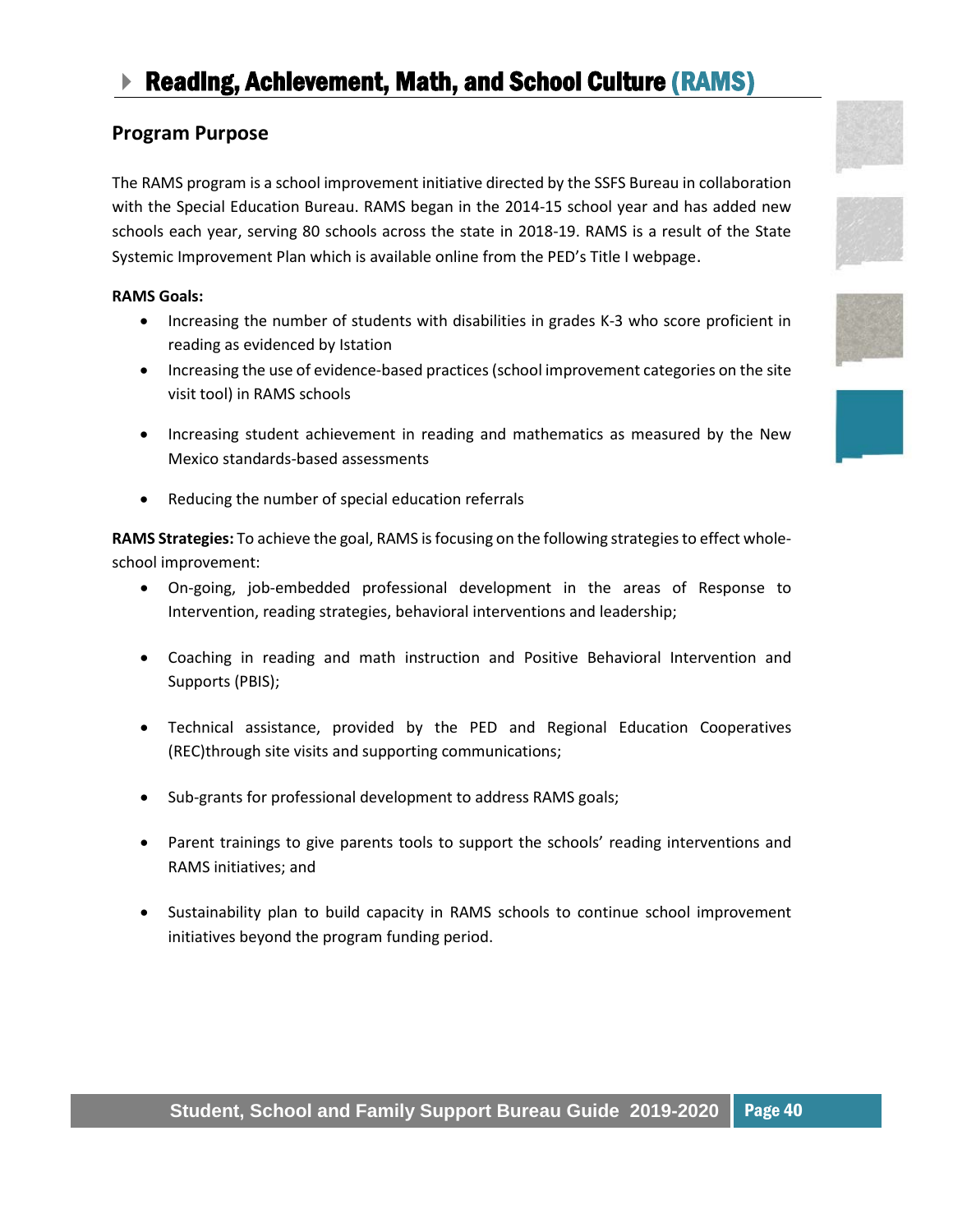# <span id="page-41-0"></span>**Requirements: Educational Assistants (Paraprofessionals)**

Requirements: Educational Assistants (Paraprofessionals)

All Educational Assistants (Paraprofessionals) working in Title I supported schools who have instructional support duties must have a Level 3 Paraprofessional License, having met all the requirements set forth in [NMAC 6.63.9.10,](http://164.64.110.134/parts/title06/06.063.0009.pdf) regardless of funding source (federal, state, or local) that supports the position.

Providing instructional support refers to activities performed by paraprofessionals who work in a Title I schoolwide program and have instructional support duties must meet these qualifications regardless of funding source (federal, state, or local) that supports the position.

Providing instructional support refers to activities performed by paraprofessionals who:

- 1. Provide one-on-one tutoring if such tutoring is scheduled at a time when a student would not otherwise receive instruction from a teacher;
- 2. Assist with classroom management, such as organizing instructional materials;
- 3. Provide instructional assistance in a computer laboratory;
- 4. Conduct parental involvement activities;
- 5. Provide instructional support in a library or media center, act as a translator; or
- *6.* Provide instructional support services under the direct supervision of a licensed teacher.

Under the direct supervision of a teacher means:

- The teacher prepares the lessons and plans the instructional support activities the paraprofessional carries out, and evaluates the achievement of the students with whom the paraprofessional is working; and
- The paraprofessional works in close and frequent proximity with the teacher.

#### **A program staffed entirely by paraprofessionals is not permitted.**

Close and frequent proximity does **not** mean a program in which a paraprofessional:

- Provides instructional support and a teacher visits a site once or twice a week but otherwise is not in the classroom; or
- Works with a group of students in another location while the teacher provides instruction to the rest of the class.





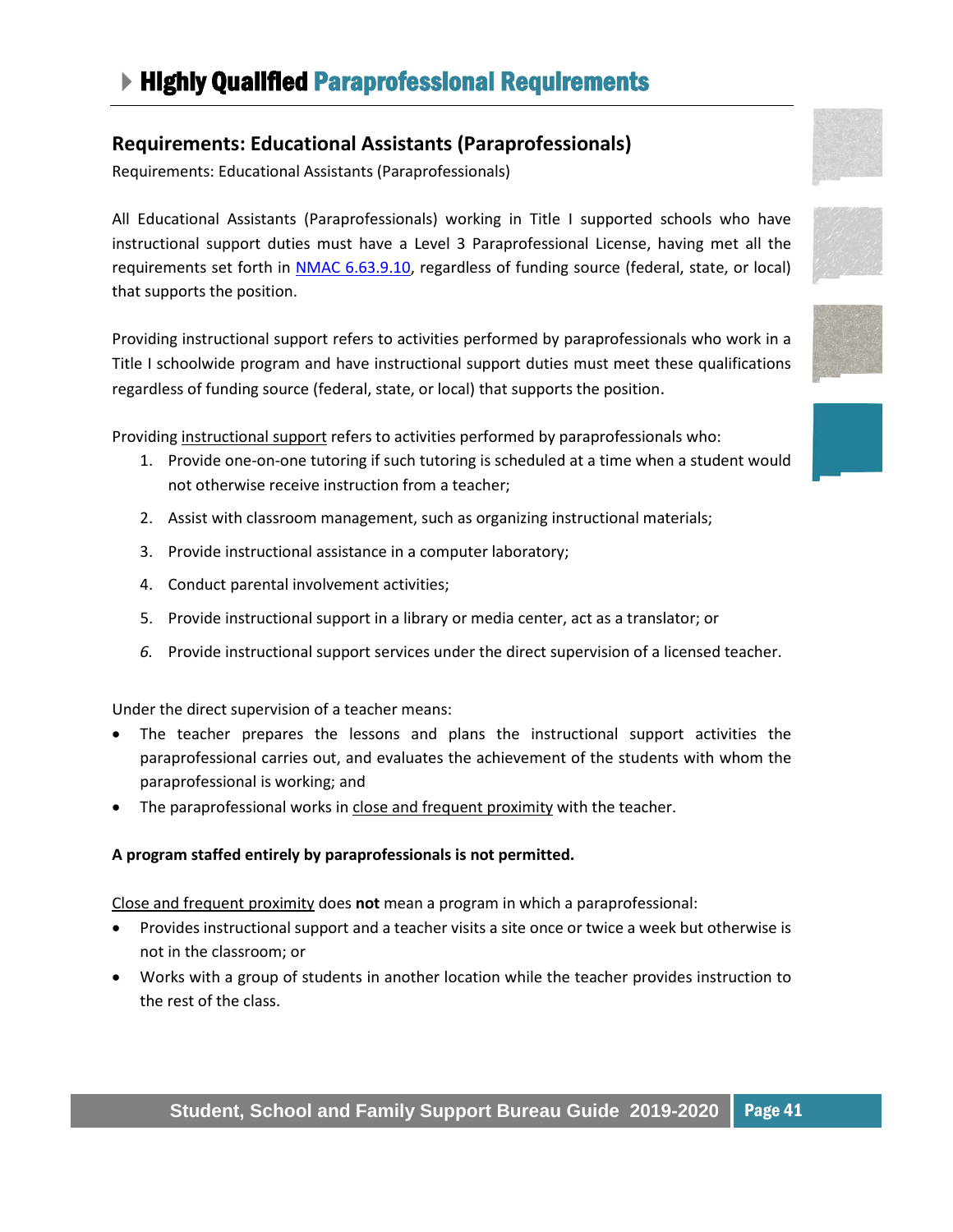<span id="page-42-0"></span>**This section applies ONLY to those charter schools which are considered to be a public school within an LEA.**

There are two types of charter school governance models: dependent charter and state charter school. In New Mexico dependent charter schools are considered to be a public school within a district, not an independent LEA. This is called the "dependent" model. It means that for the purposes of federal formula grants where states sub-allocate funds to school districts, charter schools are to be viewed and treated as any other school in the district.

### **Dependent Charter School Model in New Mexico**

This model defines and determines the *nature* of the relationship between dependent charter schools and school districts in the implementation of certain federal funds and grants in terms of school eligibility, allocation, and basic grant oversight.

In this model the parent district is considered the LEA. LEAs have a different set of legal obligations, responsibilities and discretionary privileges than do individual school buildings; charter or regular. The LEA administration prepares and submits the federal grant application(s) and all related reports and data to the State. Individual schools forward their data to the LEAs federal program administrator.

Charter school enrollment and poverty data is included/incorporated into the LEA application and reported to the State regardless of whether it receives an allocation or not (for the purpose of establishing rank order of schools according to poverty rates in the case of Title I).

The State awards the grant to the LEA and not directly to individual schools.

The LEA must determine and calculate individual building eligibility and subsequent allocation (if eligible). In Title I, there are several options the LEA has to determine this. Some eligible schools may not receive an allocation.

*The LEA, not individual schools, is accountable for proper grant administration in all schools receiving these funds.* 

For new or significantly expanding charter schools, there are specific regulatory requirements for providing student poverty data to the LEA in a timely manner so it can determine the charter school's eligibility and allocation for Title I.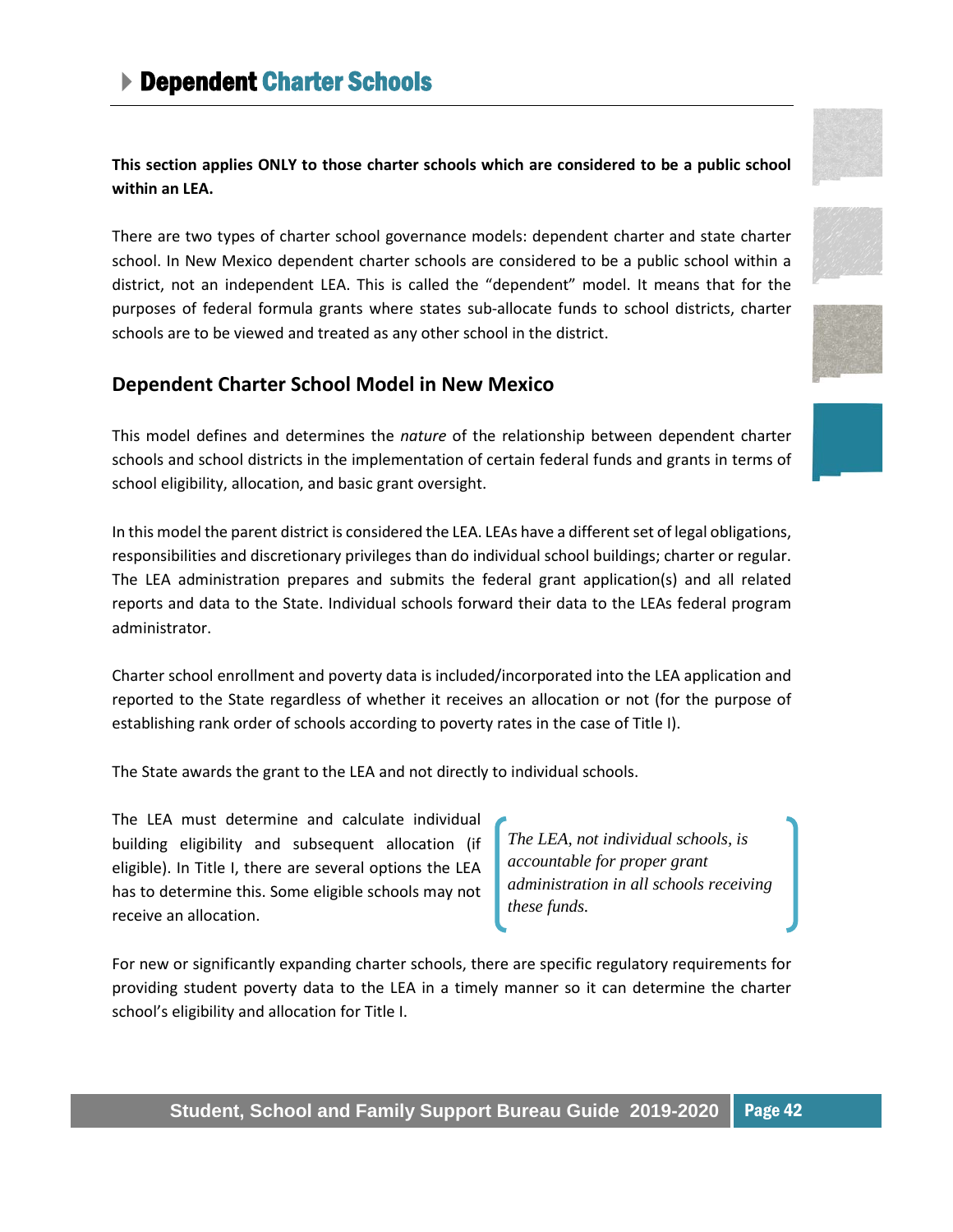The LEA must sign a document called a statement of assurances verifying that it will follow specific federal regulations in the administration of the grant(s) at all eligible schools. Individual schools do not sign this statement.

# **Fund Reservation or Set-Asides and Indirect Costs**

A grant is awarded to and administered by the LEA on behalf of the eligible schools in its attendance areas, including eligible charter schools. Individual schools may not administer the grants separately from the LEA.

In Title I the LEA is required and entitled to reserve funds off the top of the total grant award before determining the remaining amount available for allocations to eligible schools. These are for administrative functions and services and are called set- asides. Some examples include:

- Services to children in local institutions for neglected children;
- Services to eligible private school children;
- 1% for parental involvement if the LEAs award is greater than \$500,000; and
- Optional: summer school, preschool, school improvement activities, and children experiencing homelessness.

The LEA is entitled to reserve indirect costs at an approved state-determined rate as administrative costs. Individual schools may not reserve set-asides or indirect costs from their building allocation.

Charter schools are entitled to and should receive appropriate benefit from the services, personnel and materials the LEA funds with the set-asides.

There is no requirement for determining a percentage or pro-rated "amount of benefit" to any one school in the district from set-asides, nor is there a requirement that the benefits be distributed equally or on a per child basis across all eligible schools.

There is no provision in the law for resolving disagreements (by individuals or schools) on how these funds are spent.

# **Other Considerations**

The SSFS Bureau advises that wherever actions are not specifically governed by federal regulation, LEAs allow charter schools the maximum amount of flexibility in design and administration of their Title I program. The LEA however retains an obligation for program oversight. LEAs must provide **timely and meaningful** information to charter schools regarding eligibility criteria, timelines, and other requirements of programs for which charter schools may be eligible.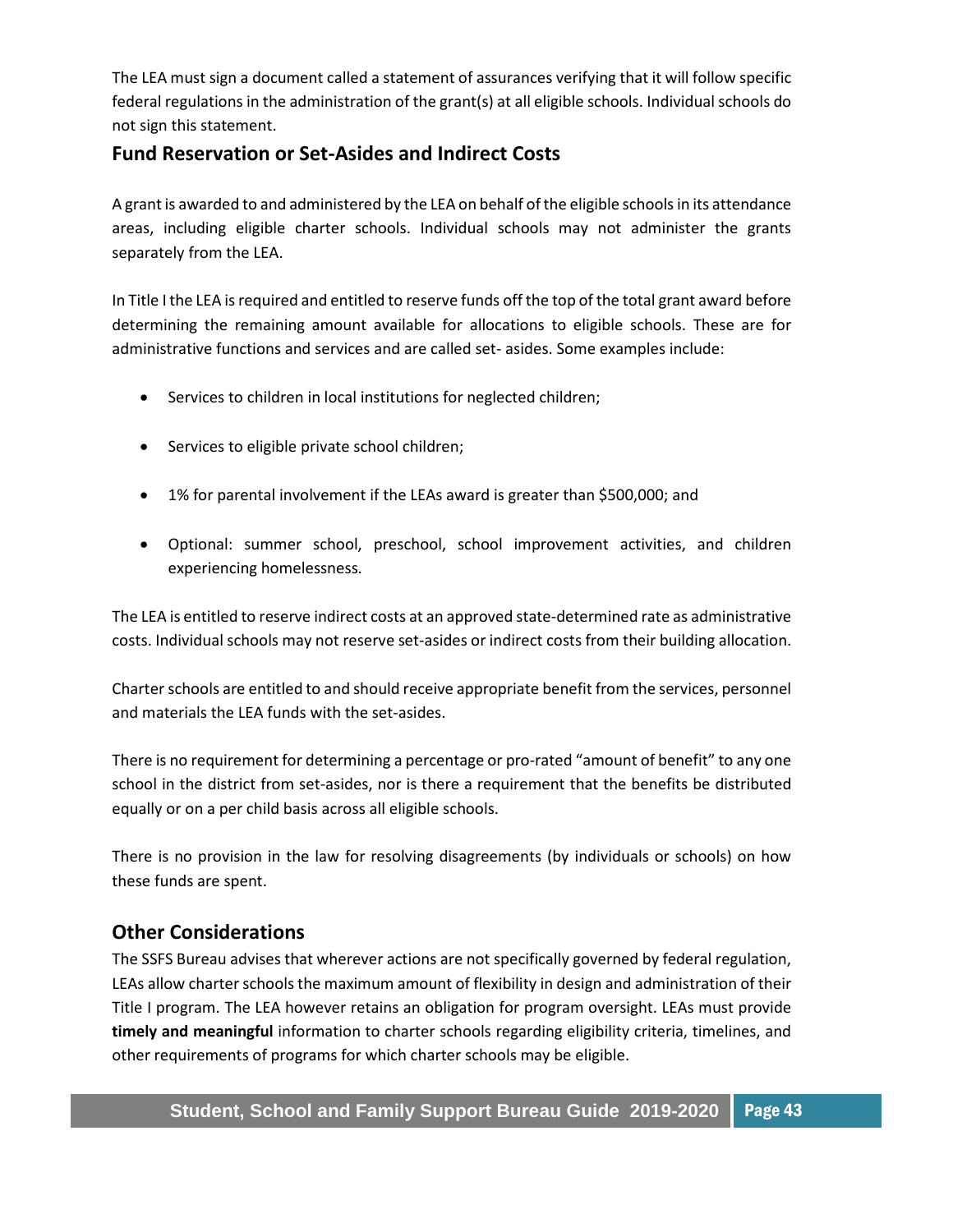# <span id="page-44-0"></span>▶ Services to Eligible Private School Children

Under Title I, section 1117 of the ESEA, as amended by the ESSA, school districts are required to provide services for eligible private school students, teachers and their families that are equitable to those of the eligible public school students.

#### *How is funding for instructional services generated for private schools?*

A private school student generates funds if he/she resides within an attendance area of a participating Title I public school and meets the established low income criteria.

#### *Who can participate in Title I?*

A private school student who can participate in Title I resides within an attendance area of a participating Title I public school **and** is failing or at risk of failing state student academic achievement standards. Low-income status is **not** a basis for participation in the Title I Program.

### **Consultation**

LEA officials must conduct a timely and meaningful consultation with appropriate private school officials prior to making any decisions that could prevent eligible private school children, teachers or families from participating in Title I, and must discuss at a minimum the following:

- How are children's needs identified?
- What services will the LEA provide to teachers and families of participating children?
- How, where and by whom will services be provided?
- How will the services be evaluated?
- How will the results of the evaluation be used to improve those services?
- What is the amount of funds available for services?
- What data will determine the number of low-income children who attend the private non-profit (PNP) and who reside in a participating Title I school attendance area?
- What is the complaint process if a private school official does not agree with an aspect or outcome of the consultation?









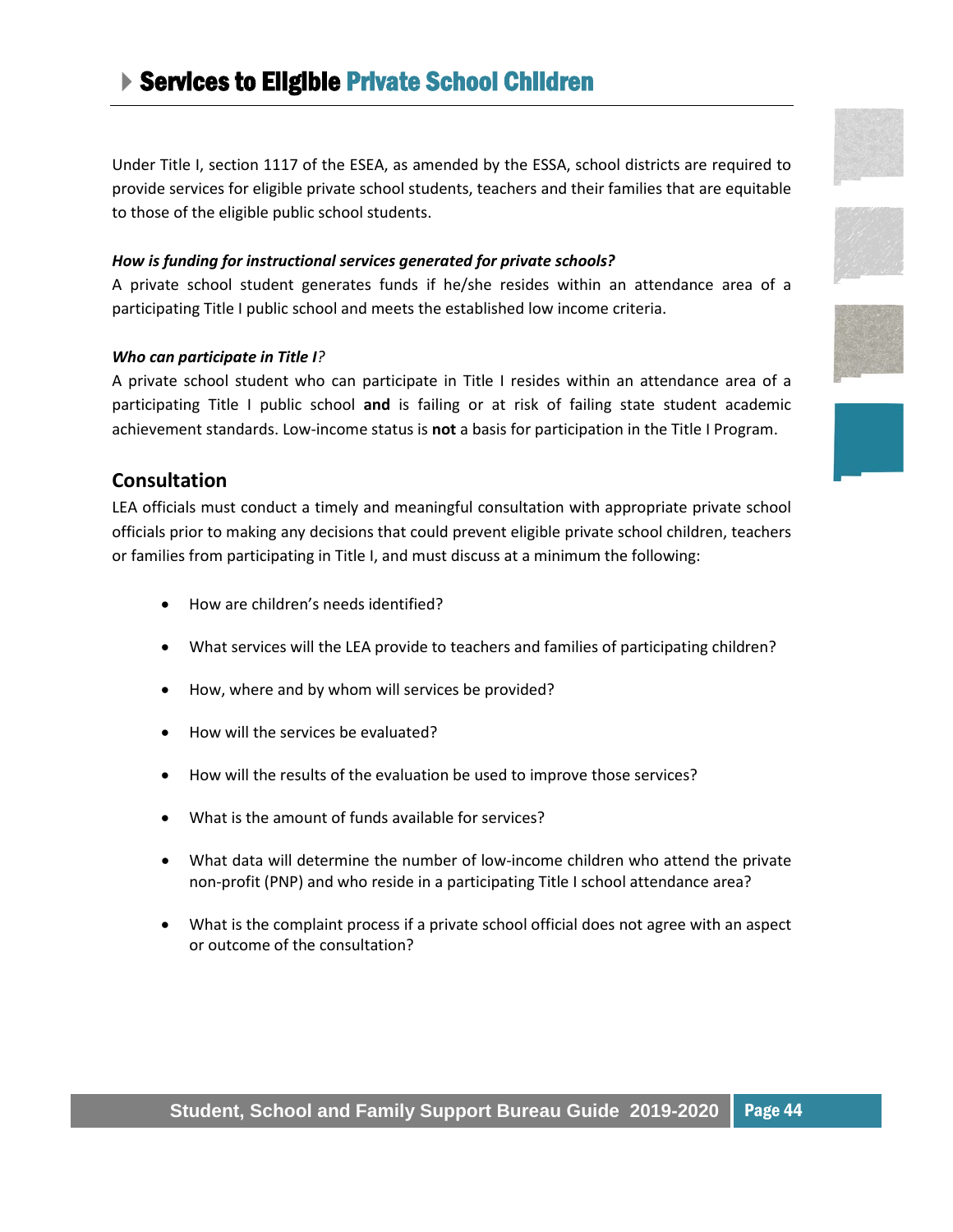If a private school elects to participate in Title I Services the consultation must be ongoing throughout the year. The level of involvement is dictated by the size and scope of the services provided by the LEA to eligible private school students. The LEA is considered to be the recipient of the Title I grant. In providing equitable services, the LEA is responsible for maintaining and managing funds. Private schools are not allowed to receive or expend funds.

# **LEA Services to Eligible PNP Students**

Services to eligible private school children must be secular, neutral, non-ideological, provided in a timely manner, and equitable in comparison to services and benefits for public school children. To help ensure such equity, the PED is required to designate an Ombudsman to monitor and enforce these requirements. Options for private-school services include, but are not limited to:

- Instructional services provided by public-school employees or third-party contractors
- Extended-day services
- Summer school
- Family literacy programs
- Counseling programs
- Computer-assisted instruction
- Home tutoring
- Instruction using take-home computers

### **PNP Equitable Services Quick Facts**

- 1) The scope of Title I services provided to eligible students in a private school should be comparable (but not necessarily identical) to those provided to students in public schools. The number of eligible students, available funding and student needs will determine services.
- 2) Providing a private school with supplies, materials, and resources in the absence of an instructional program is not allowed. This practice does not meet the requirement for an LEA to provide equitable services to eligible PNP students.
- 3) Any supplies (except expendables) and equipment purchased by the LEA for use in a private school remains the property of the LEA, and the LEA must maintain an inventory.
- 4) Individual students, not schools, are eligible for services and because of this, teachers paid for out of Title I funds cannot teach alongside classroom teachers.
- 5) The school district, in consultation with private school officials, administers the agreed upon program. It may not delegate responsibility for program planning, design and implementation to private school officials or staff.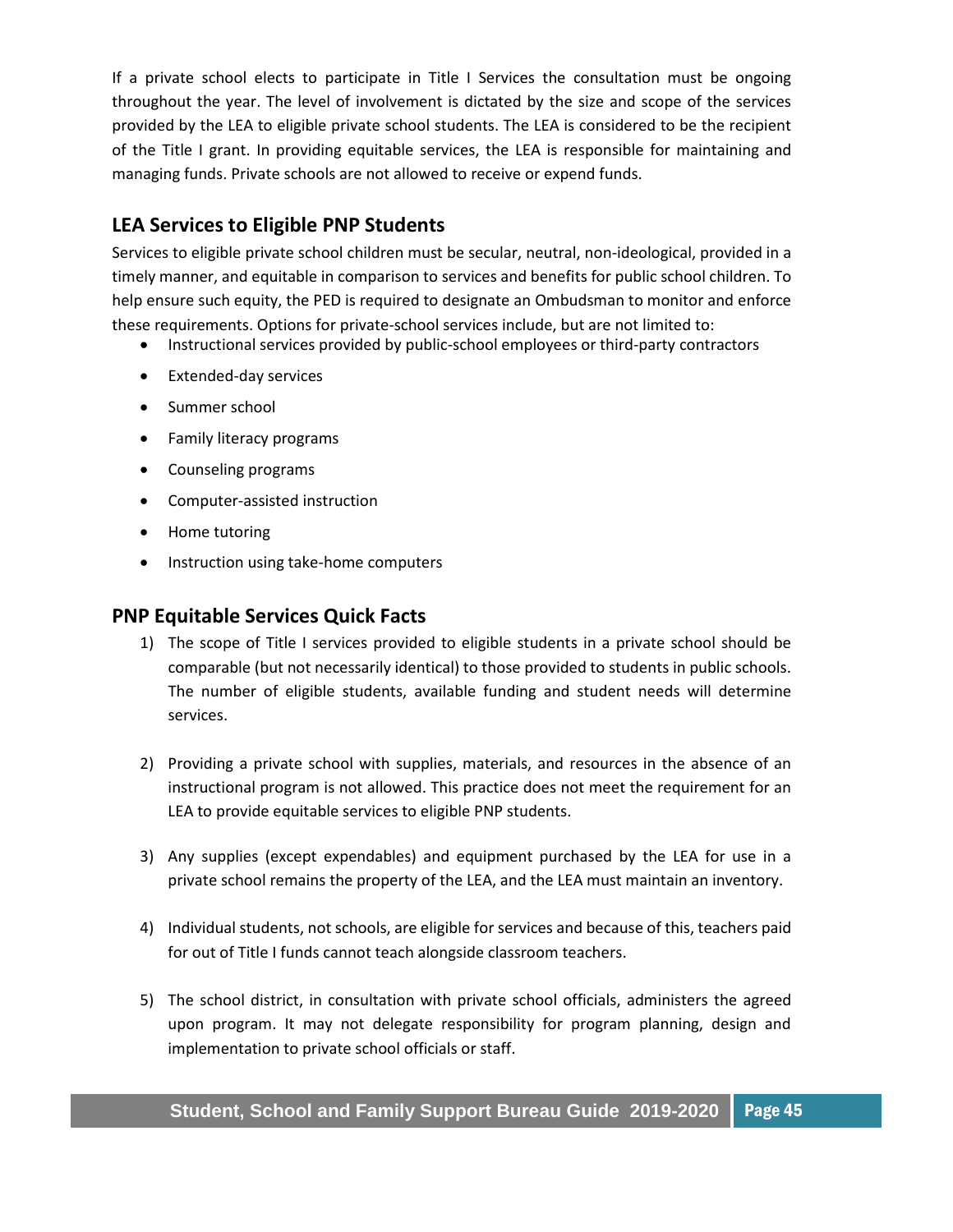- 6) Employees hired to provide services(paraprofessionals, aides and teachers) are employees of the district, must be supervised by the district, and must meet the PED licensure requirements. Paraprofessionals who provide instructional support must work under the direct supervision of a licensed public school teacher.
	- a. A paraprofessional works under the direct supervision of a teacher if (1) the teacher prepares the lessons and plans the instructional support activities the paraprofessional carries out, and evaluates the achievement of the students with whom the paraprofessional is working, and (2) the paraprofessional works in close and frequent proximity with the teacher. As a result, a program staffed entirely by paraprofessionals is not permitted.
	- b. A program where a paraprofessional provides instructional support and a teacher visits a site once or twice a week but otherwise is not in the classroom, or a program where a paraprofessional works with a group of students in another location while the teacher provides instruction to the rest of the class would also be inconsistent with the requirement that paraprofessionals work in close and frequent proximity to a teacher.
	- c. There are no ESSA or PED licensure requirements for contractors.
- 7) If the LEA disagrees with the views of the private school officials on the provisions of services through a contract, the LEA must provide the private schools the reasons in writing why the LEA chooses not to use a contractor.
- 8) The LEA will evaluate the services provided to eligible private school students and will use the results of that evaluation to improve Title I services.

# **October 2019 USDE Non-Regulatory Guidance**

The USDE Non-regulatory Guidance for Providing Equitable Services to Eligible Private School Children, Teachers and Families, released Oct. 7, 2019 can be found at this [website.](http://www2.ed.gov/about/inits/ed/non-public-education/files/equitable-services-guidance-100419.pdf)  Timely and meaningful consultation and documentation is required by LEA's and private school officials to provide equitable services for eligible private school children. Additionally, third party contracts may be made with religious organizations.

The PED Ombudsman for equitable services to private school children is Daniela Romero. Her email address is Daniela.Romero@state.nm.us.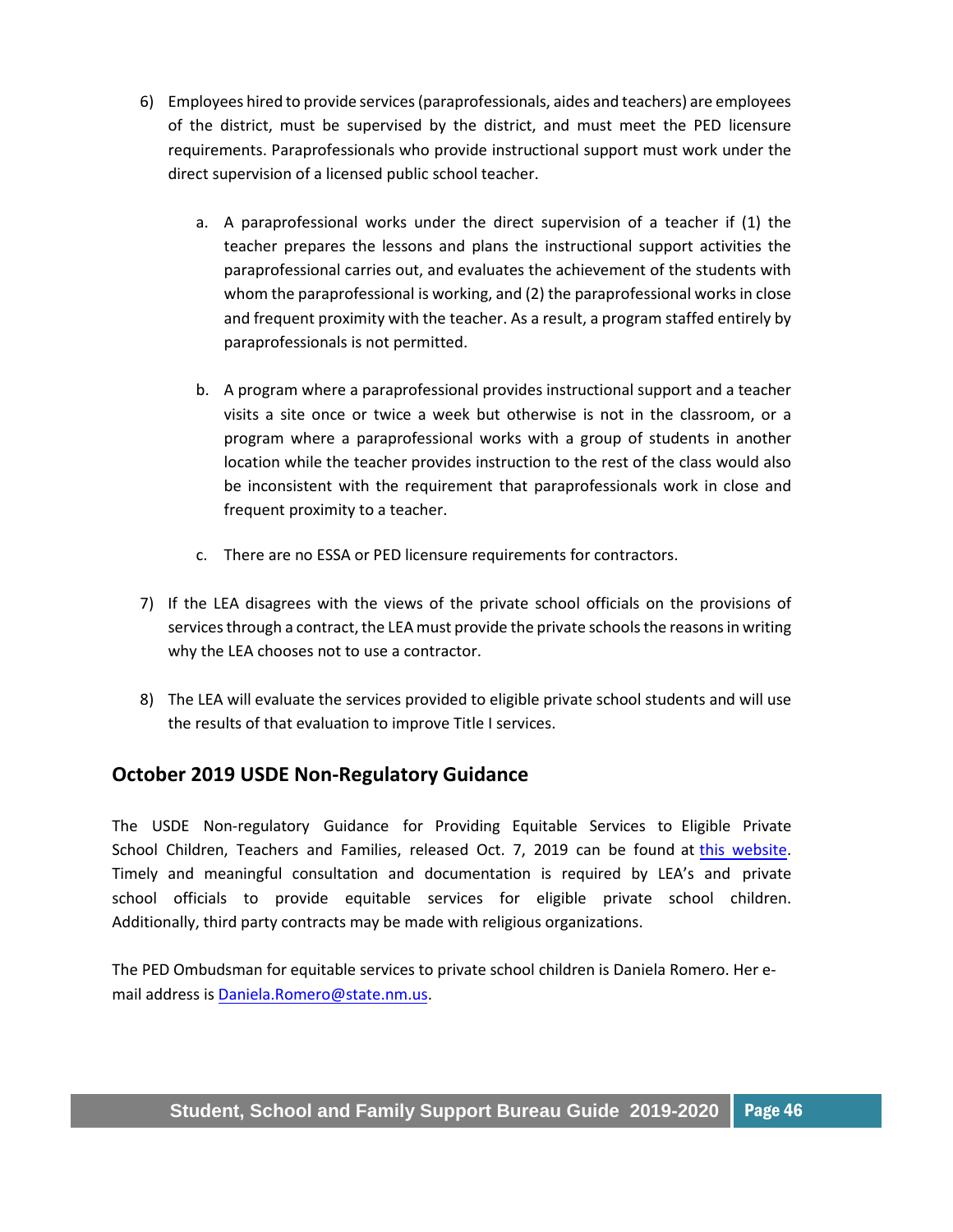# <span id="page-47-0"></span>**Students Who Are Experiencing Homelessness**

### **Automatic Eligibility for Title I Services**

Children and youth who are experiencing homelessness are automatically eligible for services under Title I Part A, whether or not they live in a Title I school attendance area or meet the academic standards required of other children for eligibility.

The services provided to students who are experiencing homelessness and attending a non-Title I school must be comparable to services received by students in Title I schools. Students experiencing homelessness may receive Title I educational or support services from schoolwide and targeted assistance programs.

Students who have been receiving services and who become permanently housed during the school year continue to be eligible for Title I Part A services for the rest of that school year.

### **Determining Set-aside Amount and Use of Title I A Funds**

Two guiding principles direct LEAs in the use of funds:

- 1. The services must be **reasonable and necessary** to assist students to take advantage of educational opportunities.
- 2. Title I A funds are used when no services are available from public or private sources. Other resources include, but are not limited to: food banks, public health clinics, faith communities, service clubs (e.g., Lions, Kiwanis, USDA National School Lunch Program). LEAs should seek out and network with community sources and create a list.

To determine the amount of Title I A funds to set aside for services to students experiencing homelessness, and to ensure comparability with services provided to other Title I students, LEAs may consider the following:

- examination of averages in enrollment of students experiencing homelessness during the previous two or three years and multiplying that figure with the average per-pupil cost of Title I A services for the current year;
- consideration of other state and/or Federal education grants that may be used to provide assistance; and
- existence of county, local and community resources that may be able to meet some of the students' needs.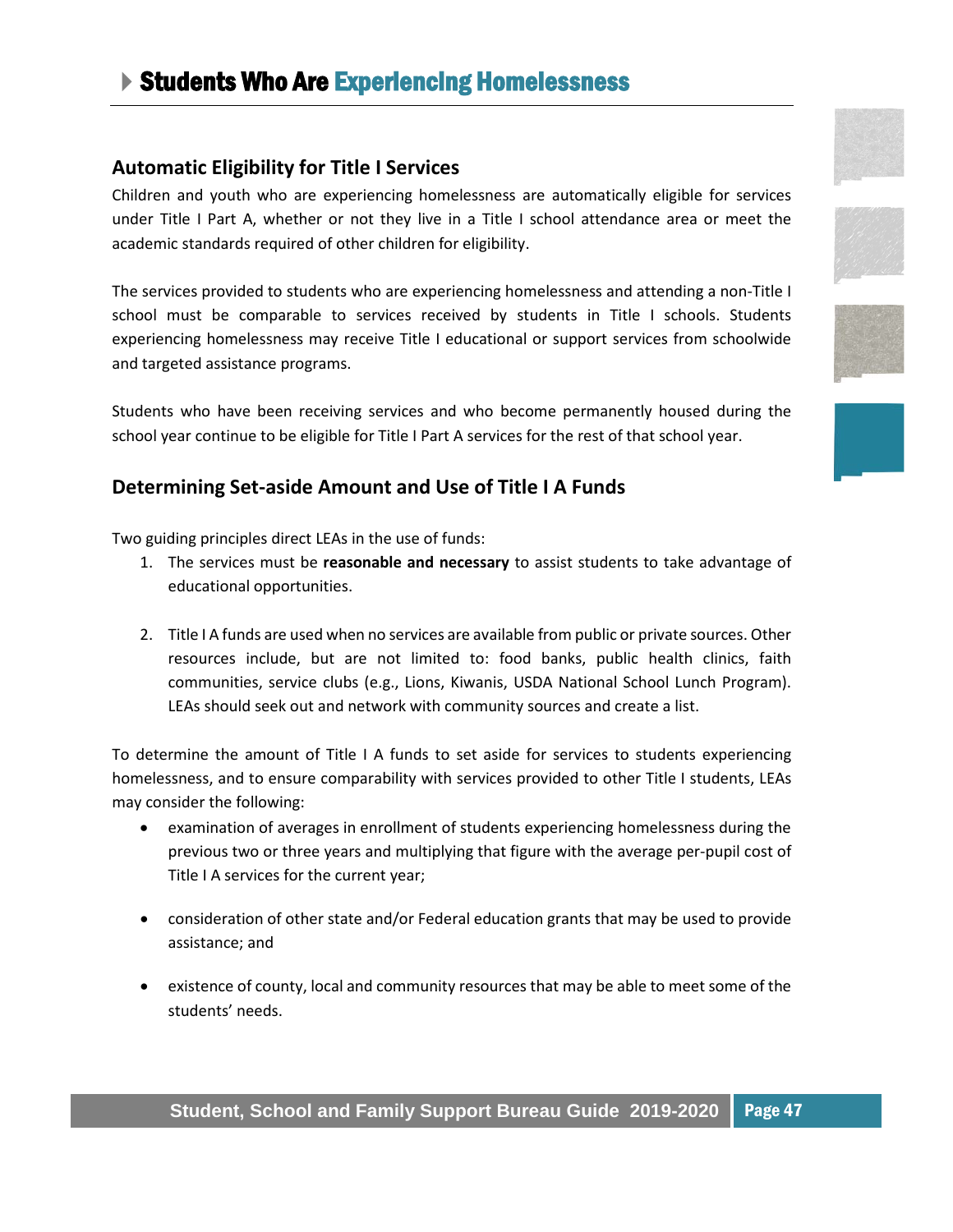If an LEA has completed a current needs assessment to apply for McKinney-Vento funds, that needs assessment may be used. A toolkit and guide for conducting a needs assessment is included in the list of links at the end of this section.

Title I A funds may be used to assist students who are experiencing homelessness in meeting the state's challenging academic standards.

In alignment with the two guiding principles, LEAs may use Title I A funds for students experiencing homelessness in ways not provided to other Title I students, including:

- Clothing, including when needed to meet school's dress code or participate in PE classes
- Personal school supplies
- Cost to obtain birth certificates necessary to enroll in school
- Immunizations
- Medical and dental services
- Eyeglasses and hearing aids
- Food (for student only, in emergency situations when no other sources are available)
- Counseling services to address anxiety that is interfering with a student's learning
- Fees for educational testing, such as AP, IB, and GED
- Fees for college entrance exams, such as the SAT or ACT
- Outreach services to students living in temporary residences such as shelters and motels
- Tutoring services, including in locations such as shelters
- Time for extended learning, such as before or after school, Saturdays, summer school
- Parental involvement specific to parents of students experiencing homelessness
- Additional transportation costs, when the student requires transportation to the home school or local services and other state, local or federal funds are not available.

# **LEA Homeless Liaison**

Every LEA is required to have a person identified as the homeless liaison. Title I A funds may be used for part or all of the LEA's homeless liaison's salary, even if this individual does not have Title I duties. Homeless liaisons are responsible for ensuring that students who are experiencing homelessness are identified through outreach and coordination, are enrolled in school and receive services that allow them to succeed academically. For additional information regarding the responsibilities of a homeless liaison, refer to Section III Part 6 in the non-regulatory guidance in the [National Center for Homeless Education Homeless Liaison Toolkit](https://nche.ed.gov/homeless-liaison-toolkit/) (includes needs assessment guidance).

The Education for Homeless Children and Youth Program at the PED is housed in the Student Success and Wellness Bureau. The PED Point of Contact for Homeless is Dana Malone. Her email is [Dana.Malone@state.nm.us.](mailto:Dana.Malone@state.nm.us)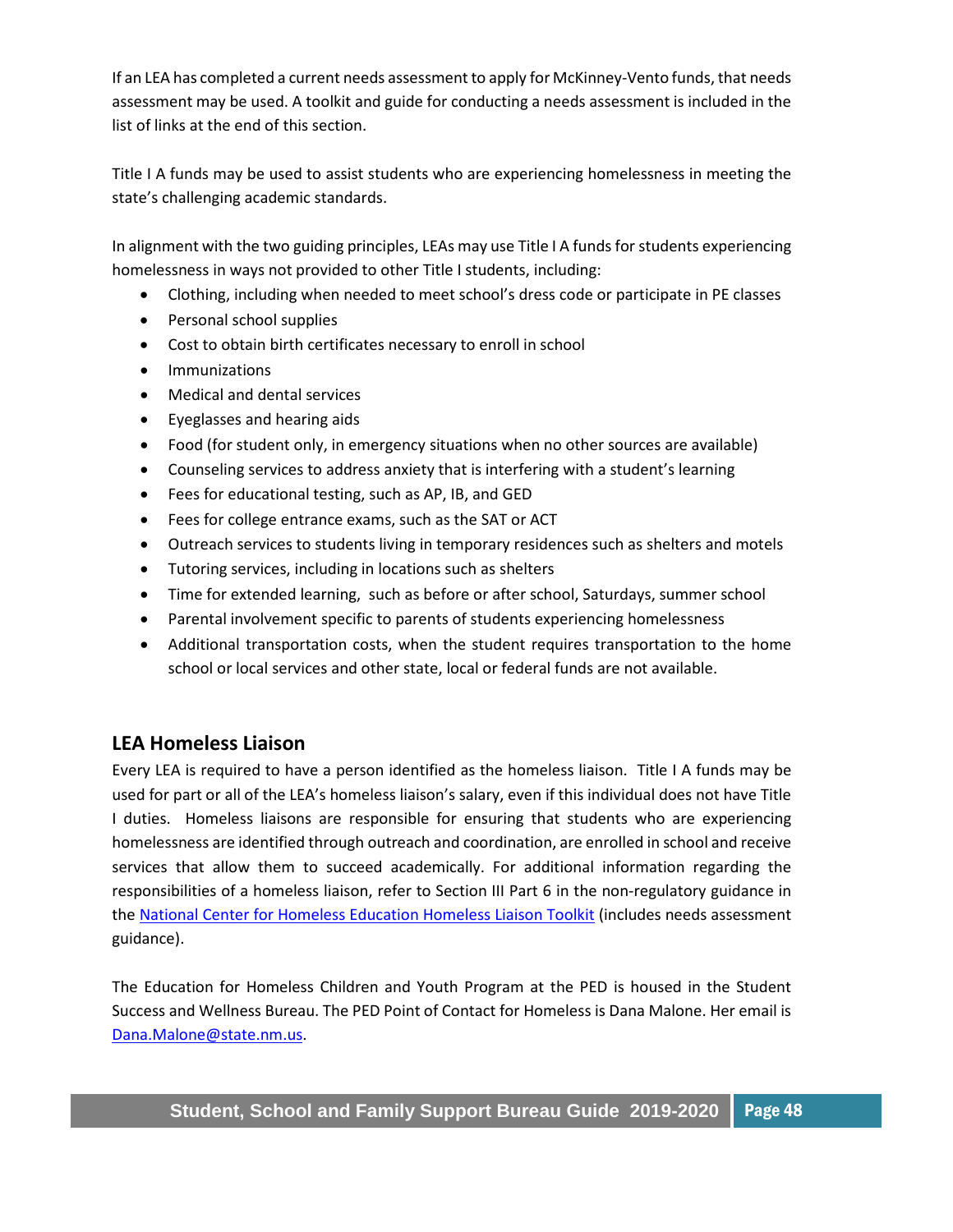### <span id="page-49-0"></span>**Overview of ESSA Requirements**

The Every Student Succeeds Act (ESSA) includes key provisions regarding the educational stability of students who are in foster care. These provisions are intended to assist students to succeed in school by reducing the number of educational disruptions and increasing school stability. During the 2017 New Mexico legislative session, two bills (HB 411 and SB 213) were passed which emphasize ESSA provisions and add additional detail and clarification.

#### **Educational Stability**

Students in foster care are more mobile than their peers because of changes in foster home placement. When a student is first placed in foster care, and when a foster care placement changes to a new residence, the placement is often outside the attendance area of the student's current school (called *the school of origin*). School is often the most stable and consistent part of life for these youth. When the stability of a school setting is disrupted by sudden and frequent changes, students are impacted in multiple ways. These include, but are not limited to: social isolation and loss of relationships with supportive teachers and other adults, falling behind in school, inconsistent attendance, lowered test scores, delayed graduation or dropping out of school entirely.

#### **Best Interest Determination (BID)**

When a foster care placement changes to a location outside of the attendance area of the school of origin, the LEA Point of Contact, LEA staff who know the student and the Children Youth and Families Department (CYFD) staff must conduct a best interest determination, preferably through a face to face meeting when feasible, although a conference call may also be held. The purpose of the BID is to determine whether the student is best served by remaining in their school of origin to maintain educational stability and to create a transportation plan accordingly.

#### **Transportation**

If a BID outcome is that the student will remain in their school of origin, the LEA and CYFD must work together to ensure that the student is transported to that school. The student must not miss school while transportation is being arranged. If there are additional costs incurred to provide transportation to the school of origin, the LEA will provide transportation to the school of origin if:

• the CYFD agrees to reimburse the LEA for the cost of transportation;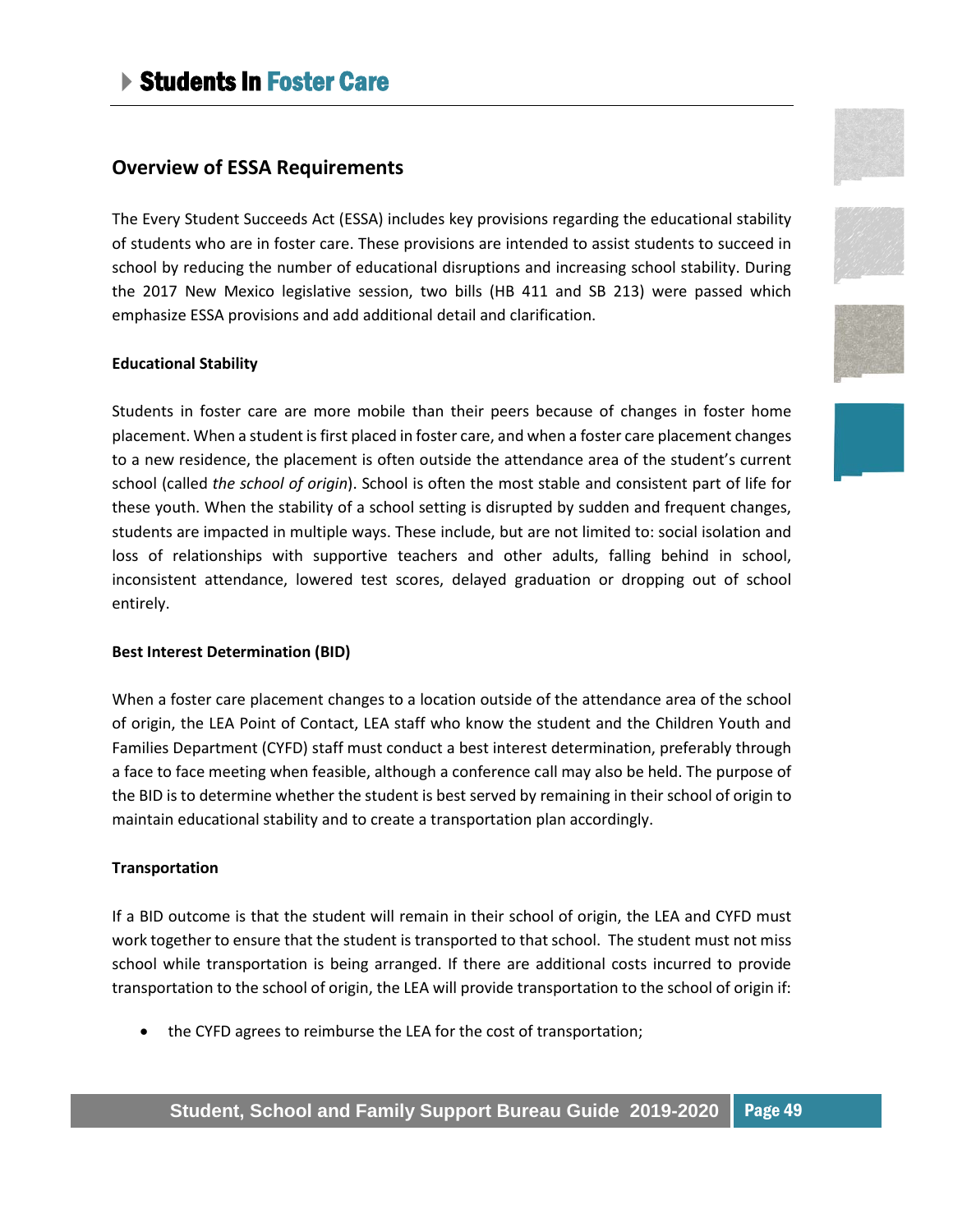- the LEA agrees to pay for the cost of transportation; or
- the LEA and the local child welfare agency agree to share the cost of transportation.

LEAs may set aside funds during the Title I application process for transportation of foster students to their school of origin. If the LEA did not set aside funds, it is still required to ensure that transportation is provided.

In situations where the foster placement is in a different school district, it is the responsibility of the district where the school of origin is located to ensure that transportation occurs. This also applies to state charter schools even if the state charter school does not normally provide transportation for students.

**All LEAs have provided written assurances to the PED that they have communicated with their local child welfare agency and have developed policies and procedures to hold best interest determination meetings and to provide transportation to a student's school of origin, when necessary.**

Although educational stability for students in foster care involves Title I funds, the Foster Care Education Program at the PED has moved to the Student Success and Wellness Bureau. The PED Point of Contact for Foster Care is Laura Henry. Her email is [Laura.Henry@state.nm.us.](mailto:Laura.Henry@state.nm.us)

For additional information and requirements of LEAs, please refer to the *[Non-Regulatory Guidance:](https://www2.ed.gov/policy/elsec/leg/essa/edhhsfostercarenonregulatorguide.pdf)  [Ensuring Educational Stability for Children in Foster Care](https://www2.ed.gov/policy/elsec/leg/essa/edhhsfostercarenonregulatorguide.pdf)* released by the U.S. Department of Education and the U.S. Department of Health and Human Services in June, 2016.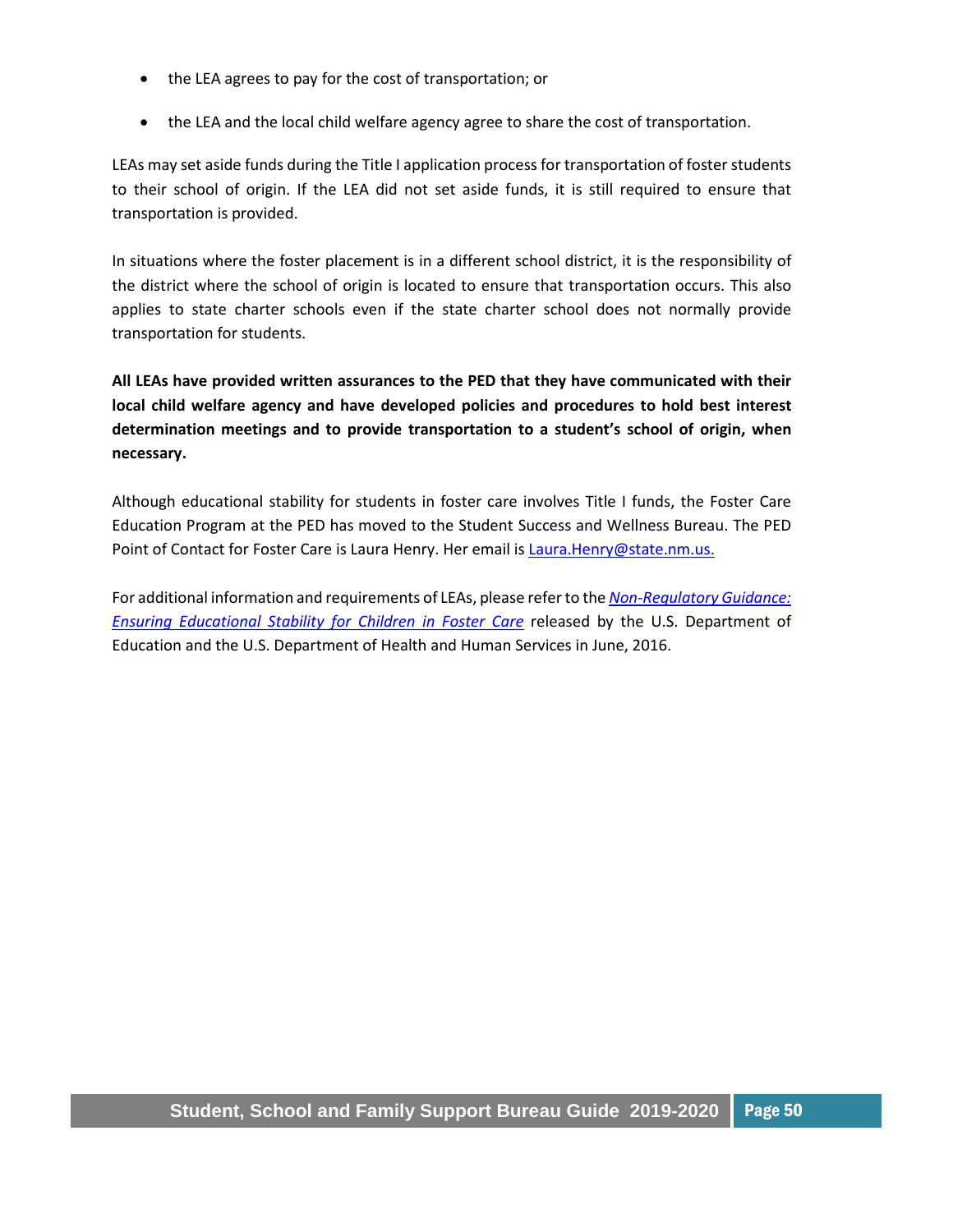# <span id="page-51-0"></span>**▶ Committee of Practitioners**

Each state that receives Title I funds is required to create an advisory committee of practitioners. Membership includes local school district administrators, parents, school board members, representatives of private schools, PED staff, teachers, and representatives from Title I programs such as Migrant, N/D, etc.

#### **Purpose of the Committee of Practitioners**:

- 1) Review and discuss any proposed state rule or regulation related to the fiscal or program administration of Title I.
- 2) Provide guidance on urgent or relative topics affecting federal programs.









### **Student, School and Family Support Bureau Guide 2019-2020** Page 51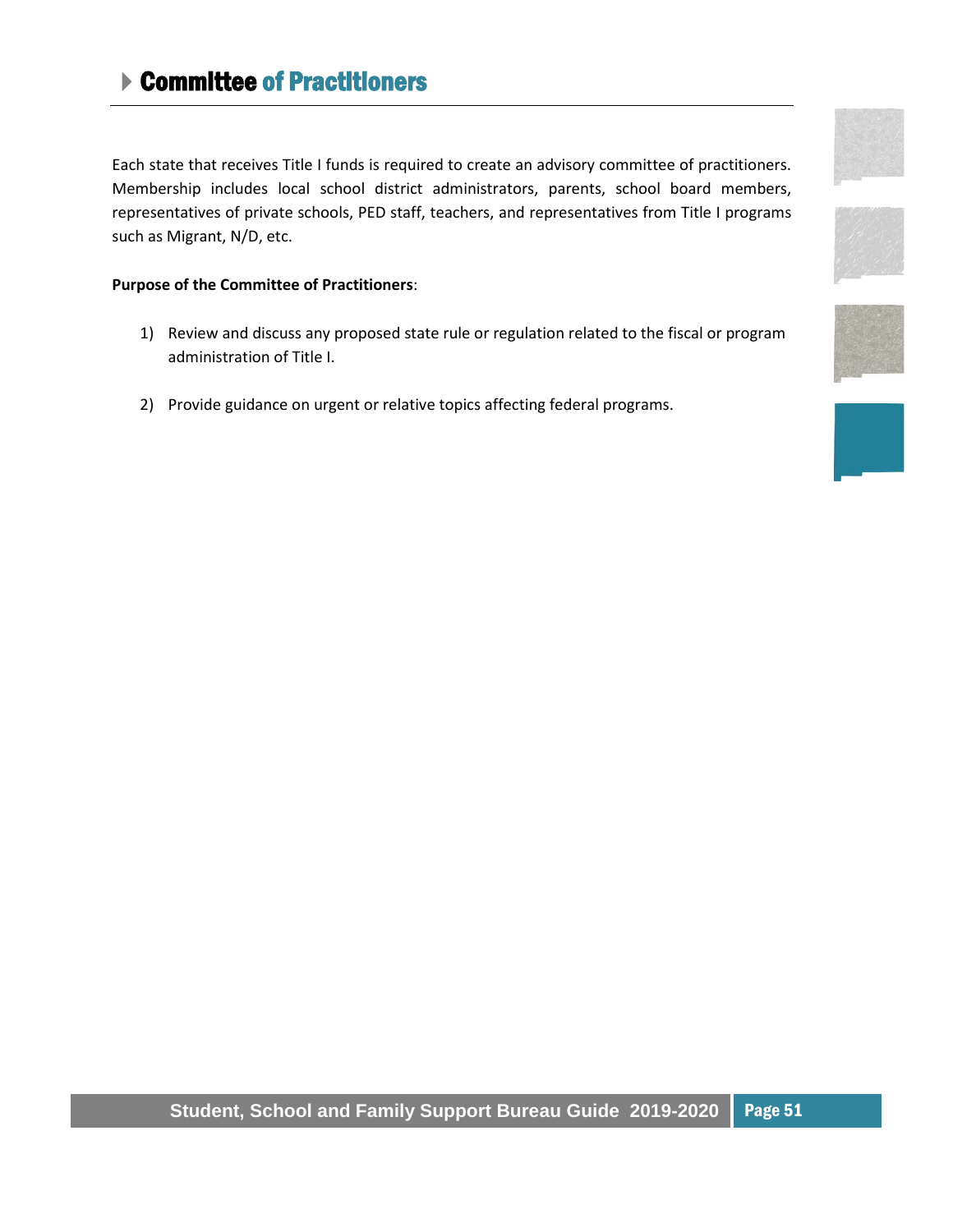# <span id="page-52-0"></span>Complaint Procedure

Every school district should have a complaint procedure to address issues that may arise in the implementation of Title I programs. The complaint procedure does not have to be specific to Title I but should be appropriate for Title I related complaints.

Complaints should first go through the established complaint procedure of the district from where the complaint originated. This allows the complaint to follow protocol and ensure it is properly documented. If issues are not reasonably addressed at a local level, as determined by the parties involved, then the petitioner may file a written complaint with the PED. The PED may research the matter and may make a determination based on facts presented.

PED Rule NMAC 6.10.3 Complaint Procedure establishes written procedures for receiving and resolving complaints for various federal education programs including those administered by the SSFS Bureau. School districts and charter schools must provide copies of the complaint procedure to the parents of students as described in section 6.10.3.12 of this rule, the full text of which appears on the following pages.







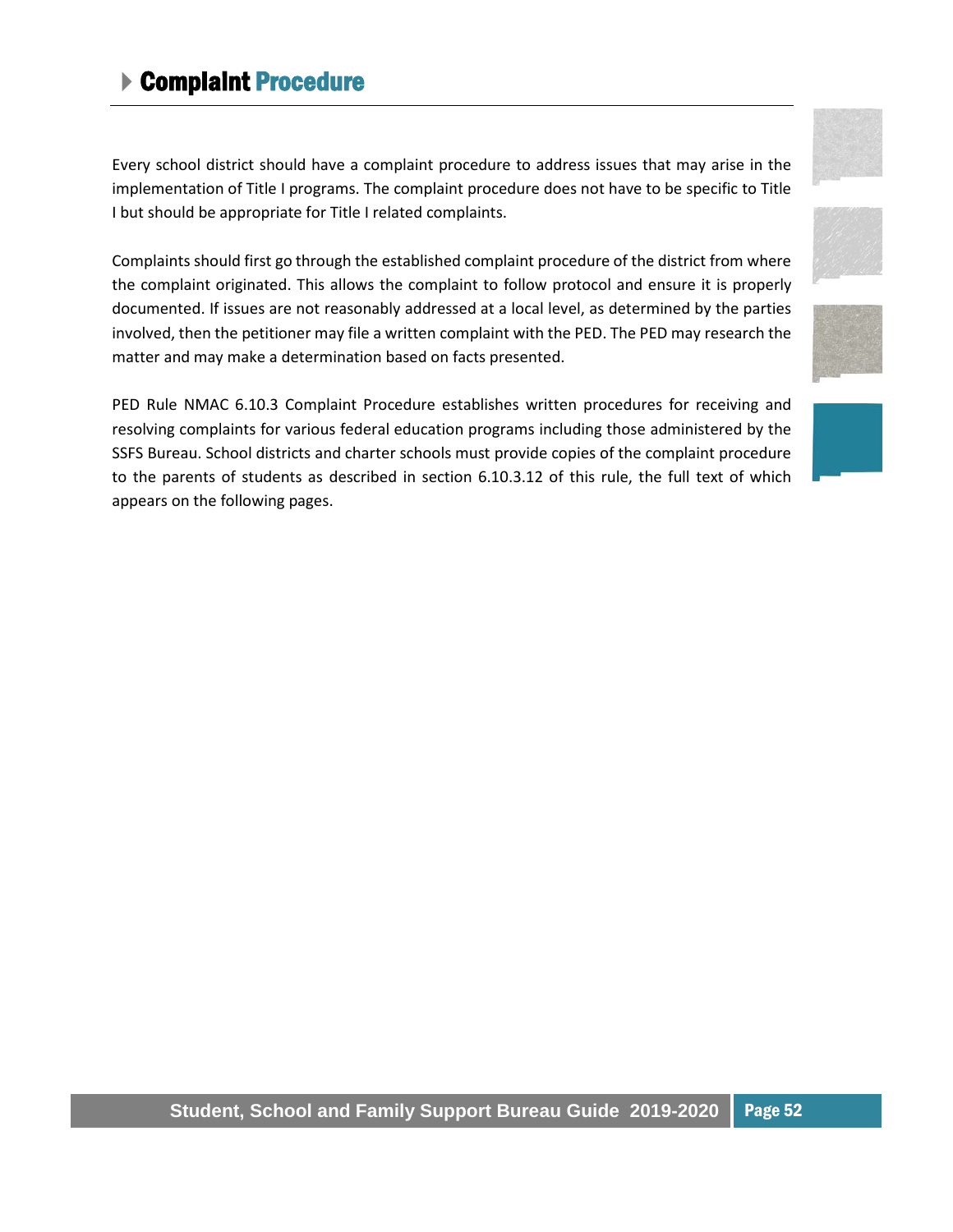### **TITLE 6 PRIMARY AND SECONDARY EDUCATION CHAPTER 10 PUBLIC SCHOOL ADMINISTRATION - PROCEDURAL REQUIREMENTS PART 3 COMPLAINT PROCEDURE**

**6.10.3.1 ISSUING AGENCY:** Public Education Department [12-31-98, 07-30-99; 6.10.3.1 NMAC - Rn, 6 NMAC 1.5.1.1, 11-30-00; A, 10-17-05]

**6.10.3.2 SCOPE:** Public education department, local educational agencies, charter schools, public agencies, or consortia of agencies.

[12-31-98; 6.10.3.2 NMAC - Rn, 6 NMAC 1.5.1.2 & A, 11-30-00; A, 10-17-05]

**6.10.3.3 STATUTORY AUTHORITY:** Sections 22-2-1, 22-2-2, and 22-9-3 NMSA 1978; 20 US Code Sections 1681 et seq; 42 US Code Section  $11432(g)(1)(c)$ , 34 Code of Federal Regulations Parts 106 and 299.

[12-31-98; 6.10.3.3 NMAC - Rn, 6 NMAC 1.5.1.3 & A, 11-30-00; A, 10-17-05; A, 11-30-06]

**6.10.3.4 DURATION:** Permanent

[12-31-98; 6.10.3.4 NMAC - Rn, 6 NMAC 1.5.1.4, 11-30-00]

**6.10.3.5 EFFECTIVE DATE:** December 31, 1998, unless a later date is cited at the end of a section.

[12-31-98; 6.10.3.5 NMAC - Rn, 6 NMAC 1.5.1.5 & A, 11-30-00]

**6.10.3.6 OBJECTIVE:** This rule establishes written procedures for:

A. receiving and resolving a complaint from an individual or organization that the public education department or an agency or consortium of agencies is violating a federal statute or regulation that applies to an applicable or covered program;

B. reviewing an appeal from a decision of an agency or consortium of agencies with respect to a complaint;

C. conducting an independent on-site investigation of a complaint if the public education department determines that an on-site investigation is necessary;

D. resolving complaints of discrimination based on sex regarding educational programs of the public education department that are alleged to be a violation of Title IX of the Education Amendments of 1972; and

E. resolving complaints brought pursuant to the McKinney-Vento Education for Homeless Children and Youth Act (42 USC Section 11432(g)(1)(c)).

[12-31-98; 6.10.3.6 NMAC - Rn, 6 NMAC 1.5.1.6 & A, 11-30-00; A, 10-17-05; A, 11-30-06] [Complaints alleging violations of statutes or regulations governing special education and related services for children with disabilities are covered under Subsection H of 6.31.2.13 NMAC.]

#### **6.10.3.7 DEFINITIONS:**

A. "Applicable program" means any of the following Elementary and Secondary Education Act (20 U.S.C. 2701 et. seq.) programs: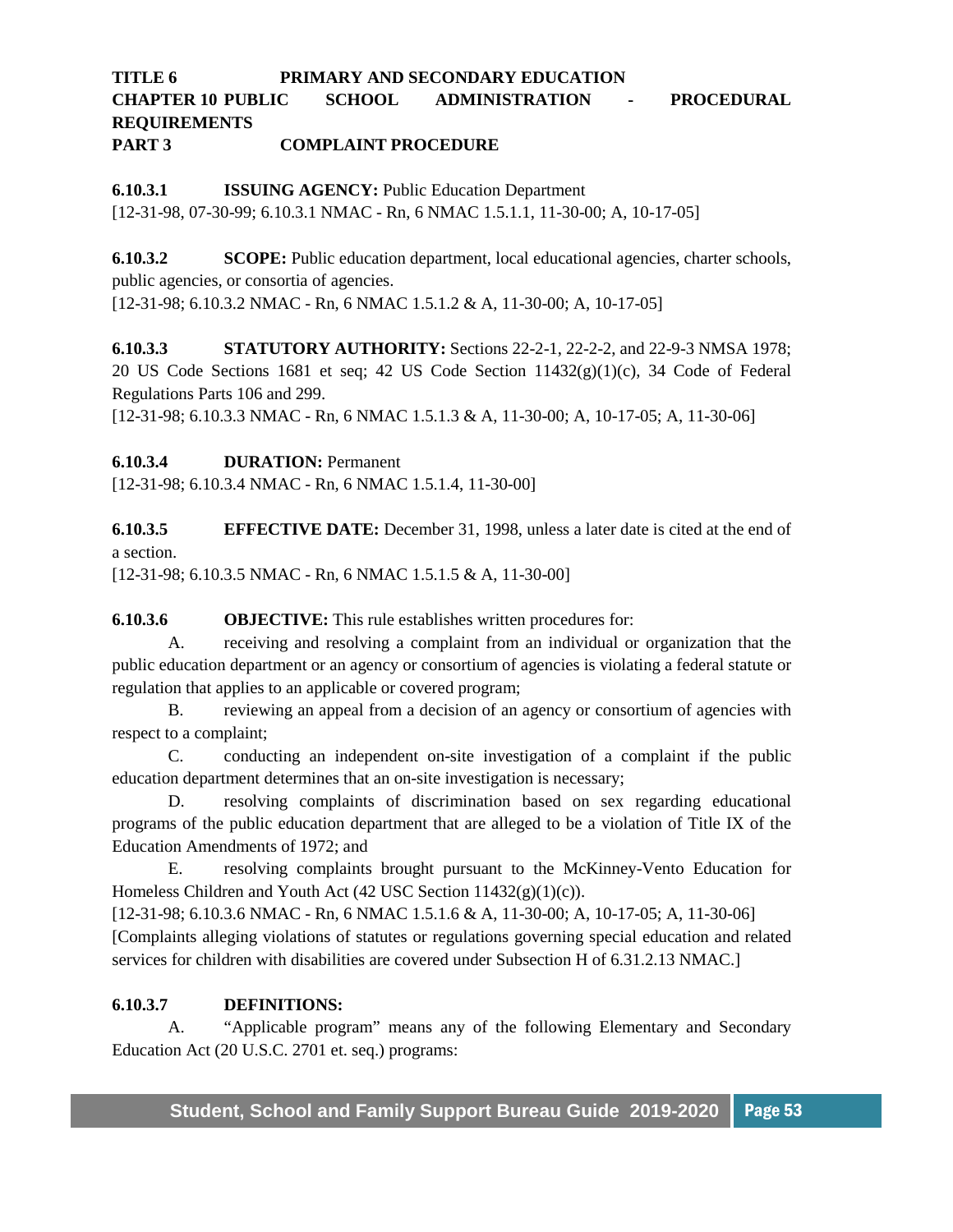(1) Part A of Title I (Improving Basic Programs Operated by Local Educational Agencies);

(2) Part B of Title I (Student Reading Skills Improvement Grants);

(3) Part C of Title I (Education of Migratory Children);

 (4) Part D of Title I (Prevention and Intervention Programs for Children and Youth Who are Neglected, Delinquent, or At-Risk):

 (5) Title II (Preparing, Training, and Recruiting High Quality Teachers and Principals);

(6) Language Instruction for Limited English Proficient and Immigrant Students;

(7) Title IV (21st Century Schools (other than Subpart 2 of Part A, National

Programs);

 (8) Title V (Promoting Informed Parental Choice and Innovative Programs) (other than Subpart 8 and Subpart 12); and

(9) Part A of Title VII (Indian, Native Hawaiian, and Alaska Native Education).

B. "Covered program" means a federal program not defined as an applicable program for which the state educational agency is required to provide a complaint procedure and for which a complaint procedure is not otherwise provided by public education department rule.

C. "Department" means the public education department.

D. "Homeless children and youth" means individuals who lack a fixed, regular, and adequate nighttime residence, which includes:

 (1) children and youth who are sharing the housing of other persons due to loss of housing, economic hardship, or a similar reason; are living in motels, hotels, trailer parks, or camping grounds due to the lack of alternative adequate accommodations; are living in emergency or transitional shelters; are abandoned in hospitals; or are awaiting foster care placement;

 (2) children and youth who have a primary nighttime residence that is a public or private place not designed for or ordinarily used as a regular sleeping accommodation for human beings;

 (3) children and youth who are living in cars, parks, public spaces, abandoned buildings, substandard housing, bus or train stations, or similar settings; and

 (4) migratory children (as such term is defined in Section 1309 of the Elementary and Secondary Education Act of 1965) who qualify as homeless for the purposes of this subtitle because the children are living in circumstances described in Paragraphs (1) through (3) of this subsection.

E. "School of origin" means the school that the child or youth attended when permanently housed or the school in which the child or youth was last enrolled.

F. "LEA" means local education agency.

G. "Title IX" means Title IX of the Education Amendments of 1972, codified as 20 US Code Sections 1681 et seq, which provides in part that, no person in the United States shall, on the basis of sex, be excluded from participation in, be denied the benefits of, or be subjected to discrimination under any education program or activity receiving federal financial assistance. [12-31-98; 6.10.3.7 NMAC - Rn, 6 NMAC 1.5.1.7 & A, 11-30-00; A, 10-17-05; A, 11-30-06]

#### **6.10.3.8 FILING A COMPLAINT:**

A. The department will accept and investigate complaints from organizations or individuals with respect to applicable or covered programs. The complaint must: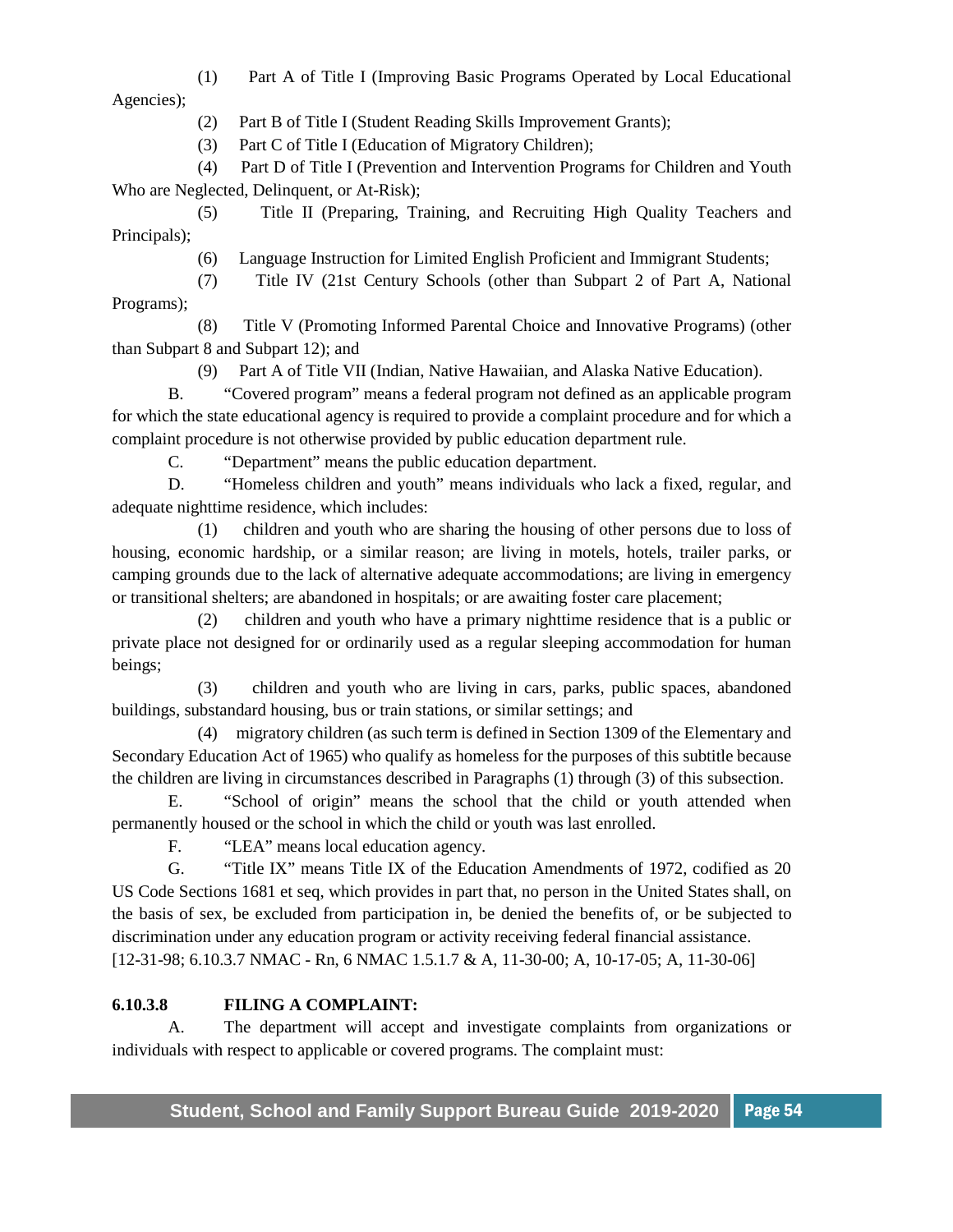(1) be written;

(2) be signed by the complaining party or his or her designated representative;

 (3) contain a statement that the department or an agency or consortium of agencies has violated a requirement of a federal statute or regulation that applies to the program;

 (4) contain a statement of the facts on which the complaint is based and the specific requirement alleged to have been violated; and

 (5) in the case of Title IX, must contain a statement that the department or any of its employees, has discriminated against the complainant on the basis of sex in regard to an education program or activity operated or managed by the department given that the department is a recipient of federal financial assistance.

B. In the case of a complaint filed pursuant to the McKinney-Vento Education for Homeless Children and Youth Act relating to a dispute not resolved at the district level, the LEA shall forward the department's dispute resolution process form along with the LEA's written explanation of the school's decision to the department's homeless liaison within 5 calendar days of the LEA's final decision; The filing of these documents shall be deemed to satisfy the requirements of Paragraphs (1) through (4) of Subsection A of this section. The parent, guardian or student may also initiate the appeal by providing copies of these documents to the department's homeless liaison. [12-31-98; 6.10.3.8 NMAC - Rn, 6 NMAC 1.5.1.8 & A, 11-30-00; A, 10-17-05; A, 11-30-06]

### **6.10.3.9 COMPLAINTS AGAINST AN AGENCY OR CONSORTIUM OF AGENCIES:**

A. Impartial review. Upon receipt of a complaint which meets the requirements of Section 6.10.3.8 of this rule, the department will:

(1) acknowledge receipt of the complaint in writing;

 (2) provide written notice to the agency or consortium of agencies against which the violation has been alleged;

 (3) conduct an impartial investigation which shall include a review of all relevant documentation presented and may include an independent on-site investigation, if determined necessary by the department;

 (4) give the complainant the opportunity to submit additional information, either orally or in writing, about the allegations in the complaint; and

 (5) review all relevant information and make an independent determination as to whether the agency or consortium of agencies is violating a requirement of an applicable federal statute or regulation.

B. Decision. A written decision, which includes findings of fact, conclusions, and the reasons for the decision and which addresses each allegation in the complaint, shall be issued by the secretary of education or designee and mailed to the parties within sixty (60) calendar days of receipt of the written complaint. In the case of a complaint filed pursuant to the McKinney-Vento Education for Homeless Children and Youth Act, the decision must be issued within thirty (30) calendar days. Such decision will further include:

 (1) procedures for effective implementation of the final decision, if needed, including technical assistance, negotiations, and, if corrective action is required, such action shall be designated and the decision shall include the time line for correction and the possible consequences for continued noncompliance;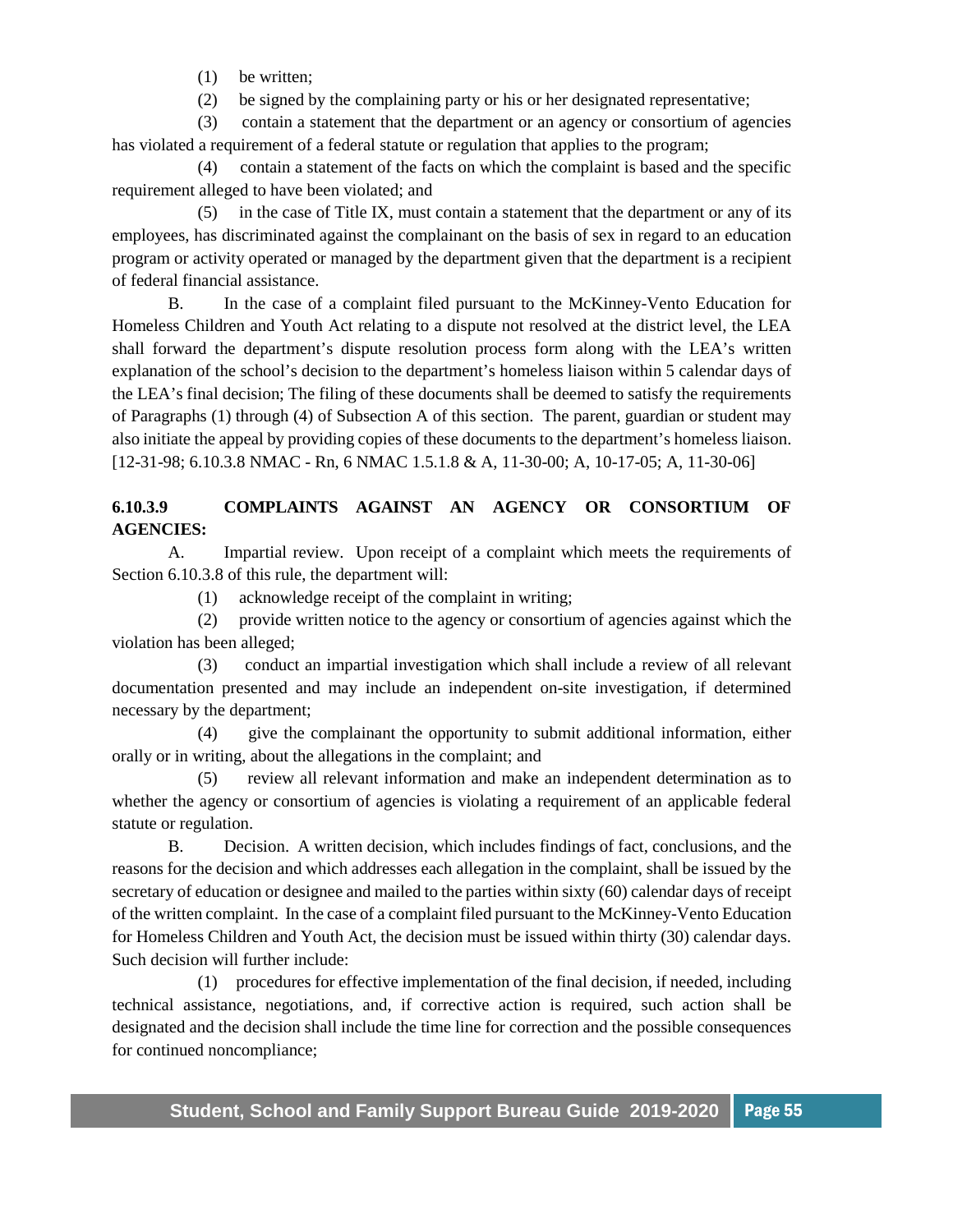(2) a statement of the right to request the secretary of the United States department of education to review the final decision at the secretary's discretion; complaints regarding participation by private school children must be appealed to the secretary no later than thirty (30) days after the department issues its decision; an appeal regarding participation by private school children must be accompanied by a copy of the decision and a complete statement of reasons supporting the appeal.

C. Failure or refusal to comply. If the agency or consortium of agencies fails or refuses to comply with the applicable law or regulations, and if the noncompliance or refusal to comply cannot be corrected or avoided by informal means, compliance may be effected by the department by any means authorized by state or federal statute or regulation. The department will retain jurisdiction over the issue of noncompliance with the law or regulations and will retain jurisdiction over the implementation of any corrective action required.

D. Informal resolution.

 (1) Nothing herein shall preclude the availability of an informal resolution between the complainant and the agency or consortium of agencies, nor shall this rule preclude or abrogate the availability of any administrative hearing opportunities as provided for by federal statute or regulation.

 (2) In the case of a complaint filed pursuant to the McKinney-Vento Education for Homeless Children and Youth Act, each district shall have a written policy for concerned parties to resolve disputes, and every effort should be made to resolve the dispute at the district level. The district level procedure must adhere to the following parameters:

 (a) The dispute resolution process shall be as informal and accessible as possible and the process should be able to be initiated directly at the school of choice as well as at the district level or with the LEA homeless liaison. Every LEA is required to have a homeless liaison.

 (b) When a dispute arises over school selection or enrollment, pending resolution of the dispute, the homeless child or youth must be immediately enrolled in the school in which the child or youth is seeking enrollment, and provided all services to which student is entitled.

 (c) The district must create and provide a simply stated notice of rights and provide that notice of rights to the student, parent or guardian, in a language the student, parent or guardian can understand. The notice of rights shall contain:

 (i) contact information for the LEA homeless liaison and the state coordinator, with a brief description of their roles;

(ii) a step by step description of how to make use of the dispute resolution

process;

 (iii) notice of the right to immediately enroll in the school of choice pending resolution of the dispute and notice that immediate enrollment includes full participation in all school activities;

(iv) notice of the right to obtain the assistance of advocates or attorneys;

 (v) notice of the right to appeal to the department if the district-level resolution is not satisfactory;

(vi) the timelines for resolving district and department-level appeals;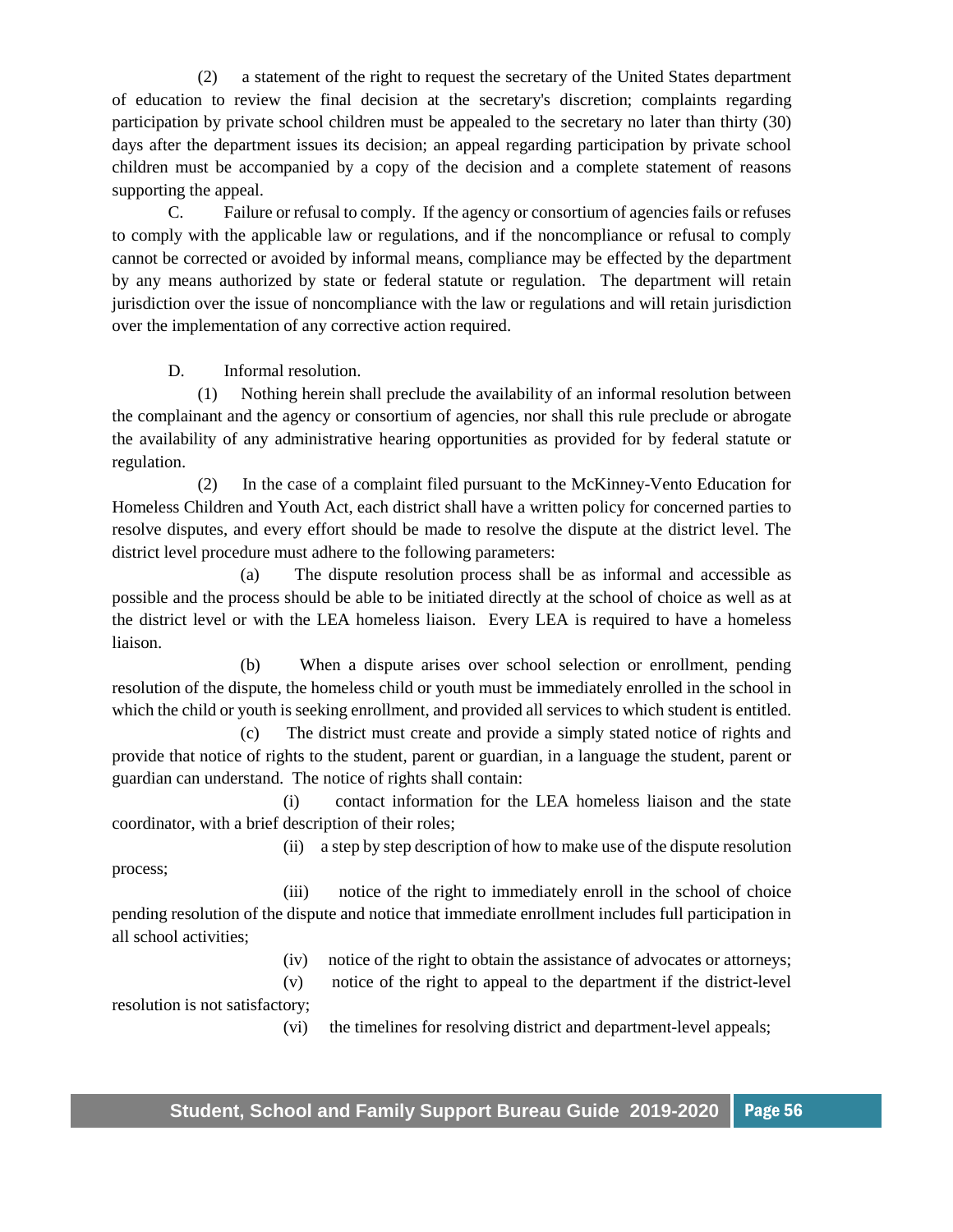(vii) notice of the right to provide written or oral documentation to support their position; and

 (viii) a simple form that parents, guardians or the student can complete and return to the school to initiate the process.

 (d) The school with the dispute must provide notice of the dispute to the LEA's homeless liaison using the department's dispute resolution process form which requires the following information:

(i) school name, address, phone and fax number;

(ii) student's name, identification number, grade, and address;

 (iii) parent, guardian or complaining party's name, relationship to student, address, and phone number;

- (iv) whether student lives in a shelter;
- (v) name of school child or youth chooses to be enrolled in pending

resolution of dispute;

- (vi) whether school enrolled in is school of origin;
- (vii) reason for complaint;
- (viii) signature of parent guardian or complaining party; and
- (ix) the principal's actions on the complaint.

 (e) The district will have 10 calendar days to review its initial determination and make a final decision as to the position taken.

 (f) The district's final decision must be in writing and must state all factual information upon which it is based and the legal basis in support thereof. If the final decision of the district is adverse to the parent, guardian or student, the decision, along with the department's dispute resolution process form, must be forwarded by the LEA homeless liaison to the department's homeless liaison within 5 calendar days of issuing its final decision.

[12-31-98; 6.10.3.9 NMAC - Rn, 6 NMAC 1.5.1.9 & A, 11-30-00; A, 10-17-05, A, 11-30-06]

#### **6.10.3.10 COMPLAINTS AGAINST THE DEPARTMENT:**

A. If the complaint concerns a violation by the department and meets the applicable requirements of 6.10.3.8 NMAC, the secretary of education or designee will appoint an impartial person or impartial persons to conduct an investigation.

B. Investigation. The person or persons appointed pursuant to this section will:

(1) acknowledge receipt of the complaint in writing;

 (2) undertake an impartial investigation which shall include a review of all relevant documentation presented and may include an independent on-site investigation, if necessary;

 (3) give the complainant the opportunity to submit additional information, either orally or in writing, about the allegations in the complaint; and

 (4) review all relevant information and make an independent determination as to whether the department is violating a requirement of an applicable federal statute or regulation.

C. Decision. A written decision, including findings of fact, conclusions, and the reasons for the decision and addressing each allegation in the complaint, shall be issued by the person or persons appointed pursuant to this section and mailed to the parties within sixty (60) calendar days of receipt of the written complaint. The decision will include a statement of the right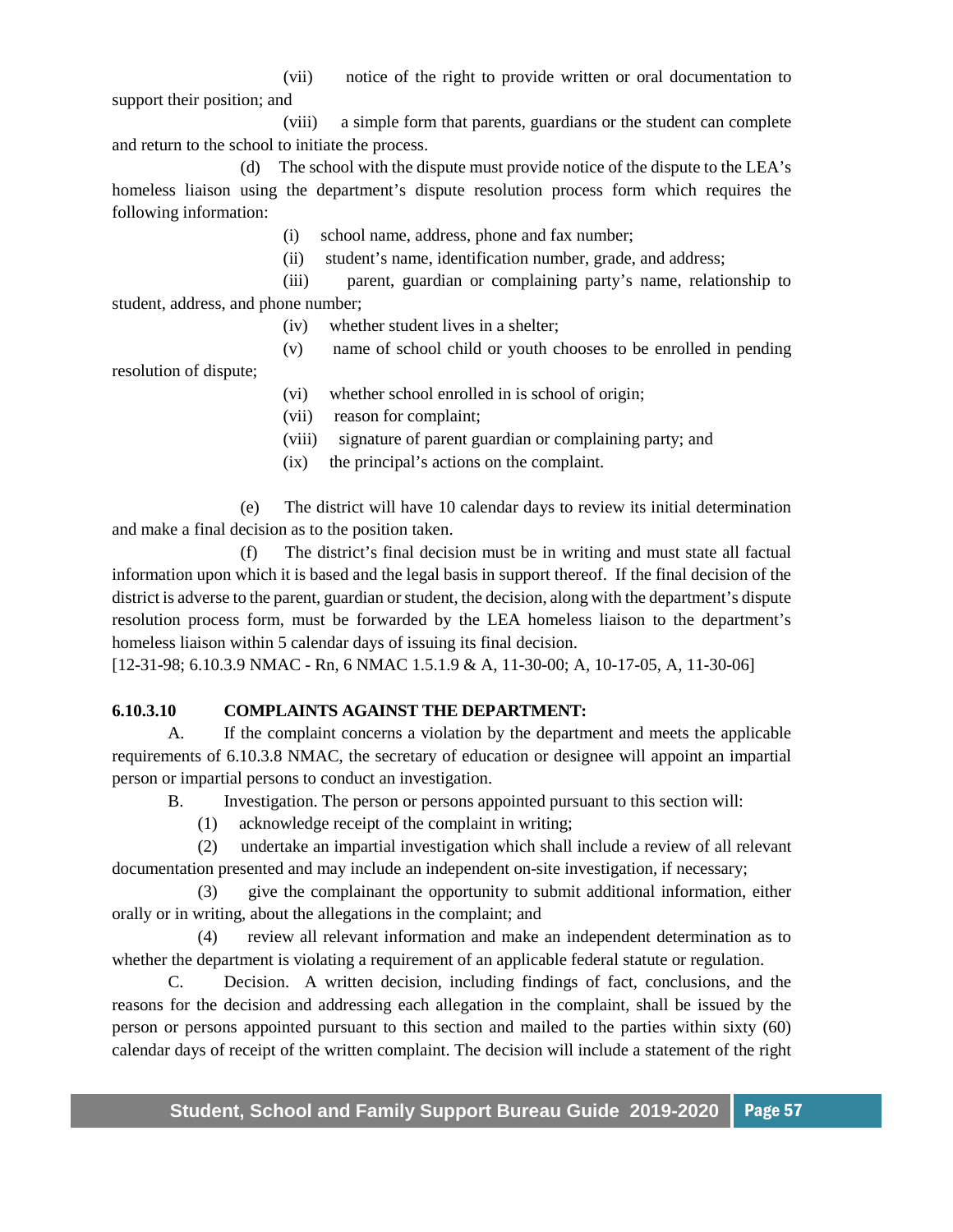to request the secretary of the United States department of education to review the final decision at the secretary's discretion. Complaints regarding participation by private school children must be appealed to the secretary no later than thirty (30) days after the decision is issued. An appeal regarding participation by private school children must be accompanied by a copy of the decision and a complete statement of reasons supporting the appeal.

D. Nothing herein shall preclude the availability of an informal resolution between the complainant and the department, nor shall this rule preclude or abrogate the availability of any administrative hearing opportunities as provided for by federal statute or regulation. [12-31-98; 6.10.3.10 NMAC - Rn, 6 NMAC 1.5.1.10 & A, 11-30-00; A, 10-17-05]

**6.10.3.11 EXTENSION OF TIME LIMIT:** An extension of the time limit under 6.10.3.9 NMAC and 6.10.3.10 NMAC of this rule will be permitted by the secretary of education or designee only if exceptional circumstances exist with respect to a particular complaint. [12-31-98; 6.10.3.11 NMAC - Rn, 6 NMAC 1.5.1.11 & A, 11-30-00; A, 10-17-05]

**6.10.3.12 NOTICE TO PARENTS:** Public school districts, charter schools and agencies will disseminate, free of charge, adequate information about the complaint procedures to parents of students, and appropriate private school officials or representatives. [6.10.3.12 NMAC - N, 11-30-00; A, 10-17-05]

**6.10.3.13 CONFLICTS:** If any statute or regulation governing any federal program subject to this rule affords procedural rights to a complainant exceeding those set forth in this rule, such statutory or regulatory right(s) shall be afforded to the complainant. In acknowledging receipt of the complaint in such a case, the secretary of education or designee shall identify the procedures applicable to that complaint.

[12-31-98; 6.10.3.13 NMAC - Rn, 6 NMAC 1.5.1.12 & A, 11-30-00; A, 10-17-05]

### **HISTORY OF 6.10.3 NMAC:**

**PRE-NMAC HISTORY:** The material in this Part is derived from that previously filed with the State Records Center and Archives under: State Board of Education (SBE) Regulation No. 85-1, Complaint Procedure, filed April 17, 1985 and State Board of Education (SBE) Regulation No. 94-4, Complaint Procedure, filed October 3, 1994.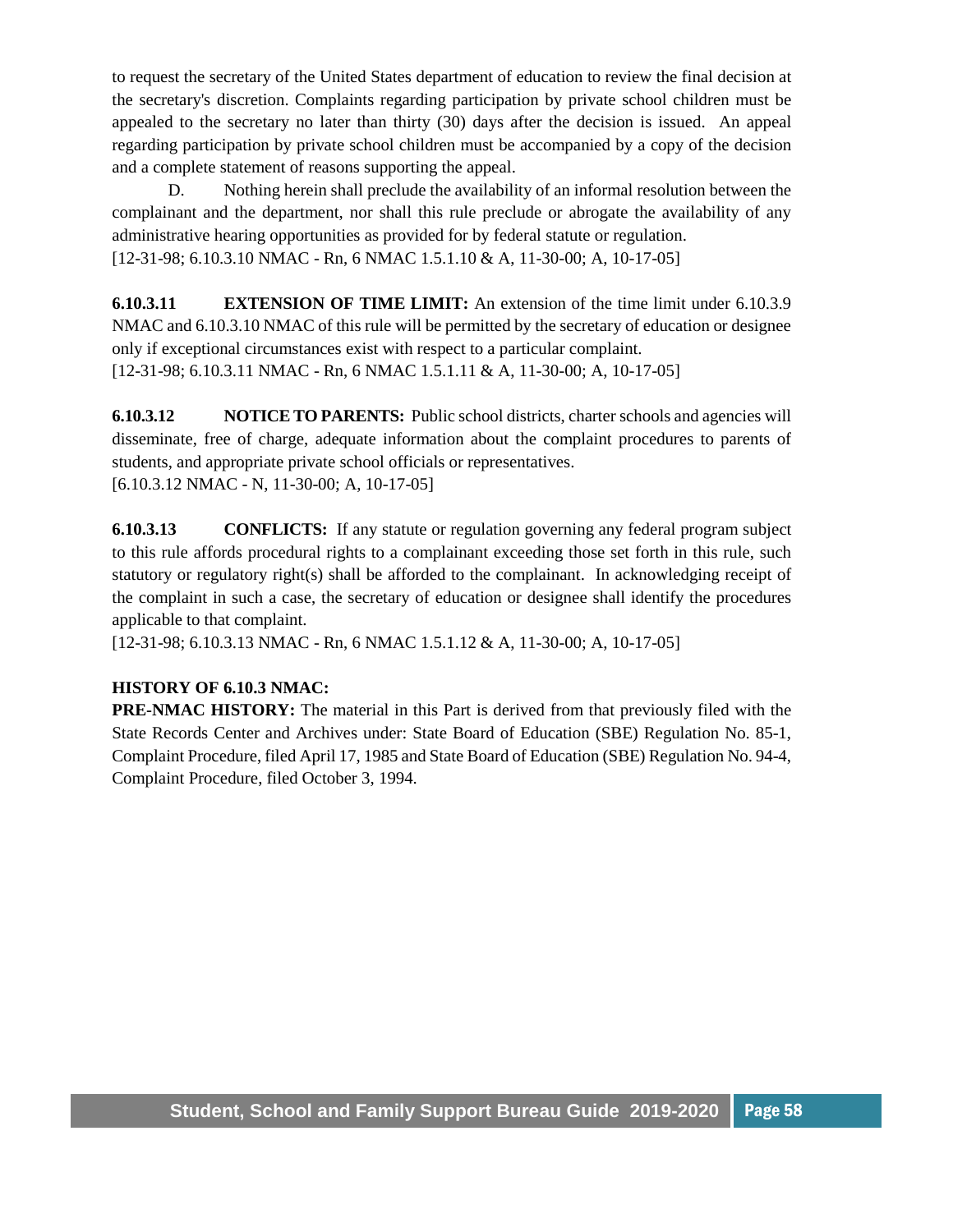# Sample: Semiannual Certification

**Sample Semiannual Certification:** *This is an example. There is no requirement to use this particular form.*

### <span id="page-59-0"></span>**Single Program Cost Objective Semiannual Certification**

| Month: ______________                                                                                                                                                                                                                              | Fiscal Year: The Sales of the Sales of the Sales of the Sales of the Sales of the Sales of the Sales of the Sa |  |
|----------------------------------------------------------------------------------------------------------------------------------------------------------------------------------------------------------------------------------------------------|----------------------------------------------------------------------------------------------------------------|--|
|                                                                                                                                                                                                                                                    |                                                                                                                |  |
|                                                                                                                                                                                                                                                    |                                                                                                                |  |
|                                                                                                                                                                                                                                                    |                                                                                                                |  |
| I hereby certify that for the period of _________ through _________ I spent 100% of my time on<br>the above stated cost objective. This report is a confirmation of the total activity and the actual<br>effort expended for the period indicated. |                                                                                                                |  |
| <b>Employee Signature</b>                                                                                                                                                                                                                          | Date                                                                                                           |  |

Supervisor Signature Date Date Communications and Date Date Date

Completion of this form is required for all federally funded employees working on a single cost objective. Employees must complete this form semiannually. This form must be kept within the program files to support allocation of cost to the applicable grants.

\_\_\_\_\_\_\_\_\_\_\_\_\_\_\_\_\_\_\_\_\_\_\_\_\_\_\_\_\_\_\_\_\_\_\_\_\_\_\_\_\_\_\_\_\_\_\_\_\_\_\_\_\_\_\_\_\_\_\_\_\_\_\_\_\_\_\_\_\_\_\_\_\_\_\_\_\_\_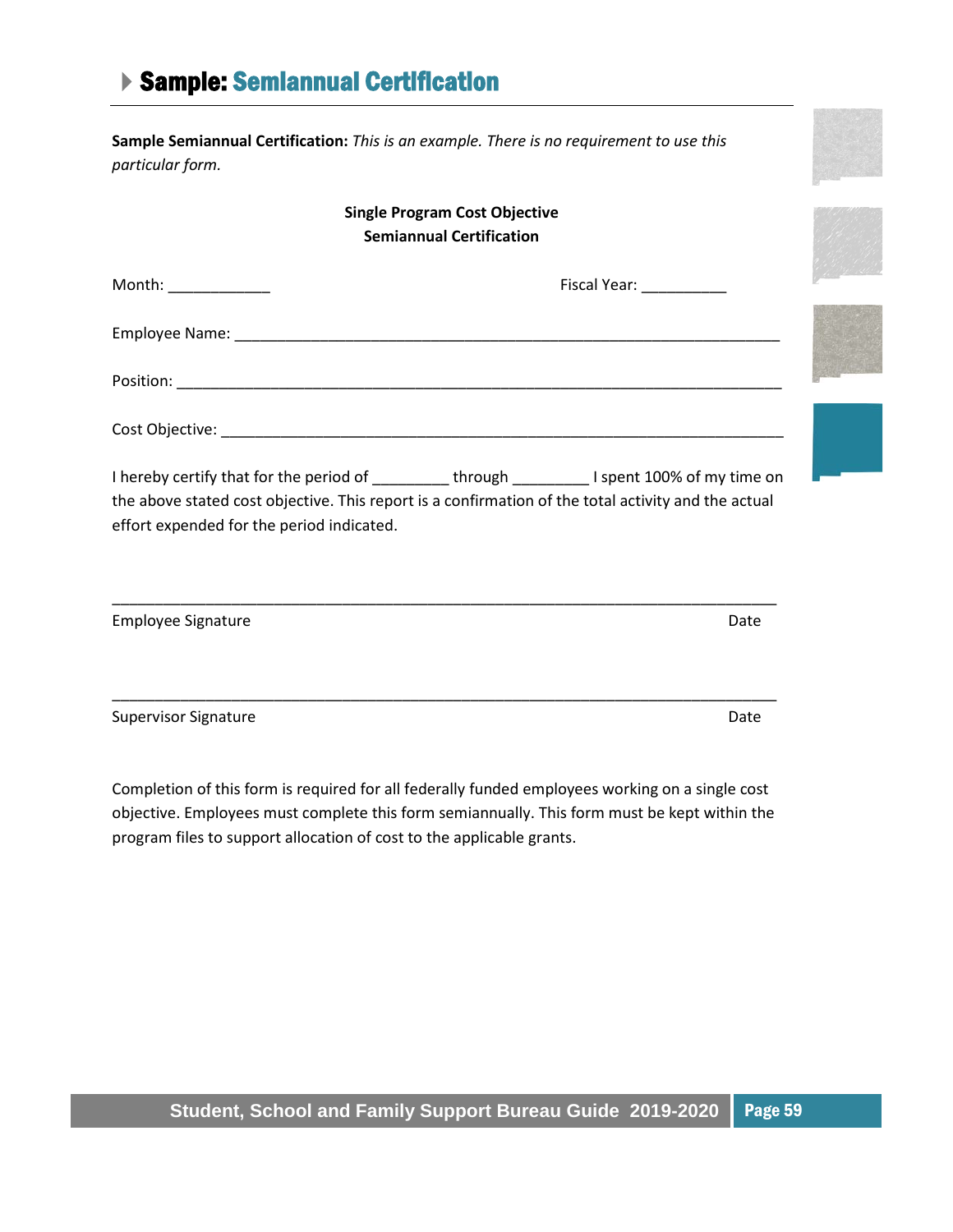<span id="page-60-0"></span>**Sample PAR**: This is an example. There is no requirement to use this particular PAR form.

|                                                                                     |                |     |            |            |           |            |             |            | Leave Balances Effective (last paycheck)<br><b>January 0, 1900</b> |            |            |                            |                      |            |            |              |
|-------------------------------------------------------------------------------------|----------------|-----|------------|------------|-----------|------------|-------------|------------|--------------------------------------------------------------------|------------|------------|----------------------------|----------------------|------------|------------|--------------|
| Project ID:                                                                         |                |     |            |            |           |            |             |            |                                                                    |            |            |                            |                      |            |            |              |
| ID $#$ :                                                                            |                |     |            |            |           |            |             |            | Sick:                                                              |            |            |                            | <b>Personal Hol.</b> |            | 0.00       |              |
| Department:                                                                         |                |     |            |            |           |            |             |            | <b>Annual:</b>                                                     |            |            |                            | <b>Admin. Comp:</b>  |            | 0.00       |              |
| Period Start:                                                                       |                |     |            |            |           |            |             |            | <b>Regular Comp</b>                                                |            | 0.00       |                            | <b>Holiday Comp</b>  |            | 0.00       |              |
| Period End:                                                                         |                |     |            |            |           |            |             |            |                                                                    |            |            | <b>Total Leave 0 Hours</b> |                      |            |            |              |
|                                                                                     |                |     |            |            |           |            |             |            |                                                                    |            |            |                            |                      |            |            |              |
|                                                                                     |                |     |            |            |           |            |             |            |                                                                    |            |            |                            |                      |            |            |              |
| Week 1                                                                              |                |     | Sat 01/00  |            | Sun 01/01 |            | Mon 01/02   |            | Tue 01/03                                                          |            | Wed 01/04  |                            | Thu 01/05            |            | Fri 01/06  |              |
| Project ID                                                                          | D/I            |     | Hrs   Code | <b>Hrs</b> | Code      | <b>Hrs</b> | Code        | <b>Hrs</b> | Code                                                               | <b>Hrs</b> | Code       | <b>Hrs</b>                 | Code                 | <b>Hrs</b> | Code       | <b>Total</b> |
| Cost Objective 1                                                                    | D              |     |            |            |           |            | <b>REG</b>  |            | <b>REG</b>                                                         |            | <b>REG</b> |                            | <b>REG</b>           |            | <b>REG</b> | 0.0          |
| Cost Objective 2                                                                    | D              |     |            |            |           |            | <b>REG</b>  |            | <b>REG</b>                                                         |            | <b>REG</b> |                            | <b>REG</b>           |            | <b>REG</b> | 0.0          |
| Cost Objective 3                                                                    | D              |     |            |            |           |            | <b>REG</b>  |            | <b>REG</b>                                                         |            | <b>REG</b> |                            | <b>REG</b>           |            | <b>REG</b> | 0.0          |
|                                                                                     | D              |     |            |            |           |            |             |            |                                                                    |            |            |                            |                      |            |            | 0.0          |
|                                                                                     | D              |     |            |            |           |            |             |            |                                                                    |            |            |                            |                      |            |            | 0.0          |
|                                                                                     | $\overline{D}$ |     |            |            |           |            |             |            |                                                                    |            |            |                            |                      |            |            | 0.0          |
|                                                                                     |                |     |            |            |           |            |             |            |                                                                    |            |            |                            |                      |            |            |              |
| <b>SUBTOTAL</b>                                                                     |                | 0.0 |            | 0.0        |           | 0.0        |             | 0.0        |                                                                    | 0.0        |            | 0.0                        |                      | 0.0        |            | 0.0          |
| Week 2                                                                              |                |     | Sat 01/07  |            | Sun 01/08 |            | Mon 01/09   |            | Tue 01/10                                                          |            | Wed 01/11  |                            | Thu 01/12            |            | Fri 01/13  |              |
| <b>Project ID</b>                                                                   | D/I            | Hrs | Code       | <b>Hrs</b> | Code      | <b>Hrs</b> | Code        | <b>Hrs</b> | Code                                                               | <b>Hrs</b> | Code       | <b>Hrs</b>                 | Code                 | <b>Hrs</b> | Code       | <b>Total</b> |
| Cost Objective 1                                                                    | D              |     |            |            |           |            | <b>REG</b>  |            | <b>REG</b>                                                         |            | <b>REG</b> |                            | <b>REG</b>           |            | <b>REG</b> | 0.0          |
| Cost Objective 2                                                                    | D              |     |            |            |           |            | <b>REG</b>  |            | <b>REG</b>                                                         |            | <b>REG</b> |                            | <b>REG</b>           |            | <b>REG</b> | 0.0          |
| Cost Objective 3                                                                    | $\overline{D}$ |     |            |            |           |            | <b>REG</b>  |            | <b>REG</b>                                                         |            | <b>REG</b> |                            | <b>REG</b>           |            | <b>REG</b> | 0.0          |
|                                                                                     | D              |     |            |            |           |            |             |            |                                                                    |            |            |                            |                      |            |            | 0.0          |
|                                                                                     | D              |     |            |            |           |            |             |            |                                                                    |            |            |                            |                      |            |            | 0.0          |
|                                                                                     | D              |     |            |            |           |            |             |            |                                                                    |            |            |                            |                      |            |            | 0.0          |
|                                                                                     |                |     |            |            |           |            |             |            |                                                                    |            |            |                            |                      |            |            |              |
| <b>SUBTOTAL</b>                                                                     |                | 0.0 |            | 0.0        |           | 0.0        |             | 0.0        |                                                                    | 0.0        |            | 0.0                        |                      | 0.0        |            | 0.0          |
|                                                                                     |                |     |            |            |           |            |             |            |                                                                    |            |            |                            |                      |            |            |              |
| <b>TOTAL</b>                                                                        |                | 0.0 |            | 0.0        |           | 0.0        |             | 0.0        |                                                                    | 0.0        |            | 0.0                        |                      | 0.0        |            | 0.0          |
|                                                                                     |                |     |            |            |           |            |             |            |                                                                    |            |            |                            |                      |            |            |              |
| I certify that to the best of my knowledge, time reported here is true and correct: |                |     |            |            |           |            |             |            |                                                                    |            |            |                            |                      |            |            |              |
| Employee                                                                            |                |     |            |            |           |            | <b>Date</b> |            |                                                                    |            |            |                            |                      |            |            |              |
|                                                                                     |                |     |            |            |           |            |             |            |                                                                    |            |            |                            |                      |            |            |              |

**[Please click here to access a sample PAR form.](https://webnew.ped.state.nm.us/wp-content/uploads/2019/08/PAR-template.xlsx)** 



**Student, School and Family Support Bureau Guide 2019-2020** Page 60